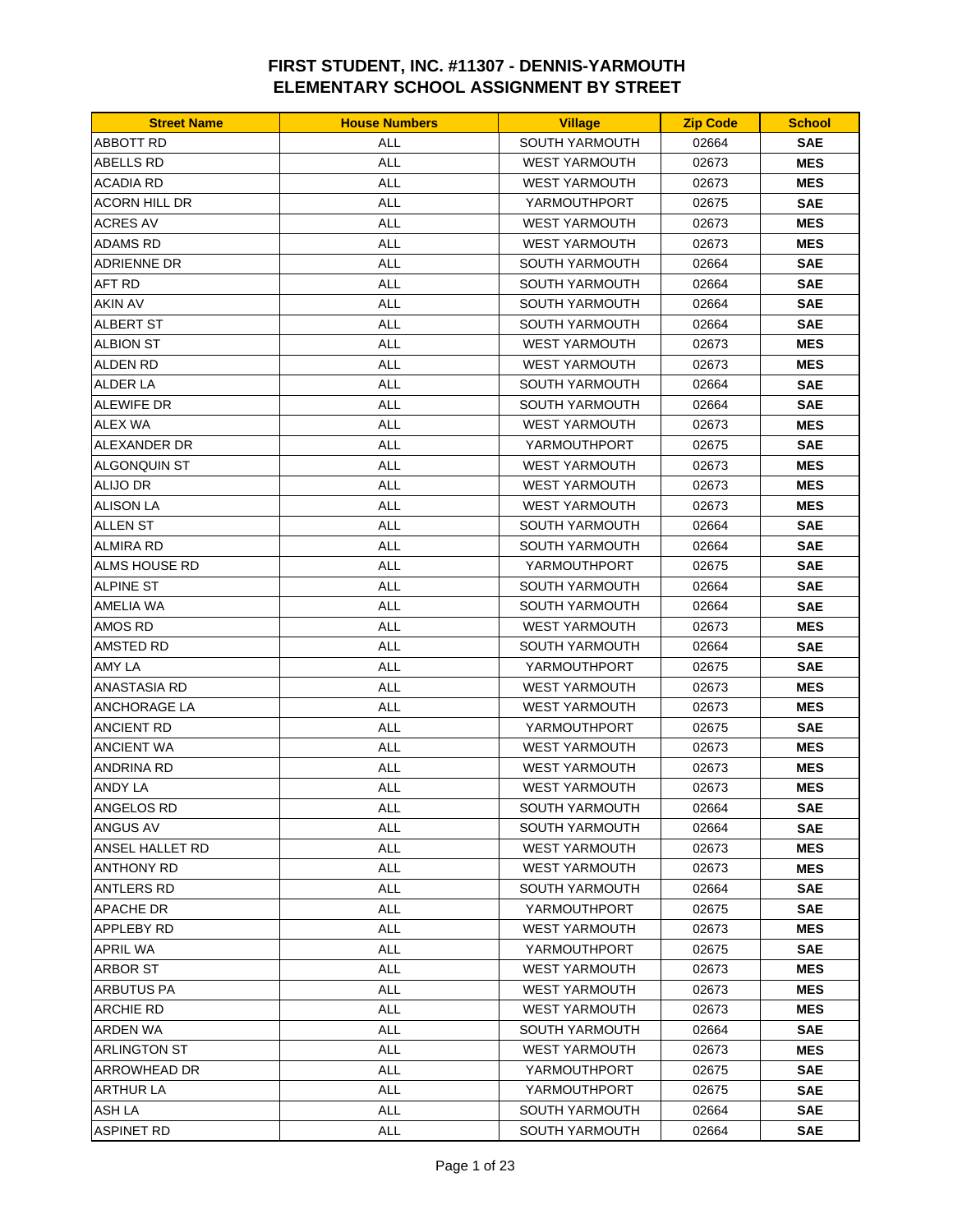| <b>Street Name</b>    | <b>House Numbers</b>      | <b>Village</b>        | <b>Zip Code</b> | <b>School</b> |
|-----------------------|---------------------------|-----------------------|-----------------|---------------|
| <b>ASTOR WA</b>       | <b>ALL</b>                | SOUTH YARMOUTH        | 02664           | <b>SAE</b>    |
| <b>ATHENS WA</b>      | <b>ALL</b>                | <b>WEST YARMOUTH</b>  | 02673           | <b>MES</b>    |
| <b>ATLANTIC AV</b>    | <b>ALL</b>                | <b>SOUTH YARMOUTH</b> | 02664           | <b>SAE</b>    |
| AUGUSTA NATIONAL DR   | 76, 78, 92, 112, 128, 144 | YARMOUTHPORT          | 02675           | <b>MES</b>    |
| <b>AUGUSTA WA</b>     | <b>ALL</b>                | <b>SOUTH YARMOUTH</b> | 02664           | <b>SAE</b>    |
| AUNT DORAHS LA        | <b>ALL</b>                | YARMOUTHPORT          | 02675           | <b>SAE</b>    |
| <b>AUNT EDITHS RD</b> | <b>ALL</b>                | <b>SOUTH YARMOUTH</b> | 02664           | <b>SAE</b>    |
| <b>AUNT JANES RD</b>  | <b>ALL</b>                | SOUTH YARMOUTH        | 02664           | <b>SAE</b>    |
| AURORA LA             | <b>ALL</b>                | <b>SOUTH YARMOUTH</b> | 02664           | <b>SAE</b>    |
| <b>AUSTRALIAN AV</b>  | <b>ALL</b>                | YARMOUTHPORT          | 02675           | <b>SAE</b>    |
| AUTUMN DR             | <b>ALL</b>                | <b>SOUTH YARMOUTH</b> | 02664           | <b>SAE</b>    |
| AVERY LA              | ALL                       | <b>SOUTH YARMOUTH</b> | 02664           | <b>SAE</b>    |
| <b>AVON RD</b>        | <b>ALL</b>                | YARMOUTHPORT          | 02675           | <b>SAE</b>    |
| <b>AZALEA LA</b>      | <b>ALL</b>                | YARMOUTHPORT          | 02675           | <b>SAE</b>    |
| <b>BAKER AV</b>       | <b>ALL</b>                | SOUTH YARMOUTH        | 02664           | <b>SAE</b>    |
| <b>BAKER AV</b>       | <b>ALL</b>                | <b>WEST YARMOUTH</b>  | 02673           | <b>MES</b>    |
| BAKER RD              | <b>ALL</b>                | <b>WEST YARMOUTH</b>  | 02673           | <b>MES</b>    |
| BAKERS PA             | ALL                       | <b>SOUTH YARMOUTH</b> | 02664           | <b>SAE</b>    |
| BALDWIN LA            | <b>ALL</b>                | <b>WEST YARMOUTH</b>  | 02673           | <b>MES</b>    |
| BALSAM WA             | <b>ALL</b>                | YARMOUTHPORT          | 02675           | <b>SAE</b>    |
| <b>BANISTER LA</b>    | <b>ALL</b>                | SOUTH YARMOUTH        | 02664           | <b>SAE</b>    |
| BARBARA ST            | <b>ALL</b>                | <b>SOUTH YARMOUTH</b> | 02664           | <b>SAE</b>    |
| BARKELY ST            | <b>ALL</b>                | <b>SOUTH YARMOUTH</b> | 02664           | <b>SAE</b>    |
| <b>BARKENTINE CI</b>  | ALL                       | SOUTH YARMOUTH        | 02664           | <b>SAE</b>    |
| BARNACLE RD           | <b>ALL</b>                | YARMOUTHPORT          | 02675           | <b>SAE</b>    |
| BARNBOARD LA          | <b>ALL</b>                | <b>WEST YARMOUTH</b>  | 02673           | <b>MES</b>    |
| <b>BARNES LA</b>      | <b>ALL</b>                | <b>WEST YARMOUTH</b>  | 02673           | <b>MES</b>    |
| BARON RUN             | <b>ALL</b>                | SOUTH YARMOUTH        | 02664           | <b>SAE</b>    |
| BASS RIVER PKWY       | <b>ALL</b>                | <b>SOUTH YARMOUTH</b> | 02664           | <b>SAE</b>    |
| <b>BASS RIVER RD</b>  | <b>ALL</b>                | SOUTH YARMOUTH        | 02664           | <b>SAE</b>    |
| BASS RIVER TE         | <b>ALL</b>                | <b>SOUTH YARMOUTH</b> | 02664           | <b>SAE</b>    |
| <b>BAXTER AV</b>      | <b>ALL</b>                | <b>WEST YARMOUTH</b>  | 02673           | <b>MES</b>    |
| <b>BAY RD</b>         | <b>ALL</b>                | <b>WEST YARMOUTH</b>  | 02673           | <b>MES</b>    |
| BAYBERRY RD           | <b>ALL</b>                | <b>WEST YARMOUTH</b>  | 02673           | <b>MES</b>    |
| <b>BAYRIDGE DR</b>    | <b>ALL</b>                | YARMOUTHPORT          | 02675           | <b>SAE</b>    |
| <b>BAYVIEW ST</b>     | <b>ALL</b>                | <b>WEST YARMOUTH</b>  | 02673           | <b>MES</b>    |
| BEACH LA              | <b>ALL</b>                | YARMOUTHPORT          | 02675           | <b>SAE</b>    |
| <b>BEACH RD</b>       | ALL                       | SOUTH YARMOUTH        | 02664           | <b>SAE</b>    |
| BEACH RD              | <b>ALL</b>                | <b>WEST YARMOUTH</b>  | 02673           | MES           |
| <b>BEACHWAY RD</b>    | <b>ALL</b>                | <b>SOUTH YARMOUTH</b> | 02664           | <b>SAE</b>    |
| BEACHWOOD RD          | ALL                       | SOUTH YARMOUTH        | 02664           | <b>SAE</b>    |
| BEACON ST             | <b>ALL</b>                | SOUTH YARMOUTH        | 02664           | <b>SAE</b>    |
| BEATTIE AV            | <b>ALL</b>                | SOUTH YARMOUTH        | 02664           | <b>SAE</b>    |
| BEAVER BROOK RD       | <b>ALL</b>                | <b>WEST YARMOUTH</b>  | 02673           | <b>SAE</b>    |
| BELLE OF THE WEST RD  | <b>ALL</b>                | YARMOUTHPORT          | 02675           | MES           |
| BELLEVUE AV           | <b>ALL</b>                | SOUTH YARMOUTH        | 02664           | <b>SAE</b>    |
| <b>BELVEDERE TE</b>   | <b>ALL</b>                | YARMOUTHPORT          | 02675           | <b>SAE</b>    |
| BENJAMIN WA           | ALL                       | <b>WEST YARMOUTH</b>  | 02673           | MES           |
| <b>BENNETT AV</b>     | ALL                       | <b>WEST YARMOUTH</b>  | 02673           | <b>MES</b>    |
| BENTBLUFF LA          | <b>ALL</b>                | YARMOUTHPORT          | 02675           | <b>SAE</b>    |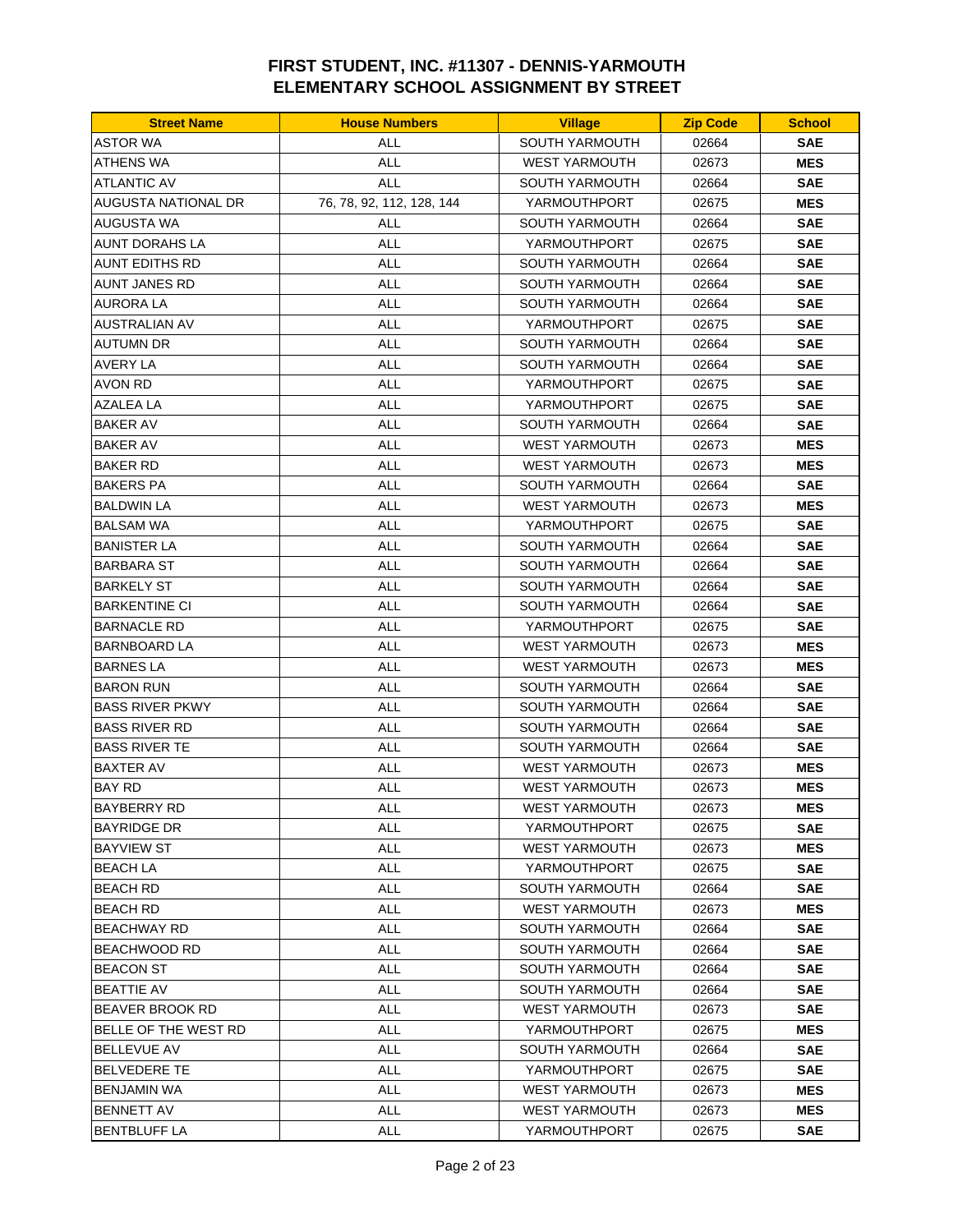| <b>Street Name</b>         | <b>House Numbers</b> | <b>Village</b>        | <b>Zip Code</b> | <b>School</b> |
|----------------------------|----------------------|-----------------------|-----------------|---------------|
| <b>BERNARD ST</b>          | <b>ALL</b>           | YARMOUTHPORT          | 02675           | <b>SAE</b>    |
| <b>BERRY AV</b>            | <b>ALL</b>           | <b>WEST YARMOUTH</b>  | 02673           | <b>MES</b>    |
| <b>BERWICK RD</b>          | <b>ALL</b>           | <b>WEST YARMOUTH</b>  | 02673           | <b>MES</b>    |
| <b>BETTYS PA</b>           | <b>ALL</b>           | <b>WEST YARMOUTH</b>  | 02673           | <b>MES</b>    |
| <b>BEVERLY RD</b>          | <b>ALL</b>           | <b>WEST YARMOUTH</b>  | 02673           | <b>MES</b>    |
| <b>BILLINGSGATE RD</b>     | <b>ALL</b>           | <b>SOUTH YARMOUTH</b> | 02664           | <b>SAE</b>    |
| <b>BISCAYNE AV</b>         | <b>ALL</b>           | <b>WEST YARMOUTH</b>  | 02673           | <b>SAE</b>    |
| <b>BLACK DUCK LA</b>       | <b>ALL</b>           | <b>WEST YARMOUTH</b>  | 02673           | <b>SAE</b>    |
| <b>BLACK THORNE WA</b>     | <b>ALL</b>           | <b>WEST YARMOUTH</b>  | 02673           | <b>MES</b>    |
| <b>BLISCOTT AV</b>         | <b>ALL</b>           | <b>SOUTH YARMOUTH</b> | 02664           | <b>SAE</b>    |
| <b>BLUE ROCK RD</b>        | <b>ALL</b>           | <b>SOUTH YARMOUTH</b> | 02664           | <b>SAE</b>    |
| <b>BLUEBIRD DR</b>         | <b>ALL</b>           | <b>WEST YARMOUTH</b>  | 02673           | <b>MES</b>    |
| <b>BLYTHE TE</b>           | <b>ALL</b>           | <b>WEST YARMOUTH</b>  | 02673           | <b>SAE</b>    |
| <b>BOAT HAUL WALK</b>      | <b>ALL</b>           | <b>SOUTH YARMOUTH</b> | 02664           | <b>SAE</b>    |
| <b>BOB-O-LINK LA</b>       | <b>ALL</b>           | <b>WEST YARMOUTH</b>  | 02673           | <b>SAE</b>    |
| <b>BONITO WA</b>           | <b>ALL</b>           | <b>SOUTH YARMOUTH</b> | 02664           | <b>SAE</b>    |
| <b>BOSTON AV</b>           | <b>ALL</b>           | <b>WEST YARMOUTH</b>  | 02673           | <b>MES</b>    |
| <b>BOULDER CI</b>          | <b>ALL</b>           | YARMOUTHPORT          | 02675           | <b>SAE</b>    |
| <b>BOWEN LA</b>            | <b>ALL</b>           | <b>WEST YARMOUTH</b>  | 02673           | <b>MES</b>    |
| <b>BOWSPRIT PA</b>         | <b>ALL</b>           | <b>WEST YARMOUTH</b>  | 02673           | <b>MES</b>    |
| <b>BOXBERRY LA</b>         | <b>ALL</b>           | <b>WEST YARMOUTH</b>  | 02673           | <b>MES</b>    |
| <b>BRADDOCK ST</b>         | <b>ALL</b>           | <b>SOUTH YARMOUTH</b> | 02664           | <b>SAE</b>    |
| <b>BRADFORD RD</b>         | <b>ALL</b>           | <b>WEST YARMOUTH</b>  | 02673           | <b>MES</b>    |
| <b>BRAE BURN LA</b>        | <b>ALL</b>           | <b>SOUTH YARMOUTH</b> | 02664           | <b>SAE</b>    |
| BRATTLE DR                 | <b>ALL</b>           | YARMOUTHPORT          | 02675           | <b>SAE</b>    |
| BRAUN RD                   | <b>ALL</b>           | <b>WEST YARMOUTH</b>  | 02673           | <b>MES</b>    |
| <b>BRAY FARM RD, NORTH</b> | <b>ALL</b>           | YARMOUTHPORT          | 02675           | <b>SAE</b>    |
| BRAY FARM RD, SOUTH        | <b>ALL</b>           | YARMOUTHPORT          | 02675           | <b>SAE</b>    |
| <b>BREEZY POINT RD</b>     | <b>ALL</b>           | <b>SOUTH YARMOUTH</b> | 02664           | <b>SAE</b>    |
| <b>BRENTWAY DR</b>         | <b>ALL</b>           | <b>SOUTH YARMOUTH</b> | 02664           | <b>SAE</b>    |
| <b>BREWSTER RD</b>         | <b>ALL</b>           | <b>WEST YARMOUTH</b>  | 02673           | <b>MES</b>    |
| <b>BRIAR CI</b>            | <b>ALL</b>           | <b>SOUTH YARMOUTH</b> | 02664           | <b>SAE</b>    |
| BRIDGE ST (RT 28)          | 1353 - 1378          | <b>SOUTH YARMOUTH</b> | 02664           | <b>SAE</b>    |
| <b>BROADCAST LA</b>        | ALL                  | WEST YARMOUTH         | 02673           | <b>MES</b>    |
| <b>BROADWAY</b>            | <b>ALL</b>           | <b>WEST YARMOUTH</b>  | 02673           | <b>MES</b>    |
| <b>BROOKHILL LA</b>        | ALL                  | <b>WEST YARMOUTH</b>  | 02673           | <b>MES</b>    |
| <b>BROWNING AV</b>         | <b>ALL</b>           | <b>SOUTH YARMOUTH</b> | 02664           | <b>SAE</b>    |
| BRUSH HILL RD              | ALL                  | YARMOUTHPORT          | 02675           | <b>SAE</b>    |
| <b>BRYAR LA</b>            | ALL                  | <b>SOUTH YARMOUTH</b> | 02664           | <b>SAE</b>    |
| <b>BUCHANAN RD</b>         | ALL                  | <b>WEST YARMOUTH</b>  | 02673           | <b>MES</b>    |
| <b>BUCK ISLAND RD</b>      | 11 & 17 ONLY         | <b>WEST YARMOUTH</b>  | 02673           | <b>SAE</b>    |
| <b>BUCK ISLAND RD</b>      | <b>ALL OTHERS</b>    | <b>WEST YARMOUTH</b>  | 02673           | <b>MES</b>    |
| <b>BUCKWOOD DR</b>         | <b>ALL</b>           | <b>SOUTH YARMOUTH</b> | 02664           | <b>SAE</b>    |
| <b>BUNNY CI</b>            | <b>ALL</b>           | <b>WEST YARMOUTH</b>  | 02673           | <b>MES</b>    |
| <b>BUNTING LA</b>          | <b>ALL</b>           | <b>WEST YARMOUTH</b>  | 02673           | <b>MES</b>    |
| <b>BURCH RD</b>            | ALL                  | SOUTH YARMOUTH        | 02664           | <b>SAE</b>    |
| <b>BURNABY ST</b>          | <b>ALL</b>           | <b>WEST YARMOUTH</b>  | 02673           | <b>SAE</b>    |
| <b>BURNING TREE LA</b>     | <b>ALL</b>           | SOUTH YARMOUTH        | 02664           | <b>SAE</b>    |
| <b>BUTLER AV</b>           | ALL                  | <b>WEST YARMOUTH</b>  | 02673           | <b>MES</b>    |
| <b>BUTTERCUP LA</b>        | ALL                  | YARMOUTHPORT          | 02675           | <b>SAE</b>    |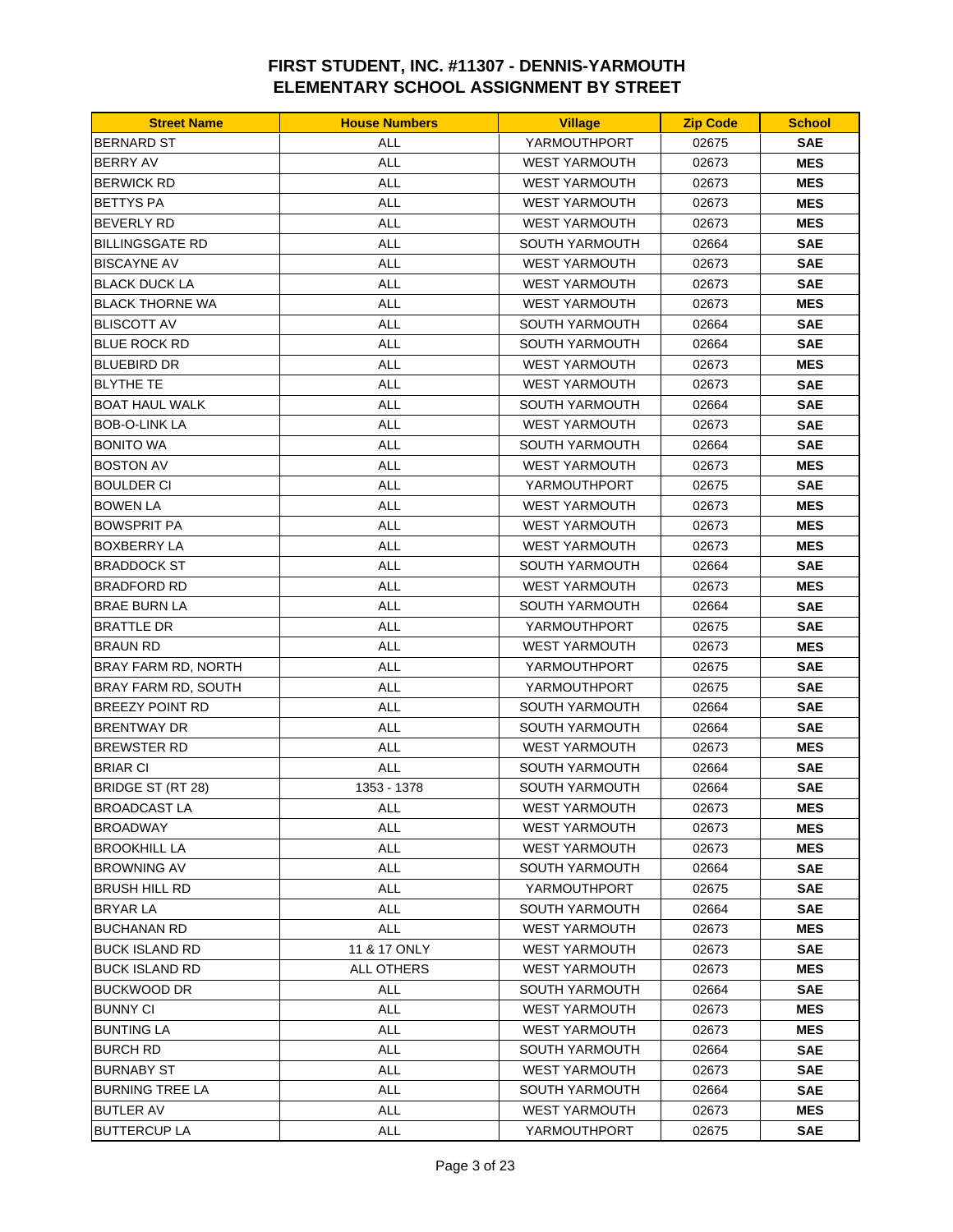| <b>BYRON LA</b><br><b>ALL</b><br>SOUTH YARMOUTH<br>02664<br><b>SAE</b><br><b>ALL</b><br>CADET LA<br><b>WEST YARMOUTH</b><br>02673<br><b>MES</b><br><b>ALL</b><br><b>CALICO RD</b><br><b>WEST YARMOUTH</b><br>02673<br><b>MES</b><br><b>ALL</b><br>CAMELOT RD<br>YARMOUTHPORT<br>02675<br><b>SAE</b><br><b>ALL</b><br>CAMP ST<br><b>WEST YARMOUTH</b><br><b>MES</b><br>02673<br>ALL<br><b>CAMPION RD</b><br>YARMOUTHPORT<br>02675<br><b>SAE</b><br>CANARY LA<br>ALL<br><b>WEST YARMOUTH</b><br>02673<br><b>SAE</b><br><b>ALL</b><br>CANDLE WOOD LA<br><b>WEST YARMOUTH</b><br>02673<br><b>MES</b><br><b>CANTERBURY RD</b><br><b>ALL</b><br>YARMOUTHPORT<br><b>SAE</b><br>02675<br><b>ALL</b><br>CANVASBACK LA<br><b>WEST YARMOUTH</b><br>02673<br>SAE<br><b>ALL</b><br>CAPE ISLE DR<br><b>SOUTH YARMOUTH</b><br>02664<br>SAE<br><b>ALL</b><br><b>SAE</b><br>CAPR BLOUNT RD<br>SOUTH YARMOUTH<br>02664<br>ALL<br>CAPSTAN RD<br><b>WEST YARMOUTH</b><br>02673<br><b>MES</b><br><b>ALL</b><br>CAPTAIN BACON RD<br><b>SOUTH YARMOUTH</b><br>02664<br><b>SAE</b><br><b>ALL</b><br>CAPTAIN BEARSE RD<br>SOUTH YARMOUTH<br>02664<br><b>SAE</b><br>CAPTAIN BESSE RD<br>ALL<br><b>SOUTH YARMOUTH</b><br>SAE<br>02664<br><b>ALL</b><br>CAPTAIN BRAGG RD<br><b>SOUTH YARMOUTH</b><br>02664<br>SAE<br><b>ALL</b><br><b>SAE</b><br>CAPTAIN CHASE RD<br><b>SOUTH YARMOUTH</b><br>02664<br><b>SAE</b><br>CAPTAIN CROCKER RD<br>ALL<br><b>SOUTH YARMOUTH</b><br>02664<br>CAPTAIN DANIEL RD<br>ALL<br><b>SOUTH YARMOUTH</b><br>02664<br>SAE<br><b>ALL</b><br>CAPTAIN DORE RD<br>SOUTH YARMOUTH<br>02664<br><b>SAE</b><br><b>ALL</b><br>CAPTAIN LOTHROP RD<br><b>SOUTH YARMOUTH</b><br>02664<br>SAE<br><b>ALL</b><br>CAPTAIN NICKERSON RD<br><b>SOUTH YARMOUTH</b><br>02664<br>SAE<br><b>ALL</b><br>CAPTAIN NOYES RD<br><b>SOUTH YARMOUTH</b><br>02664<br><b>SAE</b><br>ALL<br><b>SAE</b><br>CAPTAIN PERCIVAL RD<br>SOUTH YARMOUTH<br>02664<br><b>ALL</b><br>CAPTAIN RYDER RD<br><b>SOUTH YARMOUTH</b><br>02664<br>SAE<br><b>ALL</b><br><b>CAPTAIN SHIVERICK RD</b><br><b>SOUTH YARMOUTH</b><br>02664<br><b>SAE</b><br><b>CAPTAIN SIMMONS RD</b><br>ALL<br><b>SAE</b><br><b>SOUTH YARMOUTH</b><br>02664<br><b>ALL</b><br>CAPTAIN SMALL RD<br><b>SOUTH YARMOUTH</b><br>02664<br>SAE<br><b>ALL</b><br>CAPTAIN STANLEY RD<br><b>SOUTH YARMOUTH</b><br>02664<br><b>SAE</b><br>ALL<br><b>CAPTAIN WEILER RD</b><br><b>SOUTH YARMOUTH</b><br>02664<br><b>SAE</b><br>CAPTAIN WRIGHT RD<br>ALL<br>SOUTH YARMOUTH<br>02664<br>SAE<br><b>CAPTAIN YORK RD</b><br><b>ALL</b><br>SOUTH YARMOUTH<br>02664<br><b>SAE</b><br><b>CARDINAL LA</b><br><b>ALL</b><br><b>WEST YARMOUTH</b><br><b>MES</b><br>02673<br>CARLETON ST<br>ALL<br><b>WEST YARMOUTH</b><br>02673<br><b>MES</b><br><b>ALL</b><br><b>SAE</b><br>CAROL RD<br>SOUTH YARMOUTH<br>02664<br>CARRIAGE LA<br><b>ALL</b><br>YARMOUTHPORT<br>MES<br>02675<br>SAE<br>CARRIE LA<br>ALL<br>SOUTH YARMOUTH<br>02664<br>CARTER RD<br>ALL<br><b>SOUTH YARMOUTH</b><br>02664<br>SAE<br>CARVER RD<br>ALL<br><b>WEST YARMOUTH</b><br>02673<br>MES<br><b>ALL</b><br><b>SOUTH YARMOUTH</b><br><b>SAE</b><br>CEDAR ST<br>02664<br>ALL<br><b>WEST YARMOUTH</b><br>CENTER AV<br>02673<br>MES<br>CENTER ST<br><b>ALL</b><br>YARMOUTHPORT<br>SAE<br>02675<br><b>ALL</b><br>SAE<br>CENTERBOARD LA<br>YARMOUTHPORT<br>02675<br>CHAMBERLAIN CT<br>ALL<br><b>WEST YARMOUTH</b><br>02673<br>MES<br>CHANDLER GRAY RD<br>ALL<br><b>WEST YARMOUTH</b><br>02673<br>MES<br>CHANNEL POINT DR<br><b>ALL</b><br>WEST YARMOUTH<br>02673<br><b>MES</b><br>CHAPEL RD<br>ALL<br><b>WEST YARMOUTH</b><br><b>MES</b><br>02673<br>ALL<br>CHARLES ST<br>SOUTH YARMOUTH<br>02664<br>SAE | <b>Street Name</b> | <b>House Numbers</b> | <b>Village</b> | <b>Zip Code</b> | <b>School</b> |
|-----------------------------------------------------------------------------------------------------------------------------------------------------------------------------------------------------------------------------------------------------------------------------------------------------------------------------------------------------------------------------------------------------------------------------------------------------------------------------------------------------------------------------------------------------------------------------------------------------------------------------------------------------------------------------------------------------------------------------------------------------------------------------------------------------------------------------------------------------------------------------------------------------------------------------------------------------------------------------------------------------------------------------------------------------------------------------------------------------------------------------------------------------------------------------------------------------------------------------------------------------------------------------------------------------------------------------------------------------------------------------------------------------------------------------------------------------------------------------------------------------------------------------------------------------------------------------------------------------------------------------------------------------------------------------------------------------------------------------------------------------------------------------------------------------------------------------------------------------------------------------------------------------------------------------------------------------------------------------------------------------------------------------------------------------------------------------------------------------------------------------------------------------------------------------------------------------------------------------------------------------------------------------------------------------------------------------------------------------------------------------------------------------------------------------------------------------------------------------------------------------------------------------------------------------------------------------------------------------------------------------------------------------------------------------------------------------------------------------------------------------------------------------------------------------------------------------------------------------------------------------------------------------------------------------------------------------------------------------------------------------------------------------------------------------------------------------------------------------------------------------------------------------------------------------------------------------------------------------------------------------------------------------------------------------------------------------------------------------------------------------------------------------------------------------------------------------------------------------------------------------------------------------------------------------------------------------------------------------------------------------------------------------------------------|--------------------|----------------------|----------------|-----------------|---------------|
|                                                                                                                                                                                                                                                                                                                                                                                                                                                                                                                                                                                                                                                                                                                                                                                                                                                                                                                                                                                                                                                                                                                                                                                                                                                                                                                                                                                                                                                                                                                                                                                                                                                                                                                                                                                                                                                                                                                                                                                                                                                                                                                                                                                                                                                                                                                                                                                                                                                                                                                                                                                                                                                                                                                                                                                                                                                                                                                                                                                                                                                                                                                                                                                                                                                                                                                                                                                                                                                                                                                                                                                                                                                                       |                    |                      |                |                 |               |
|                                                                                                                                                                                                                                                                                                                                                                                                                                                                                                                                                                                                                                                                                                                                                                                                                                                                                                                                                                                                                                                                                                                                                                                                                                                                                                                                                                                                                                                                                                                                                                                                                                                                                                                                                                                                                                                                                                                                                                                                                                                                                                                                                                                                                                                                                                                                                                                                                                                                                                                                                                                                                                                                                                                                                                                                                                                                                                                                                                                                                                                                                                                                                                                                                                                                                                                                                                                                                                                                                                                                                                                                                                                                       |                    |                      |                |                 |               |
|                                                                                                                                                                                                                                                                                                                                                                                                                                                                                                                                                                                                                                                                                                                                                                                                                                                                                                                                                                                                                                                                                                                                                                                                                                                                                                                                                                                                                                                                                                                                                                                                                                                                                                                                                                                                                                                                                                                                                                                                                                                                                                                                                                                                                                                                                                                                                                                                                                                                                                                                                                                                                                                                                                                                                                                                                                                                                                                                                                                                                                                                                                                                                                                                                                                                                                                                                                                                                                                                                                                                                                                                                                                                       |                    |                      |                |                 |               |
|                                                                                                                                                                                                                                                                                                                                                                                                                                                                                                                                                                                                                                                                                                                                                                                                                                                                                                                                                                                                                                                                                                                                                                                                                                                                                                                                                                                                                                                                                                                                                                                                                                                                                                                                                                                                                                                                                                                                                                                                                                                                                                                                                                                                                                                                                                                                                                                                                                                                                                                                                                                                                                                                                                                                                                                                                                                                                                                                                                                                                                                                                                                                                                                                                                                                                                                                                                                                                                                                                                                                                                                                                                                                       |                    |                      |                |                 |               |
|                                                                                                                                                                                                                                                                                                                                                                                                                                                                                                                                                                                                                                                                                                                                                                                                                                                                                                                                                                                                                                                                                                                                                                                                                                                                                                                                                                                                                                                                                                                                                                                                                                                                                                                                                                                                                                                                                                                                                                                                                                                                                                                                                                                                                                                                                                                                                                                                                                                                                                                                                                                                                                                                                                                                                                                                                                                                                                                                                                                                                                                                                                                                                                                                                                                                                                                                                                                                                                                                                                                                                                                                                                                                       |                    |                      |                |                 |               |
|                                                                                                                                                                                                                                                                                                                                                                                                                                                                                                                                                                                                                                                                                                                                                                                                                                                                                                                                                                                                                                                                                                                                                                                                                                                                                                                                                                                                                                                                                                                                                                                                                                                                                                                                                                                                                                                                                                                                                                                                                                                                                                                                                                                                                                                                                                                                                                                                                                                                                                                                                                                                                                                                                                                                                                                                                                                                                                                                                                                                                                                                                                                                                                                                                                                                                                                                                                                                                                                                                                                                                                                                                                                                       |                    |                      |                |                 |               |
|                                                                                                                                                                                                                                                                                                                                                                                                                                                                                                                                                                                                                                                                                                                                                                                                                                                                                                                                                                                                                                                                                                                                                                                                                                                                                                                                                                                                                                                                                                                                                                                                                                                                                                                                                                                                                                                                                                                                                                                                                                                                                                                                                                                                                                                                                                                                                                                                                                                                                                                                                                                                                                                                                                                                                                                                                                                                                                                                                                                                                                                                                                                                                                                                                                                                                                                                                                                                                                                                                                                                                                                                                                                                       |                    |                      |                |                 |               |
|                                                                                                                                                                                                                                                                                                                                                                                                                                                                                                                                                                                                                                                                                                                                                                                                                                                                                                                                                                                                                                                                                                                                                                                                                                                                                                                                                                                                                                                                                                                                                                                                                                                                                                                                                                                                                                                                                                                                                                                                                                                                                                                                                                                                                                                                                                                                                                                                                                                                                                                                                                                                                                                                                                                                                                                                                                                                                                                                                                                                                                                                                                                                                                                                                                                                                                                                                                                                                                                                                                                                                                                                                                                                       |                    |                      |                |                 |               |
|                                                                                                                                                                                                                                                                                                                                                                                                                                                                                                                                                                                                                                                                                                                                                                                                                                                                                                                                                                                                                                                                                                                                                                                                                                                                                                                                                                                                                                                                                                                                                                                                                                                                                                                                                                                                                                                                                                                                                                                                                                                                                                                                                                                                                                                                                                                                                                                                                                                                                                                                                                                                                                                                                                                                                                                                                                                                                                                                                                                                                                                                                                                                                                                                                                                                                                                                                                                                                                                                                                                                                                                                                                                                       |                    |                      |                |                 |               |
|                                                                                                                                                                                                                                                                                                                                                                                                                                                                                                                                                                                                                                                                                                                                                                                                                                                                                                                                                                                                                                                                                                                                                                                                                                                                                                                                                                                                                                                                                                                                                                                                                                                                                                                                                                                                                                                                                                                                                                                                                                                                                                                                                                                                                                                                                                                                                                                                                                                                                                                                                                                                                                                                                                                                                                                                                                                                                                                                                                                                                                                                                                                                                                                                                                                                                                                                                                                                                                                                                                                                                                                                                                                                       |                    |                      |                |                 |               |
|                                                                                                                                                                                                                                                                                                                                                                                                                                                                                                                                                                                                                                                                                                                                                                                                                                                                                                                                                                                                                                                                                                                                                                                                                                                                                                                                                                                                                                                                                                                                                                                                                                                                                                                                                                                                                                                                                                                                                                                                                                                                                                                                                                                                                                                                                                                                                                                                                                                                                                                                                                                                                                                                                                                                                                                                                                                                                                                                                                                                                                                                                                                                                                                                                                                                                                                                                                                                                                                                                                                                                                                                                                                                       |                    |                      |                |                 |               |
|                                                                                                                                                                                                                                                                                                                                                                                                                                                                                                                                                                                                                                                                                                                                                                                                                                                                                                                                                                                                                                                                                                                                                                                                                                                                                                                                                                                                                                                                                                                                                                                                                                                                                                                                                                                                                                                                                                                                                                                                                                                                                                                                                                                                                                                                                                                                                                                                                                                                                                                                                                                                                                                                                                                                                                                                                                                                                                                                                                                                                                                                                                                                                                                                                                                                                                                                                                                                                                                                                                                                                                                                                                                                       |                    |                      |                |                 |               |
|                                                                                                                                                                                                                                                                                                                                                                                                                                                                                                                                                                                                                                                                                                                                                                                                                                                                                                                                                                                                                                                                                                                                                                                                                                                                                                                                                                                                                                                                                                                                                                                                                                                                                                                                                                                                                                                                                                                                                                                                                                                                                                                                                                                                                                                                                                                                                                                                                                                                                                                                                                                                                                                                                                                                                                                                                                                                                                                                                                                                                                                                                                                                                                                                                                                                                                                                                                                                                                                                                                                                                                                                                                                                       |                    |                      |                |                 |               |
|                                                                                                                                                                                                                                                                                                                                                                                                                                                                                                                                                                                                                                                                                                                                                                                                                                                                                                                                                                                                                                                                                                                                                                                                                                                                                                                                                                                                                                                                                                                                                                                                                                                                                                                                                                                                                                                                                                                                                                                                                                                                                                                                                                                                                                                                                                                                                                                                                                                                                                                                                                                                                                                                                                                                                                                                                                                                                                                                                                                                                                                                                                                                                                                                                                                                                                                                                                                                                                                                                                                                                                                                                                                                       |                    |                      |                |                 |               |
|                                                                                                                                                                                                                                                                                                                                                                                                                                                                                                                                                                                                                                                                                                                                                                                                                                                                                                                                                                                                                                                                                                                                                                                                                                                                                                                                                                                                                                                                                                                                                                                                                                                                                                                                                                                                                                                                                                                                                                                                                                                                                                                                                                                                                                                                                                                                                                                                                                                                                                                                                                                                                                                                                                                                                                                                                                                                                                                                                                                                                                                                                                                                                                                                                                                                                                                                                                                                                                                                                                                                                                                                                                                                       |                    |                      |                |                 |               |
|                                                                                                                                                                                                                                                                                                                                                                                                                                                                                                                                                                                                                                                                                                                                                                                                                                                                                                                                                                                                                                                                                                                                                                                                                                                                                                                                                                                                                                                                                                                                                                                                                                                                                                                                                                                                                                                                                                                                                                                                                                                                                                                                                                                                                                                                                                                                                                                                                                                                                                                                                                                                                                                                                                                                                                                                                                                                                                                                                                                                                                                                                                                                                                                                                                                                                                                                                                                                                                                                                                                                                                                                                                                                       |                    |                      |                |                 |               |
|                                                                                                                                                                                                                                                                                                                                                                                                                                                                                                                                                                                                                                                                                                                                                                                                                                                                                                                                                                                                                                                                                                                                                                                                                                                                                                                                                                                                                                                                                                                                                                                                                                                                                                                                                                                                                                                                                                                                                                                                                                                                                                                                                                                                                                                                                                                                                                                                                                                                                                                                                                                                                                                                                                                                                                                                                                                                                                                                                                                                                                                                                                                                                                                                                                                                                                                                                                                                                                                                                                                                                                                                                                                                       |                    |                      |                |                 |               |
|                                                                                                                                                                                                                                                                                                                                                                                                                                                                                                                                                                                                                                                                                                                                                                                                                                                                                                                                                                                                                                                                                                                                                                                                                                                                                                                                                                                                                                                                                                                                                                                                                                                                                                                                                                                                                                                                                                                                                                                                                                                                                                                                                                                                                                                                                                                                                                                                                                                                                                                                                                                                                                                                                                                                                                                                                                                                                                                                                                                                                                                                                                                                                                                                                                                                                                                                                                                                                                                                                                                                                                                                                                                                       |                    |                      |                |                 |               |
|                                                                                                                                                                                                                                                                                                                                                                                                                                                                                                                                                                                                                                                                                                                                                                                                                                                                                                                                                                                                                                                                                                                                                                                                                                                                                                                                                                                                                                                                                                                                                                                                                                                                                                                                                                                                                                                                                                                                                                                                                                                                                                                                                                                                                                                                                                                                                                                                                                                                                                                                                                                                                                                                                                                                                                                                                                                                                                                                                                                                                                                                                                                                                                                                                                                                                                                                                                                                                                                                                                                                                                                                                                                                       |                    |                      |                |                 |               |
|                                                                                                                                                                                                                                                                                                                                                                                                                                                                                                                                                                                                                                                                                                                                                                                                                                                                                                                                                                                                                                                                                                                                                                                                                                                                                                                                                                                                                                                                                                                                                                                                                                                                                                                                                                                                                                                                                                                                                                                                                                                                                                                                                                                                                                                                                                                                                                                                                                                                                                                                                                                                                                                                                                                                                                                                                                                                                                                                                                                                                                                                                                                                                                                                                                                                                                                                                                                                                                                                                                                                                                                                                                                                       |                    |                      |                |                 |               |
|                                                                                                                                                                                                                                                                                                                                                                                                                                                                                                                                                                                                                                                                                                                                                                                                                                                                                                                                                                                                                                                                                                                                                                                                                                                                                                                                                                                                                                                                                                                                                                                                                                                                                                                                                                                                                                                                                                                                                                                                                                                                                                                                                                                                                                                                                                                                                                                                                                                                                                                                                                                                                                                                                                                                                                                                                                                                                                                                                                                                                                                                                                                                                                                                                                                                                                                                                                                                                                                                                                                                                                                                                                                                       |                    |                      |                |                 |               |
|                                                                                                                                                                                                                                                                                                                                                                                                                                                                                                                                                                                                                                                                                                                                                                                                                                                                                                                                                                                                                                                                                                                                                                                                                                                                                                                                                                                                                                                                                                                                                                                                                                                                                                                                                                                                                                                                                                                                                                                                                                                                                                                                                                                                                                                                                                                                                                                                                                                                                                                                                                                                                                                                                                                                                                                                                                                                                                                                                                                                                                                                                                                                                                                                                                                                                                                                                                                                                                                                                                                                                                                                                                                                       |                    |                      |                |                 |               |
|                                                                                                                                                                                                                                                                                                                                                                                                                                                                                                                                                                                                                                                                                                                                                                                                                                                                                                                                                                                                                                                                                                                                                                                                                                                                                                                                                                                                                                                                                                                                                                                                                                                                                                                                                                                                                                                                                                                                                                                                                                                                                                                                                                                                                                                                                                                                                                                                                                                                                                                                                                                                                                                                                                                                                                                                                                                                                                                                                                                                                                                                                                                                                                                                                                                                                                                                                                                                                                                                                                                                                                                                                                                                       |                    |                      |                |                 |               |
|                                                                                                                                                                                                                                                                                                                                                                                                                                                                                                                                                                                                                                                                                                                                                                                                                                                                                                                                                                                                                                                                                                                                                                                                                                                                                                                                                                                                                                                                                                                                                                                                                                                                                                                                                                                                                                                                                                                                                                                                                                                                                                                                                                                                                                                                                                                                                                                                                                                                                                                                                                                                                                                                                                                                                                                                                                                                                                                                                                                                                                                                                                                                                                                                                                                                                                                                                                                                                                                                                                                                                                                                                                                                       |                    |                      |                |                 |               |
|                                                                                                                                                                                                                                                                                                                                                                                                                                                                                                                                                                                                                                                                                                                                                                                                                                                                                                                                                                                                                                                                                                                                                                                                                                                                                                                                                                                                                                                                                                                                                                                                                                                                                                                                                                                                                                                                                                                                                                                                                                                                                                                                                                                                                                                                                                                                                                                                                                                                                                                                                                                                                                                                                                                                                                                                                                                                                                                                                                                                                                                                                                                                                                                                                                                                                                                                                                                                                                                                                                                                                                                                                                                                       |                    |                      |                |                 |               |
|                                                                                                                                                                                                                                                                                                                                                                                                                                                                                                                                                                                                                                                                                                                                                                                                                                                                                                                                                                                                                                                                                                                                                                                                                                                                                                                                                                                                                                                                                                                                                                                                                                                                                                                                                                                                                                                                                                                                                                                                                                                                                                                                                                                                                                                                                                                                                                                                                                                                                                                                                                                                                                                                                                                                                                                                                                                                                                                                                                                                                                                                                                                                                                                                                                                                                                                                                                                                                                                                                                                                                                                                                                                                       |                    |                      |                |                 |               |
|                                                                                                                                                                                                                                                                                                                                                                                                                                                                                                                                                                                                                                                                                                                                                                                                                                                                                                                                                                                                                                                                                                                                                                                                                                                                                                                                                                                                                                                                                                                                                                                                                                                                                                                                                                                                                                                                                                                                                                                                                                                                                                                                                                                                                                                                                                                                                                                                                                                                                                                                                                                                                                                                                                                                                                                                                                                                                                                                                                                                                                                                                                                                                                                                                                                                                                                                                                                                                                                                                                                                                                                                                                                                       |                    |                      |                |                 |               |
|                                                                                                                                                                                                                                                                                                                                                                                                                                                                                                                                                                                                                                                                                                                                                                                                                                                                                                                                                                                                                                                                                                                                                                                                                                                                                                                                                                                                                                                                                                                                                                                                                                                                                                                                                                                                                                                                                                                                                                                                                                                                                                                                                                                                                                                                                                                                                                                                                                                                                                                                                                                                                                                                                                                                                                                                                                                                                                                                                                                                                                                                                                                                                                                                                                                                                                                                                                                                                                                                                                                                                                                                                                                                       |                    |                      |                |                 |               |
|                                                                                                                                                                                                                                                                                                                                                                                                                                                                                                                                                                                                                                                                                                                                                                                                                                                                                                                                                                                                                                                                                                                                                                                                                                                                                                                                                                                                                                                                                                                                                                                                                                                                                                                                                                                                                                                                                                                                                                                                                                                                                                                                                                                                                                                                                                                                                                                                                                                                                                                                                                                                                                                                                                                                                                                                                                                                                                                                                                                                                                                                                                                                                                                                                                                                                                                                                                                                                                                                                                                                                                                                                                                                       |                    |                      |                |                 |               |
|                                                                                                                                                                                                                                                                                                                                                                                                                                                                                                                                                                                                                                                                                                                                                                                                                                                                                                                                                                                                                                                                                                                                                                                                                                                                                                                                                                                                                                                                                                                                                                                                                                                                                                                                                                                                                                                                                                                                                                                                                                                                                                                                                                                                                                                                                                                                                                                                                                                                                                                                                                                                                                                                                                                                                                                                                                                                                                                                                                                                                                                                                                                                                                                                                                                                                                                                                                                                                                                                                                                                                                                                                                                                       |                    |                      |                |                 |               |
|                                                                                                                                                                                                                                                                                                                                                                                                                                                                                                                                                                                                                                                                                                                                                                                                                                                                                                                                                                                                                                                                                                                                                                                                                                                                                                                                                                                                                                                                                                                                                                                                                                                                                                                                                                                                                                                                                                                                                                                                                                                                                                                                                                                                                                                                                                                                                                                                                                                                                                                                                                                                                                                                                                                                                                                                                                                                                                                                                                                                                                                                                                                                                                                                                                                                                                                                                                                                                                                                                                                                                                                                                                                                       |                    |                      |                |                 |               |
|                                                                                                                                                                                                                                                                                                                                                                                                                                                                                                                                                                                                                                                                                                                                                                                                                                                                                                                                                                                                                                                                                                                                                                                                                                                                                                                                                                                                                                                                                                                                                                                                                                                                                                                                                                                                                                                                                                                                                                                                                                                                                                                                                                                                                                                                                                                                                                                                                                                                                                                                                                                                                                                                                                                                                                                                                                                                                                                                                                                                                                                                                                                                                                                                                                                                                                                                                                                                                                                                                                                                                                                                                                                                       |                    |                      |                |                 |               |
|                                                                                                                                                                                                                                                                                                                                                                                                                                                                                                                                                                                                                                                                                                                                                                                                                                                                                                                                                                                                                                                                                                                                                                                                                                                                                                                                                                                                                                                                                                                                                                                                                                                                                                                                                                                                                                                                                                                                                                                                                                                                                                                                                                                                                                                                                                                                                                                                                                                                                                                                                                                                                                                                                                                                                                                                                                                                                                                                                                                                                                                                                                                                                                                                                                                                                                                                                                                                                                                                                                                                                                                                                                                                       |                    |                      |                |                 |               |
|                                                                                                                                                                                                                                                                                                                                                                                                                                                                                                                                                                                                                                                                                                                                                                                                                                                                                                                                                                                                                                                                                                                                                                                                                                                                                                                                                                                                                                                                                                                                                                                                                                                                                                                                                                                                                                                                                                                                                                                                                                                                                                                                                                                                                                                                                                                                                                                                                                                                                                                                                                                                                                                                                                                                                                                                                                                                                                                                                                                                                                                                                                                                                                                                                                                                                                                                                                                                                                                                                                                                                                                                                                                                       |                    |                      |                |                 |               |
|                                                                                                                                                                                                                                                                                                                                                                                                                                                                                                                                                                                                                                                                                                                                                                                                                                                                                                                                                                                                                                                                                                                                                                                                                                                                                                                                                                                                                                                                                                                                                                                                                                                                                                                                                                                                                                                                                                                                                                                                                                                                                                                                                                                                                                                                                                                                                                                                                                                                                                                                                                                                                                                                                                                                                                                                                                                                                                                                                                                                                                                                                                                                                                                                                                                                                                                                                                                                                                                                                                                                                                                                                                                                       |                    |                      |                |                 |               |
|                                                                                                                                                                                                                                                                                                                                                                                                                                                                                                                                                                                                                                                                                                                                                                                                                                                                                                                                                                                                                                                                                                                                                                                                                                                                                                                                                                                                                                                                                                                                                                                                                                                                                                                                                                                                                                                                                                                                                                                                                                                                                                                                                                                                                                                                                                                                                                                                                                                                                                                                                                                                                                                                                                                                                                                                                                                                                                                                                                                                                                                                                                                                                                                                                                                                                                                                                                                                                                                                                                                                                                                                                                                                       |                    |                      |                |                 |               |
|                                                                                                                                                                                                                                                                                                                                                                                                                                                                                                                                                                                                                                                                                                                                                                                                                                                                                                                                                                                                                                                                                                                                                                                                                                                                                                                                                                                                                                                                                                                                                                                                                                                                                                                                                                                                                                                                                                                                                                                                                                                                                                                                                                                                                                                                                                                                                                                                                                                                                                                                                                                                                                                                                                                                                                                                                                                                                                                                                                                                                                                                                                                                                                                                                                                                                                                                                                                                                                                                                                                                                                                                                                                                       |                    |                      |                |                 |               |
|                                                                                                                                                                                                                                                                                                                                                                                                                                                                                                                                                                                                                                                                                                                                                                                                                                                                                                                                                                                                                                                                                                                                                                                                                                                                                                                                                                                                                                                                                                                                                                                                                                                                                                                                                                                                                                                                                                                                                                                                                                                                                                                                                                                                                                                                                                                                                                                                                                                                                                                                                                                                                                                                                                                                                                                                                                                                                                                                                                                                                                                                                                                                                                                                                                                                                                                                                                                                                                                                                                                                                                                                                                                                       |                    |                      |                |                 |               |
|                                                                                                                                                                                                                                                                                                                                                                                                                                                                                                                                                                                                                                                                                                                                                                                                                                                                                                                                                                                                                                                                                                                                                                                                                                                                                                                                                                                                                                                                                                                                                                                                                                                                                                                                                                                                                                                                                                                                                                                                                                                                                                                                                                                                                                                                                                                                                                                                                                                                                                                                                                                                                                                                                                                                                                                                                                                                                                                                                                                                                                                                                                                                                                                                                                                                                                                                                                                                                                                                                                                                                                                                                                                                       |                    |                      |                |                 |               |
|                                                                                                                                                                                                                                                                                                                                                                                                                                                                                                                                                                                                                                                                                                                                                                                                                                                                                                                                                                                                                                                                                                                                                                                                                                                                                                                                                                                                                                                                                                                                                                                                                                                                                                                                                                                                                                                                                                                                                                                                                                                                                                                                                                                                                                                                                                                                                                                                                                                                                                                                                                                                                                                                                                                                                                                                                                                                                                                                                                                                                                                                                                                                                                                                                                                                                                                                                                                                                                                                                                                                                                                                                                                                       |                    |                      |                |                 |               |
|                                                                                                                                                                                                                                                                                                                                                                                                                                                                                                                                                                                                                                                                                                                                                                                                                                                                                                                                                                                                                                                                                                                                                                                                                                                                                                                                                                                                                                                                                                                                                                                                                                                                                                                                                                                                                                                                                                                                                                                                                                                                                                                                                                                                                                                                                                                                                                                                                                                                                                                                                                                                                                                                                                                                                                                                                                                                                                                                                                                                                                                                                                                                                                                                                                                                                                                                                                                                                                                                                                                                                                                                                                                                       |                    |                      |                |                 |               |
|                                                                                                                                                                                                                                                                                                                                                                                                                                                                                                                                                                                                                                                                                                                                                                                                                                                                                                                                                                                                                                                                                                                                                                                                                                                                                                                                                                                                                                                                                                                                                                                                                                                                                                                                                                                                                                                                                                                                                                                                                                                                                                                                                                                                                                                                                                                                                                                                                                                                                                                                                                                                                                                                                                                                                                                                                                                                                                                                                                                                                                                                                                                                                                                                                                                                                                                                                                                                                                                                                                                                                                                                                                                                       |                    |                      |                |                 |               |
|                                                                                                                                                                                                                                                                                                                                                                                                                                                                                                                                                                                                                                                                                                                                                                                                                                                                                                                                                                                                                                                                                                                                                                                                                                                                                                                                                                                                                                                                                                                                                                                                                                                                                                                                                                                                                                                                                                                                                                                                                                                                                                                                                                                                                                                                                                                                                                                                                                                                                                                                                                                                                                                                                                                                                                                                                                                                                                                                                                                                                                                                                                                                                                                                                                                                                                                                                                                                                                                                                                                                                                                                                                                                       |                    |                      |                |                 |               |
|                                                                                                                                                                                                                                                                                                                                                                                                                                                                                                                                                                                                                                                                                                                                                                                                                                                                                                                                                                                                                                                                                                                                                                                                                                                                                                                                                                                                                                                                                                                                                                                                                                                                                                                                                                                                                                                                                                                                                                                                                                                                                                                                                                                                                                                                                                                                                                                                                                                                                                                                                                                                                                                                                                                                                                                                                                                                                                                                                                                                                                                                                                                                                                                                                                                                                                                                                                                                                                                                                                                                                                                                                                                                       |                    |                      |                |                 |               |
|                                                                                                                                                                                                                                                                                                                                                                                                                                                                                                                                                                                                                                                                                                                                                                                                                                                                                                                                                                                                                                                                                                                                                                                                                                                                                                                                                                                                                                                                                                                                                                                                                                                                                                                                                                                                                                                                                                                                                                                                                                                                                                                                                                                                                                                                                                                                                                                                                                                                                                                                                                                                                                                                                                                                                                                                                                                                                                                                                                                                                                                                                                                                                                                                                                                                                                                                                                                                                                                                                                                                                                                                                                                                       |                    |                      |                |                 |               |
|                                                                                                                                                                                                                                                                                                                                                                                                                                                                                                                                                                                                                                                                                                                                                                                                                                                                                                                                                                                                                                                                                                                                                                                                                                                                                                                                                                                                                                                                                                                                                                                                                                                                                                                                                                                                                                                                                                                                                                                                                                                                                                                                                                                                                                                                                                                                                                                                                                                                                                                                                                                                                                                                                                                                                                                                                                                                                                                                                                                                                                                                                                                                                                                                                                                                                                                                                                                                                                                                                                                                                                                                                                                                       |                    |                      |                |                 |               |
|                                                                                                                                                                                                                                                                                                                                                                                                                                                                                                                                                                                                                                                                                                                                                                                                                                                                                                                                                                                                                                                                                                                                                                                                                                                                                                                                                                                                                                                                                                                                                                                                                                                                                                                                                                                                                                                                                                                                                                                                                                                                                                                                                                                                                                                                                                                                                                                                                                                                                                                                                                                                                                                                                                                                                                                                                                                                                                                                                                                                                                                                                                                                                                                                                                                                                                                                                                                                                                                                                                                                                                                                                                                                       |                    |                      |                |                 |               |
|                                                                                                                                                                                                                                                                                                                                                                                                                                                                                                                                                                                                                                                                                                                                                                                                                                                                                                                                                                                                                                                                                                                                                                                                                                                                                                                                                                                                                                                                                                                                                                                                                                                                                                                                                                                                                                                                                                                                                                                                                                                                                                                                                                                                                                                                                                                                                                                                                                                                                                                                                                                                                                                                                                                                                                                                                                                                                                                                                                                                                                                                                                                                                                                                                                                                                                                                                                                                                                                                                                                                                                                                                                                                       |                    |                      |                |                 |               |
|                                                                                                                                                                                                                                                                                                                                                                                                                                                                                                                                                                                                                                                                                                                                                                                                                                                                                                                                                                                                                                                                                                                                                                                                                                                                                                                                                                                                                                                                                                                                                                                                                                                                                                                                                                                                                                                                                                                                                                                                                                                                                                                                                                                                                                                                                                                                                                                                                                                                                                                                                                                                                                                                                                                                                                                                                                                                                                                                                                                                                                                                                                                                                                                                                                                                                                                                                                                                                                                                                                                                                                                                                                                                       |                    |                      |                |                 |               |
|                                                                                                                                                                                                                                                                                                                                                                                                                                                                                                                                                                                                                                                                                                                                                                                                                                                                                                                                                                                                                                                                                                                                                                                                                                                                                                                                                                                                                                                                                                                                                                                                                                                                                                                                                                                                                                                                                                                                                                                                                                                                                                                                                                                                                                                                                                                                                                                                                                                                                                                                                                                                                                                                                                                                                                                                                                                                                                                                                                                                                                                                                                                                                                                                                                                                                                                                                                                                                                                                                                                                                                                                                                                                       | CHASE GARDEN LA    | ALL                  | YARMOUTHPORT   | 02675           | SAE           |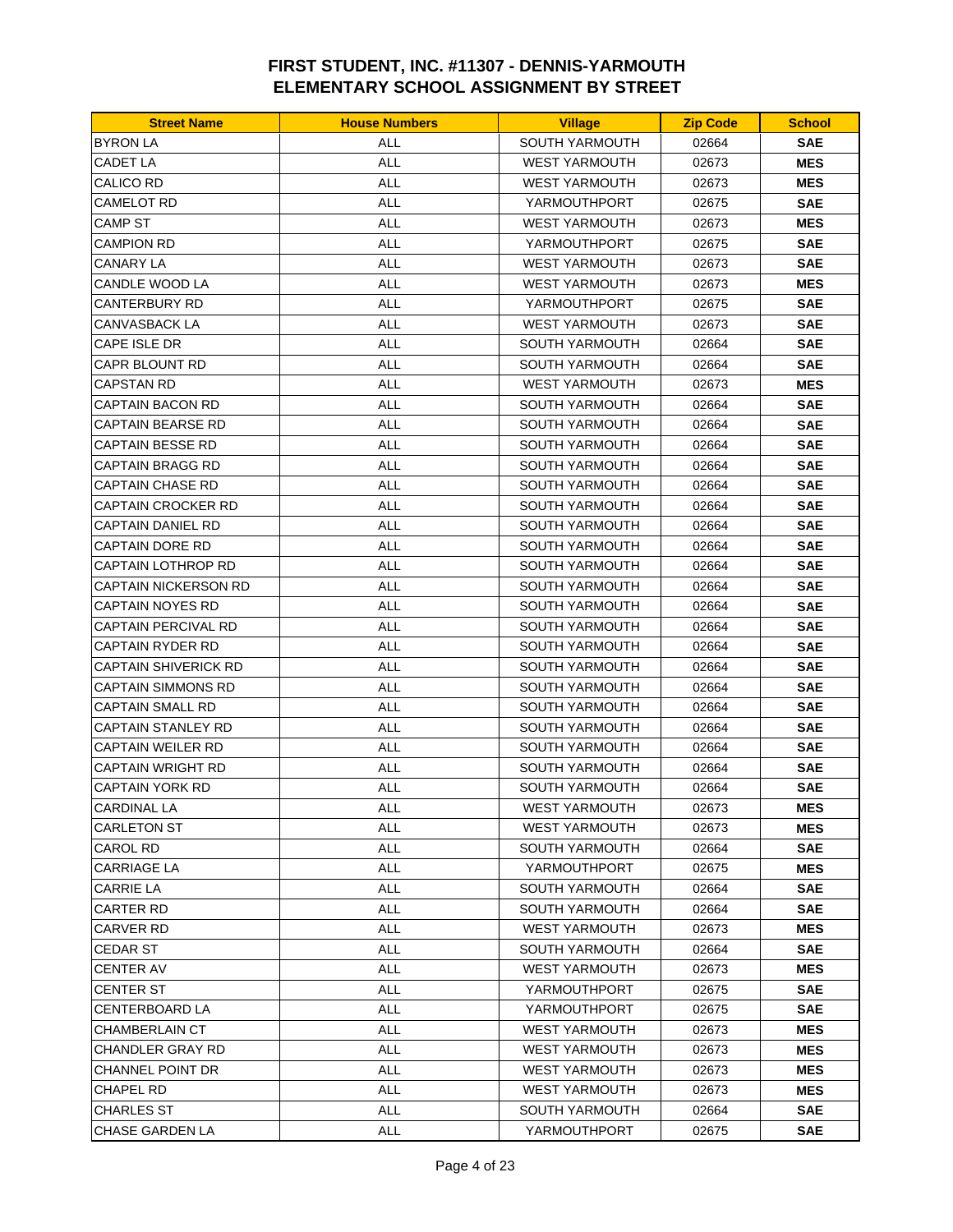| <b>Street Name</b>      | <b>House Numbers</b> | <b>Village</b>        | <b>Zip Code</b> | <b>School</b> |
|-------------------------|----------------------|-----------------------|-----------------|---------------|
| CHECKERBERRY LA         | ALL                  | <b>WEST YARMOUTH</b>  | 02673           | <b>MES</b>    |
| CHERRY LA               | <b>ALL</b>           | <b>WEST YARMOUTH</b>  | 02673           | <b>MES</b>    |
| CHERUB LA               | <b>ALL</b>           | SOUTH YARMOUTH        | 02664           | <b>SAE</b>    |
| CHESHIRE RD             | <b>ALL</b>           | <b>WEST YARMOUTH</b>  | 02673           | <b>MES</b>    |
| CHESLYS WA              | <b>ALL</b>           | <b>SOUTH YARMOUTH</b> | 02664           | <b>SAE</b>    |
| CHESTNUT ST             | <b>ALL</b>           | SOUTH YARMOUTH        | 02664           | <b>SAE</b>    |
| CHEYENNE LA             | ALL                  | YARMOUTHPORT          | 02675           | <b>SAE</b>    |
| CHICKADEE LA            | <b>ALL</b>           | <b>WEST YARMOUTH</b>  | 02673           | <b>MES</b>    |
| <b>CHILTON RD</b>       | <b>ALL</b>           | <b>WEST YARMOUTH</b>  | 02673           | <b>MES</b>    |
| CHIPPING GREEN CI       | <b>ALL</b>           | <b>SOUTH YARMOUTH</b> | 02664           | <b>SAE</b>    |
| CHRISTMAS WA            | <b>ALL</b>           | <b>SOUTH YARMOUTH</b> | 02664           | <b>SAE</b>    |
| CHRISTOPHER HALL WA     | <b>ALL</b>           | YARMOUTHPORT          | 02675           | <b>MES</b>    |
| CHURCH ST               | <b>ALL</b>           | YARMOUTHPORT          | 02675           | <b>SAE</b>    |
| CIRCUIT RD              | <b>ALL</b>           | <b>WEST YARMOUTH</b>  | 02673           | <b>SAE</b>    |
| <b>CIRCUIT RD EAST</b>  | <b>ALL</b>           | <b>WEST YARMOUTH</b>  | 02673           | <b>SAE</b>    |
| <b>CIRCUIT RD NORTH</b> | <b>ALL</b>           | <b>WEST YARMOUTH</b>  | 02673           | <b>SAE</b>    |
| <b>CIRCUIT RD WEST</b>  | <b>ALL</b>           | <b>WEST YARMOUTH</b>  | 02673           | <b>SAE</b>    |
| CLARA ST                | <b>ALL</b>           | <b>SOUTH YARMOUTH</b> | 02664           | <b>SAE</b>    |
| CLARK RD                | ALL                  | YARMOUTHPORT          | 02675           | <b>SAE</b>    |
| <b>CLEAR BROOK RD</b>   | <b>ALL</b>           | <b>WEST YARMOUTH</b>  | 02673           | <b>SAE</b>    |
| CLEVELAND WA            | <b>ALL</b>           | <b>WEST YARMOUTH</b>  | 02673           | <b>MES</b>    |
| CLIFFORD ST             | <b>ALL</b>           | SOUTH YARMOUTH        | 02664           | <b>SAE</b>    |
| <b>CLINTON DR</b>       | <b>ALL</b>           | YARMOUTHPORT          | 02675           | <b>SAE</b>    |
| CLOVER RD               | <b>ALL</b>           | <b>WEST YARMOUTH</b>  | 02673           | <b>MES</b>    |
| COACHMANS LA            | <b>ALL</b>           | <b>WEST YARMOUTH</b>  | 02673           | <b>MES</b>    |
| COBB AV                 | ALL                  | YARMOUTHPORT          | 02675           | <b>SAE</b>    |
| COCHESET PA             | <b>ALL</b>           | <b>WEST YARMOUTH</b>  | 02673           | <b>MES</b>    |
| <b>COGSWELL PA</b>      | <b>ALL</b>           | <b>WEST YARMOUTH</b>  | 02673           | <b>MES</b>    |
| COLBURNE PA             | <b>ALL</b>           | <b>WEST YARMOUTH</b>  | 02673           | <b>MES</b>    |
| COLLEGE ST              | ALL                  | <b>WEST YARMOUTH</b>  | 02673           | <b>MES</b>    |
| COLLINGWOOD DR          | <b>ALL</b>           | YARMOUTHPORT          | 02675           | <b>SAE</b>    |
| COLONIAL RD             | <b>ALL</b>           | <b>SOUTH YARMOUTH</b> | 02664           | <b>SAE</b>    |
| <b>COLUMBUS AV</b>      | <b>ALL</b>           | <b>WEST YARMOUTH</b>  | 02673           | <b>MES</b>    |
| COMMERCIAL ST           | ALL                  | SOUTH YARMOUTH        | 02664           | <b>SAE</b>    |
| <b>COMMONWEALTH AV</b>  | <b>ALL</b>           | SOUTH YARMOUTH        | 02664           | <b>SAE</b>    |
| <b>COMPASS DR</b>       | ALL                  | SOUTH YARMOUTH        | 02664           | <b>SAE</b>    |
| <b>CONCORD LA</b>       | <b>ALL</b>           | YARMOUTHPORT          | 02675           | <b>SAE</b>    |
| CONGRESSIONAL DR        | <b>ALL</b>           | YARMOUTHPORT          | 02675           | <b>MES</b>    |
| CONNECTICUT AV          | ALL                  | <b>WEST YARMOUTH</b>  | 02673           | <b>MES</b>    |
| CONNEMARA WA            | ALL                  | <b>WEST YARMOUTH</b>  | 02673           | <b>MES</b>    |
| <b>CONSERVATION DR</b>  | ALL                  | YARMOUTHPORT          | 02675           | <b>SAE</b>    |
| <b>CONSTANCE AV</b>     | ALL                  | <b>WEST YARMOUTH</b>  | 02673           | <b>MES</b>    |
| <b>CONWAY DR</b>        | <b>ALL</b>           | YARMOUTHPORT          | 02675           | <b>SAE</b>    |
| COOLIDGE RD             | <b>ALL</b>           | <b>WEST YARMOUTH</b>  | 02673           | <b>MES</b>    |
| COPLEY PL               | <b>ALL</b>           | SOUTH YARMOUTH        | 02664           | <b>SAE</b>    |
| COPPER BROOK RD         | ALL                  | SOUTH YARMOUTH        | 02664           | <b>SAE</b>    |
| <b>CORDICK RD</b>       | <b>ALL</b>           | SOUTH YARMOUTH        | 02664           | <b>SAE</b>    |
| <b>CORPORATION RD</b>   | <b>ALL</b>           | YARMOUTHPORT          | 02675           | <b>MES</b>    |
| <b>COSYHOME TE</b>      | ALL                  | <b>WEST YARMOUTH</b>  | 02673           | <b>MES</b>    |
| COTTAGE DR              | ALL                  | <b>WEST YARMOUTH</b>  | 02673           | <b>MES</b>    |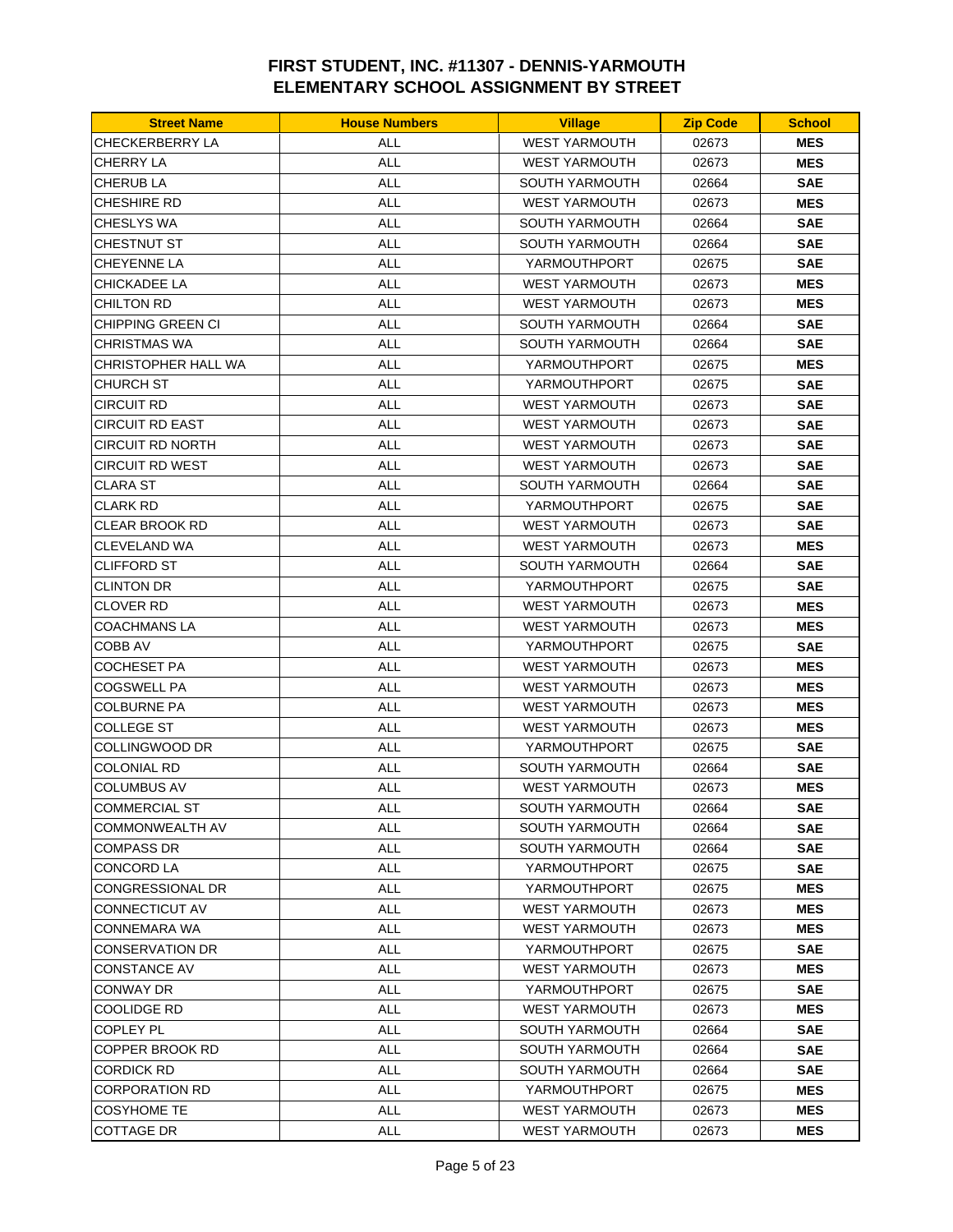| <b>Street Name</b>        | <b>House Numbers</b> | <b>Village</b>        | <b>Zip Code</b> | <b>School</b> |
|---------------------------|----------------------|-----------------------|-----------------|---------------|
| COTTONWOOD ST             | ALL                  | YARMOUTHPORT          | 02675           | <b>SAE</b>    |
| COUNTRY CLUB DR           | <b>ALL</b>           | SOUTH YARMOUTH        | 02664           | <b>SAE</b>    |
| COUNTY RD                 | <b>ALL</b>           | <b>WEST YARMOUTH</b>  | 02673           | <b>MES</b>    |
| COURTLAND WA              | <b>ALL</b>           | <b>WEST YARMOUTH</b>  | 02673           | <b>MES</b>    |
| COVE RD                   | <b>ALL</b>           | <b>WEST YARMOUTH</b>  | 02673           | <b>MES</b>    |
| COVE VIEW DR              | <b>ALL</b>           | <b>SOUTH YARMOUTH</b> | 02664           | <b>SAE</b>    |
| COVEY DR                  | ALL                  | YARMOUTHPORT          | 02675           | <b>SAE</b>    |
| <b>CRAB CREEK LA</b>      | <b>ALL</b>           | YARMOUTHPORT          | 02675           | <b>SAE</b>    |
| <b>CRANBERRY LA</b>       | <b>ALL</b>           | YARMOUTHPORT          | 02675           | <b>SAE</b>    |
| CRANBERRY LA              | <b>ALL</b>           | SOUTH YARMOUTH        | 02664           | <b>SAE</b>    |
| <b>CRESCENT CT</b>        | <b>ALL</b>           | <b>SOUTH YARMOUTH</b> | 02664           | <b>SAE</b>    |
| <b>CREST CI</b>           | <b>ALL</b>           | <b>WEST YARMOUTH</b>  | 02673           | <b>MES</b>    |
| CRICKET LA                | <b>ALL</b>           | SOUTH YARMOUTH        | 02664           | <b>SAE</b>    |
| <b>CROMWELL DR</b>        | <b>ALL</b>           | YARMOUTHPORT          | 02675           | <b>SAE</b>    |
| <b>CROSBY ST</b>          | <b>ALL</b>           | SOUTH YARMOUTH        | 02664           | <b>SAE</b>    |
| CROSS ST                  | <b>ALL</b>           | SOUTH YARMOUTH        | 02664           | <b>SAE</b>    |
| CROSS ST                  | <b>ALL</b>           | YARMOUTHPORT          | 02675           | <b>MES</b>    |
| CROW ST                   | <b>ALL</b>           | <b>SOUTH YARMOUTH</b> | 02664           | <b>SAE</b>    |
| CROWELL RD                | ALL                  | <b>WEST YARMOUTH</b>  | 02673           | <b>MES</b>    |
| <b>CROWES PURCHASE RD</b> | <b>ALL</b>           | <b>WEST YARMOUTH</b>  | 02673           | <b>MES</b>    |
| <b>CRUISER LA</b>         | <b>ALL</b>           | <b>WEST YARMOUTH</b>  | 02673           | <b>MES</b>    |
| CURVE HILL RD             | <b>ALL</b>           | <b>SOUTH YARMOUTH</b> | 02664           | <b>SAE</b>    |
| CUTTER LA                 | <b>ALL</b>           | <b>WEST YARMOUTH</b>  | 02673           | <b>MES</b>    |
| <b>CUTTYHUNK LA</b>       | <b>ALL</b>           | <b>SOUTH YARMOUTH</b> | 02664           | <b>SAE</b>    |
| CYGNET RD                 | <b>ALL</b>           | <b>WEST YARMOUTH</b>  | 02673           | <b>SAE</b>    |
| <b>CYPRESS POINT WA</b>   | ALL                  | <b>SOUTH YARMOUTH</b> | 02664           | <b>SAE</b>    |
| <b>DAISY LA</b>           | <b>ALL</b>           | YARMOUTHPORT          | 02675           | <b>SAE</b>    |
| DAMARIS DR                | <b>ALL</b>           | YARMOUTHPORT          | 02675           | <b>SAE</b>    |
| DANAS PA                  | <b>ALL</b>           | <b>WEST YARMOUTH</b>  | 02673           | <b>MES</b>    |
| DANBURY ST                | ALL                  | <b>SOUTH YARMOUTH</b> | 02664           | <b>SAE</b>    |
| DANCING BROOK RD          | <b>ALL</b>           | <b>SOUTH YARMOUTH</b> | 02664           | <b>SAE</b>    |
| DARTMOOR WA               | <b>ALL</b>           | YARMOUTHPORT          | 02675           | <b>SAE</b>    |
| DAUPHINE DR               | <b>ALL</b>           | YARMOUTHPORT          | 02675           | <b>SAE</b>    |
| DAVIDSON LA               | ALL                  | YARMOUTHPORT          | 02675           | <b>SAE</b>    |
| DAVIS RD                  | <b>ALL</b>           | SOUTH YARMOUTH        | 02664           | <b>SAE</b>    |
| DAYTON RD                 | ALL                  | SOUTH YARMOUTH        | 02664           | <b>SAE</b>    |
| <b>DEACON ST</b>          | <b>ALL</b>           | SOUTH YARMOUTH        | 02664           | <b>SAE</b>    |
| DEBS HILL RD              | ALL                  | YARMOUTHPORT          | 02675           | <b>SAE</b>    |
| DEBS WA                   | ALL                  | YARMOUTHPORT          | 02675           | <b>SAE</b>    |
| DEEP BROOK WA             | ALL                  | <b>WEST YARMOUTH</b>  | 02673           | <b>SAE</b>    |
| DEERFIELD RD              | ALL                  | <b>WEST YARMOUTH</b>  | 02673           | <b>MES</b>    |
| DELIVERY RD               | ALL                  | <b>SOUTH YARMOUTH</b> | 02664           | <b>SAE</b>    |
| <b>DENISE LA</b>          | ALL                  | <b>SOUTH YARMOUTH</b> | 02664           | <b>SAE</b>    |
| DENVER DR                 | <b>ALL</b>           | <b>WEST YARMOUTH</b>  | 02673           | <b>MES</b>    |
| DESERT SANDS LA           | <b>ALL</b>           | YARMOUTHPORT          | 02675           | <b>MES</b>    |
| <b>DEVEAU LA</b>          | ALL                  | YARMOUTHPORT          | 02675           | <b>SAE</b>    |
| DEVONSHIRE LA             | <b>ALL</b>           | YARMOUTHPORT          | 02675           | <b>SAE</b>    |
| <b>DIANE AV</b>           | <b>ALL</b>           | SOUTH YARMOUTH        | 02664           | <b>SAE</b>    |
| DOE RD                    | ALL                  | SOUTH YARMOUTH        | 02664           | <b>SAE</b>    |
| DOGWOOD DR                | ALL                  | SOUTH YARMOUTH        | 02664           | <b>SAE</b>    |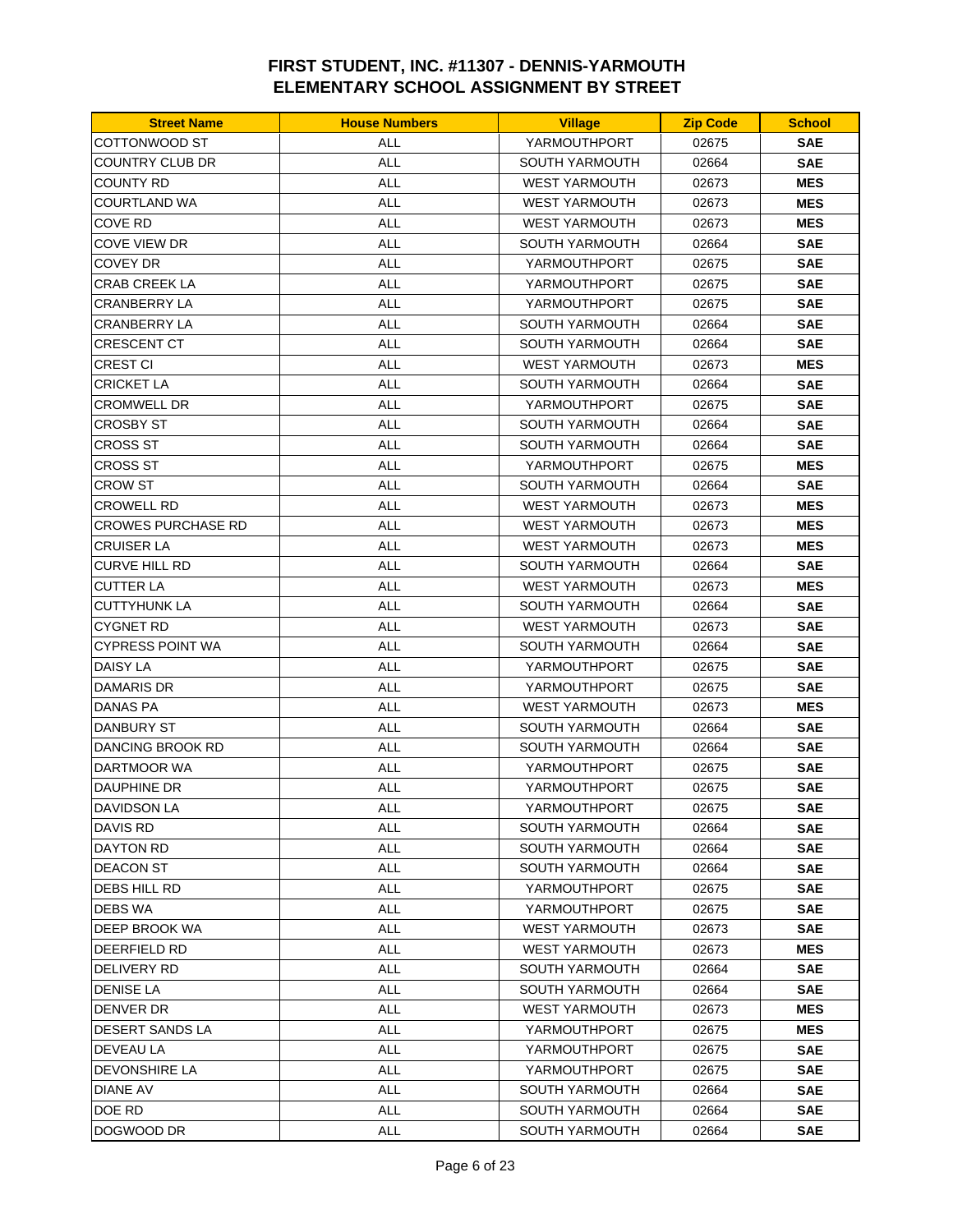| <b>Street Name</b>   | <b>House Numbers</b> | <b>Village</b>                         | <b>Zip Code</b> | <b>School</b> |
|----------------------|----------------------|----------------------------------------|-----------------|---------------|
| <b>DOHERTY LA</b>    | <b>ALL</b>           | <b>WEST YARMOUTH</b>                   | 02673           | <b>MES</b>    |
| DOLPHIN WA           | <b>ALL</b>           | <b>SOUTH YARMOUTH</b>                  | 02664           | <b>SAE</b>    |
| <b>DONCASTER WA</b>  | <b>ALL</b>           | <b>WEST YARMOUTH</b>                   | 02673           | <b>MES</b>    |
| DOVE LA              | <b>ALL</b>           | <b>WEST YARMOUTH</b>                   | 02673           | <b>MES</b>    |
| DOVER RD             | <b>ALL</b>           | YARMOUTHPORT                           | 02675           | <b>SAE</b>    |
| DRAKE ST             | <b>ALL</b>           | YARMOUTHPORT                           | 02675           | <b>SAE</b>    |
| DREW'S WA            | ALL                  | <b>WEST YARMOUTH</b>                   | 02673           | <b>MES</b>    |
| <b>DRIFTWOOD LA</b>  | <b>ALL</b>           | YARMOUTHPORT                           | 02675           | <b>SAE</b>    |
| DRIVING TEE CI       | <b>ALL</b>           | SOUTH YARMOUTH                         | 02664           | <b>SAE</b>    |
| DU PONT AV           | ALL                  | SOUTH YARMOUTH                         | 02664           | <b>SAE</b>    |
| DUCK POND RD         | <b>ALL</b>           | YARMOUTHPORT                           | 02675           | <b>SAE</b>    |
| <b>DUFFY RD</b>      | <b>ALL</b>           | <b>WEST YARMOUTH</b>                   | 02673           | <b>MES</b>    |
| DUNDEE DR            | ALL                  | YARMOUTHPORT                           | 02675           | <b>SAE</b>    |
| <b>DUNSTER PA</b>    | <b>ALL</b>           | <b>WEST YARMOUTH</b>                   | 02673           | <b>MES</b>    |
| DUTCHLAND DR         | <b>ALL</b>           | YARMOUTHPORT                           | 02675           | <b>SAE</b>    |
| EAGLE LOOP           | <b>ALL</b>           | YARMOUTHPORT                           | 02675           | <b>MES</b>    |
| EARLY RED BERRY LA   | <b>ALL</b>           | YARMOUTHPORT                           | 02675           | <b>SAE</b>    |
| <b>EAST MAIN ST</b>  | 2-23 ONLY            | <b>WEST YARMOUTH</b>                   | 02673           | <b>MES</b>    |
| EBB RD               | ALL                  | YARMOUTHPORT                           | 02675           | <b>SAE</b>    |
| ECHO RD              | <b>ALL</b>           | <b>WEST YARMOUTH</b>                   | 02673           | <b>MES</b>    |
| EDDY ST              | <b>ALL</b>           | <b>WEST YARMOUTH</b>                   | 02673           | <b>MES</b>    |
| <b>EDGEWATER DR</b>  | <b>ALL</b>           | <b>SOUTH YARMOUTH</b>                  | 02664           | <b>SAE</b>    |
| EDWARD ST            | <b>ALL</b>           | <b>WEST YARMOUTH</b>                   | 02673           | <b>MES</b>    |
| EGG HARBOR LA        | <b>ALL</b>           | <b>WEST YARMOUTH</b>                   | 02673           | <b>MES</b>    |
| <b>EIDER ST</b>      | <b>ALL</b>           | YARMOUTHPORT                           | 02675           | <b>SAE</b>    |
| EILEEN ST            | ALL                  | YARMOUTHPORT                           | 02675           | <b>SAE</b>    |
| <b>EISENHOWER RD</b> | <b>ALL</b>           | <b>WEST YARMOUTH</b>                   | 02673           | <b>MES</b>    |
| <b>ELDER AV</b>      | <b>ALL</b>           | <b>WEST YARMOUTH</b>                   | 02673           | <b>MES</b>    |
| ELDRIDGE RD          | <b>ALL</b>           | SOUTH YARMOUTH                         | 02664           | <b>SAE</b>    |
| ELISHA POND DR       | <b>ALL</b>           | YARMOUTHPORT                           | 02675           | <b>SAE</b>    |
| <b>ELIZABETH LA</b>  | <b>ALL</b>           | <b>WEST YARMOUTH</b>                   | 02673           | <b>MES</b>    |
| <b>ELLIS CI</b>      | ALL                  | YARMOUTHPORT                           | 02675           | <b>SAE</b>    |
| <b>ELM LA</b>        | <b>ALL</b>           | SOUTH YARMOUTH                         | 02664           | <b>SAE</b>    |
| <b>ELMCROFT WA</b>   | <b>ALL</b>           | YARMOUTHPORT                           | 02675           | <b>SAE</b>    |
| ELTON RD             | ALL                  | <b>WEST YARMOUTH</b>                   | 02673           | <b>MES</b>    |
| <b>EMBASSY LA</b>    | <b>ALL</b>           | YARMOUTHPORT                           | 02675           | <b>SAE</b>    |
| EMERALD AV           | <b>ALL</b>           | <b>WEST YARMOUTH</b>                   | 02673           | <b>MES</b>    |
| EMERALD ST           | <b>ALL</b>           | <b>WEST YARMOUTH</b>                   | 02673           | <b>MES</b>    |
| <b>ENTERPRISE RD</b> | ALL                  | <b>WEST YARMOUTH</b>                   | 02673           | <b>MES</b>    |
| <b>ERICKSON WA</b>   | ALL                  | SOUTH YARMOUTH                         | 02664           | <b>SAE</b>    |
| <b>ERIK'S PA</b>     | ALL                  | YARMOUTHPORT                           | 02675           | <b>SAE</b>    |
| ERNEST RD            | ALL                  | <b>WEST YARMOUTH</b>                   | 02673           | <b>MES</b>    |
| <b>EVERGREEN RD</b>  |                      |                                        |                 |               |
|                      | ALL                  | <b>WEST YARMOUTH</b><br>SOUTH YARMOUTH | 02673           | <b>MES</b>    |
| <b>EVERGREEN ST</b>  | <b>ALL</b>           |                                        | 02664           | <b>SAE</b>    |
| <b>EXETER RD</b>     | ALL                  | <b>WEST YARMOUTH</b>                   | 02673           | <b>MES</b>    |
| FAIR WIND CI         | ALL                  | SOUTH YARMOUTH                         | 02664           | <b>SAE</b>    |
| FAIRWAY RD           | ALL                  | SOUTH YARMOUTH                         | 02664           | <b>SAE</b>    |
| FAIRWOOD RD          | ALL                  | SOUTH YARMOUTH                         | 02664           | <b>SAE</b>    |
| <b>FALL BROOK RD</b> | ALL                  | SOUTH YARMOUTH                         | 02664           | <b>SAE</b>    |
| FAST BROOK RD        | <b>ALL</b>           | <b>WEST YARMOUTH</b>                   | 02673           | <b>SAE</b>    |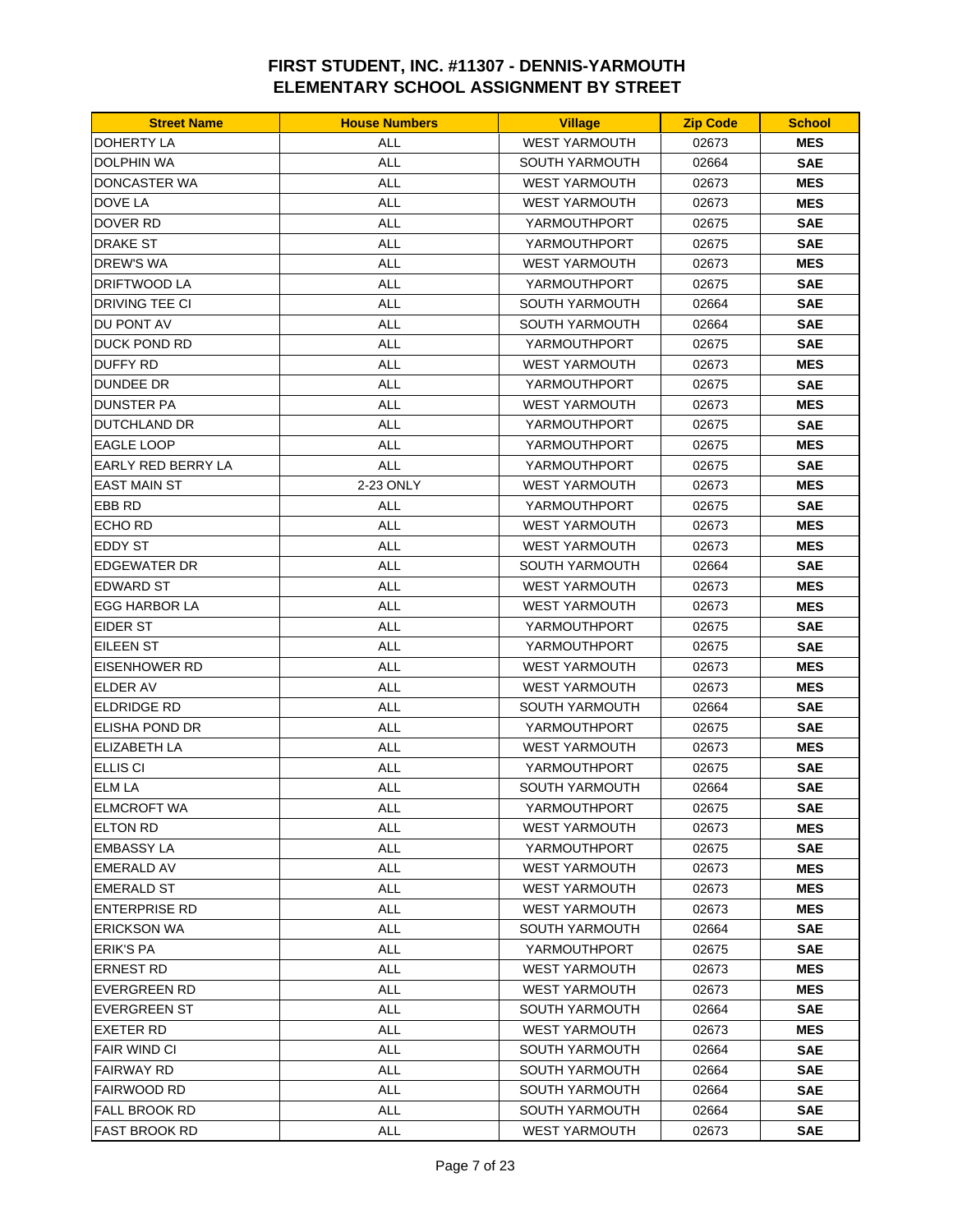| SOUTH YARMOUTH<br><b>FATHOM LA</b><br>ALL<br>02664<br><b>SAE</b><br><b>FAWN RD</b><br><b>ALL</b><br><b>SAE</b><br><b>SOUTH YARMOUTH</b><br>02664<br><b>ALL</b><br><b>FEATHERBED LA</b><br><b>WEST YARMOUTH</b><br>02673<br><b>MES</b><br><b>ALL</b><br><b>FENWAY</b><br><b>SOUTH YARMOUTH</b><br>02664<br><b>SAE</b><br><b>ALL</b><br><b>FESSENDEN ST</b><br><b>SOUTH YARMOUTH</b><br>02664<br><b>SAE</b><br><b>FILLMORE RD</b><br>ALL<br><b>WEST YARMOUTH</b><br>02673<br><b>MES</b><br>FIN BROOK RD<br>ALL<br><b>WEST YARMOUTH</b><br>02673<br><b>SAE</b><br><b>FINCH LA</b><br><b>ALL</b><br><b>SOUTH YARMOUTH</b><br>02664<br><b>SAE</b><br><b>FIR LA</b><br><b>ALL</b><br><b>SAE</b><br><b>SOUTH YARMOUTH</b><br>02664<br><b>ALL</b><br><b>FIRESTONE DR</b><br>YARMOUTHPORT<br>02675<br><b>MES</b><br><b>ALL</b><br><b>MES</b><br>FIRST RD<br><b>WEST YARMOUTH</b><br>02673<br>ALL<br><b>MES</b><br><b>FISHER LA</b><br><b>WEST YARMOUTH</b><br>02673<br><b>ALL</b><br>FISHING BROOK RD<br><b>SOUTH YARMOUTH</b><br>02664<br><b>SAE</b><br><b>FLAKEYARD LA</b><br><b>ALL</b><br><b>WEST YARMOUTH</b><br>02673<br><b>MES</b><br><b>FLAT ROCK WA</b><br><b>ALL</b><br>YARMOUTHPORT<br>02675<br><b>SAE</b><br><b>ALL</b><br><b>MES</b><br><b>FLICKER LA</b><br><b>WEST YARMOUTH</b><br>02673<br><b>ALL</b><br><b>FLINTLOCK WA</b><br>YARMOUTHPORT<br>02675<br><b>MES</b><br><b>ALL</b><br><b>MES</b><br><b>FLORENCE LA</b><br><b>WEST YARMOUTH</b><br>02673<br><b>FLUME CT</b><br><b>MES</b><br>ALL<br><b>WEST YARMOUTH</b><br>02673<br>F-M LA<br><b>ALL</b><br><b>WEST YARMOUTH</b><br>02673<br><b>MES</b><br><b>FOLEY'S WA</b><br><b>ALL</b><br><b>MES</b><br>YARMOUTHPORT<br>02675<br>FOLLINS POND RD<br><b>ALL</b><br>YARMOUTHPORT<br>02675<br><b>SAE</b><br>FONTNEAU RD<br><b>ALL</b><br>02664<br><b>SAE</b><br><b>SOUTH YARMOUTH</b><br>FOREST RD<br>1-372 ONLY<br><b>SOUTH YARMOUTH</b><br>02664<br><b>SAE</b><br><b>SAE</b><br>FOREWIND RD<br>ALL<br>YARMOUTHPORT<br>02675<br><b>ALL</b><br>FORSYTH AV<br><b>SOUTH YARMOUTH</b><br>02664<br><b>SAE</b><br><b>ALL</b><br>FORTUNE RD<br>YARMOUTHPORT<br>02675<br><b>SAE</b><br><b>FOUR SEASONS DR</b><br><b>ALL</b><br>SOUTH YARMOUTH<br><b>SAE</b><br>02664<br><b>ALL</b><br>FOX HOLLOW WA<br><b>SOUTH YARMOUTH</b><br>02664<br><b>SAE</b><br><b>ALL</b><br>FRANK BAKER RD<br><b>SOUTH YARMOUTH</b><br>02664<br><b>SAE</b><br>ALL<br><b>FRANKLIN ST</b><br><b>WEST YARMOUTH</b><br>02673<br><b>MES</b><br><b>FRANKLIN ST EXT</b><br>ALL<br><b>WEST YARMOUTH</b><br>02673<br><b>MES</b><br><b>FREEBOARD LA</b><br><b>ALL</b><br>YARMOUTHPORT<br>02675<br><b>SAE</b><br><b>FREEMAN RD</b><br><b>ALL</b><br>YARMOUTHPORT<br>02675<br><b>SAE</b><br>FRESH BROOK RD<br>ALL<br>SOUTH YARMOUTH<br>02664<br>SAE<br><b>ALL</b><br><b>SAE</b><br><b>FRONT ST</b><br>SOUTH YARMOUTH<br>02664<br><b>ALL</b><br><b>WEST YARMOUTH</b><br>02673<br><b>MES</b><br>FROST AV<br><b>ALL</b><br><b>SAE</b><br>FROTHINGHAM WA<br>SOUTH YARMOUTH<br>02664<br>FRUAN AV<br><b>ALL</b><br><b>SOUTH YARMOUTH</b><br><b>SAE</b><br>02664<br>GANNET RD<br>ALL<br>YARMOUTHPORT<br>02675<br><b>SAE</b><br><b>ALL</b><br><b>SAE</b><br>GARDINER LA<br>SOUTH YARMOUTH<br>02664<br><b>ALL</b><br>GASLIGHT DR<br>YARMOUTHPORT<br>02675<br><b>SAE</b><br>GATE WA<br>ALL<br><b>SOUTH YARMOUTH</b><br>02664<br><b>SAE</b><br><b>ALL</b><br><b>SAE</b><br>GAY HEAD WA<br>SOUTH YARMOUTH<br>02664<br>GAY RD<br><b>ALL</b><br><b>SOUTH YARMOUTH</b><br>02664<br><b>SAE</b><br>GENERAL HOLWAY RD<br>ALL<br><b>SOUTH YARMOUTH</b><br>02664<br><b>SAE</b> | <b>Street Name</b> | <b>House Numbers</b> | <b>Village</b> | <b>Zip Code</b> | <b>School</b> |
|-------------------------------------------------------------------------------------------------------------------------------------------------------------------------------------------------------------------------------------------------------------------------------------------------------------------------------------------------------------------------------------------------------------------------------------------------------------------------------------------------------------------------------------------------------------------------------------------------------------------------------------------------------------------------------------------------------------------------------------------------------------------------------------------------------------------------------------------------------------------------------------------------------------------------------------------------------------------------------------------------------------------------------------------------------------------------------------------------------------------------------------------------------------------------------------------------------------------------------------------------------------------------------------------------------------------------------------------------------------------------------------------------------------------------------------------------------------------------------------------------------------------------------------------------------------------------------------------------------------------------------------------------------------------------------------------------------------------------------------------------------------------------------------------------------------------------------------------------------------------------------------------------------------------------------------------------------------------------------------------------------------------------------------------------------------------------------------------------------------------------------------------------------------------------------------------------------------------------------------------------------------------------------------------------------------------------------------------------------------------------------------------------------------------------------------------------------------------------------------------------------------------------------------------------------------------------------------------------------------------------------------------------------------------------------------------------------------------------------------------------------------------------------------------------------------------------------------------------------------------------------------------------------------------------------------------------------------------------------------------------------------------------------------------------------------------------------------------------------------------------------------------------------------------------------------------------------------------------------------------------------------------------------------------------------------------------------------------------------------------------------------------------------------------------------------------------------------------------------------------------------------------------------------------------------------------------|--------------------|----------------------|----------------|-----------------|---------------|
|                                                                                                                                                                                                                                                                                                                                                                                                                                                                                                                                                                                                                                                                                                                                                                                                                                                                                                                                                                                                                                                                                                                                                                                                                                                                                                                                                                                                                                                                                                                                                                                                                                                                                                                                                                                                                                                                                                                                                                                                                                                                                                                                                                                                                                                                                                                                                                                                                                                                                                                                                                                                                                                                                                                                                                                                                                                                                                                                                                                                                                                                                                                                                                                                                                                                                                                                                                                                                                                                                                                                                                         |                    |                      |                |                 |               |
|                                                                                                                                                                                                                                                                                                                                                                                                                                                                                                                                                                                                                                                                                                                                                                                                                                                                                                                                                                                                                                                                                                                                                                                                                                                                                                                                                                                                                                                                                                                                                                                                                                                                                                                                                                                                                                                                                                                                                                                                                                                                                                                                                                                                                                                                                                                                                                                                                                                                                                                                                                                                                                                                                                                                                                                                                                                                                                                                                                                                                                                                                                                                                                                                                                                                                                                                                                                                                                                                                                                                                                         |                    |                      |                |                 |               |
|                                                                                                                                                                                                                                                                                                                                                                                                                                                                                                                                                                                                                                                                                                                                                                                                                                                                                                                                                                                                                                                                                                                                                                                                                                                                                                                                                                                                                                                                                                                                                                                                                                                                                                                                                                                                                                                                                                                                                                                                                                                                                                                                                                                                                                                                                                                                                                                                                                                                                                                                                                                                                                                                                                                                                                                                                                                                                                                                                                                                                                                                                                                                                                                                                                                                                                                                                                                                                                                                                                                                                                         |                    |                      |                |                 |               |
|                                                                                                                                                                                                                                                                                                                                                                                                                                                                                                                                                                                                                                                                                                                                                                                                                                                                                                                                                                                                                                                                                                                                                                                                                                                                                                                                                                                                                                                                                                                                                                                                                                                                                                                                                                                                                                                                                                                                                                                                                                                                                                                                                                                                                                                                                                                                                                                                                                                                                                                                                                                                                                                                                                                                                                                                                                                                                                                                                                                                                                                                                                                                                                                                                                                                                                                                                                                                                                                                                                                                                                         |                    |                      |                |                 |               |
|                                                                                                                                                                                                                                                                                                                                                                                                                                                                                                                                                                                                                                                                                                                                                                                                                                                                                                                                                                                                                                                                                                                                                                                                                                                                                                                                                                                                                                                                                                                                                                                                                                                                                                                                                                                                                                                                                                                                                                                                                                                                                                                                                                                                                                                                                                                                                                                                                                                                                                                                                                                                                                                                                                                                                                                                                                                                                                                                                                                                                                                                                                                                                                                                                                                                                                                                                                                                                                                                                                                                                                         |                    |                      |                |                 |               |
|                                                                                                                                                                                                                                                                                                                                                                                                                                                                                                                                                                                                                                                                                                                                                                                                                                                                                                                                                                                                                                                                                                                                                                                                                                                                                                                                                                                                                                                                                                                                                                                                                                                                                                                                                                                                                                                                                                                                                                                                                                                                                                                                                                                                                                                                                                                                                                                                                                                                                                                                                                                                                                                                                                                                                                                                                                                                                                                                                                                                                                                                                                                                                                                                                                                                                                                                                                                                                                                                                                                                                                         |                    |                      |                |                 |               |
|                                                                                                                                                                                                                                                                                                                                                                                                                                                                                                                                                                                                                                                                                                                                                                                                                                                                                                                                                                                                                                                                                                                                                                                                                                                                                                                                                                                                                                                                                                                                                                                                                                                                                                                                                                                                                                                                                                                                                                                                                                                                                                                                                                                                                                                                                                                                                                                                                                                                                                                                                                                                                                                                                                                                                                                                                                                                                                                                                                                                                                                                                                                                                                                                                                                                                                                                                                                                                                                                                                                                                                         |                    |                      |                |                 |               |
|                                                                                                                                                                                                                                                                                                                                                                                                                                                                                                                                                                                                                                                                                                                                                                                                                                                                                                                                                                                                                                                                                                                                                                                                                                                                                                                                                                                                                                                                                                                                                                                                                                                                                                                                                                                                                                                                                                                                                                                                                                                                                                                                                                                                                                                                                                                                                                                                                                                                                                                                                                                                                                                                                                                                                                                                                                                                                                                                                                                                                                                                                                                                                                                                                                                                                                                                                                                                                                                                                                                                                                         |                    |                      |                |                 |               |
|                                                                                                                                                                                                                                                                                                                                                                                                                                                                                                                                                                                                                                                                                                                                                                                                                                                                                                                                                                                                                                                                                                                                                                                                                                                                                                                                                                                                                                                                                                                                                                                                                                                                                                                                                                                                                                                                                                                                                                                                                                                                                                                                                                                                                                                                                                                                                                                                                                                                                                                                                                                                                                                                                                                                                                                                                                                                                                                                                                                                                                                                                                                                                                                                                                                                                                                                                                                                                                                                                                                                                                         |                    |                      |                |                 |               |
|                                                                                                                                                                                                                                                                                                                                                                                                                                                                                                                                                                                                                                                                                                                                                                                                                                                                                                                                                                                                                                                                                                                                                                                                                                                                                                                                                                                                                                                                                                                                                                                                                                                                                                                                                                                                                                                                                                                                                                                                                                                                                                                                                                                                                                                                                                                                                                                                                                                                                                                                                                                                                                                                                                                                                                                                                                                                                                                                                                                                                                                                                                                                                                                                                                                                                                                                                                                                                                                                                                                                                                         |                    |                      |                |                 |               |
|                                                                                                                                                                                                                                                                                                                                                                                                                                                                                                                                                                                                                                                                                                                                                                                                                                                                                                                                                                                                                                                                                                                                                                                                                                                                                                                                                                                                                                                                                                                                                                                                                                                                                                                                                                                                                                                                                                                                                                                                                                                                                                                                                                                                                                                                                                                                                                                                                                                                                                                                                                                                                                                                                                                                                                                                                                                                                                                                                                                                                                                                                                                                                                                                                                                                                                                                                                                                                                                                                                                                                                         |                    |                      |                |                 |               |
|                                                                                                                                                                                                                                                                                                                                                                                                                                                                                                                                                                                                                                                                                                                                                                                                                                                                                                                                                                                                                                                                                                                                                                                                                                                                                                                                                                                                                                                                                                                                                                                                                                                                                                                                                                                                                                                                                                                                                                                                                                                                                                                                                                                                                                                                                                                                                                                                                                                                                                                                                                                                                                                                                                                                                                                                                                                                                                                                                                                                                                                                                                                                                                                                                                                                                                                                                                                                                                                                                                                                                                         |                    |                      |                |                 |               |
|                                                                                                                                                                                                                                                                                                                                                                                                                                                                                                                                                                                                                                                                                                                                                                                                                                                                                                                                                                                                                                                                                                                                                                                                                                                                                                                                                                                                                                                                                                                                                                                                                                                                                                                                                                                                                                                                                                                                                                                                                                                                                                                                                                                                                                                                                                                                                                                                                                                                                                                                                                                                                                                                                                                                                                                                                                                                                                                                                                                                                                                                                                                                                                                                                                                                                                                                                                                                                                                                                                                                                                         |                    |                      |                |                 |               |
|                                                                                                                                                                                                                                                                                                                                                                                                                                                                                                                                                                                                                                                                                                                                                                                                                                                                                                                                                                                                                                                                                                                                                                                                                                                                                                                                                                                                                                                                                                                                                                                                                                                                                                                                                                                                                                                                                                                                                                                                                                                                                                                                                                                                                                                                                                                                                                                                                                                                                                                                                                                                                                                                                                                                                                                                                                                                                                                                                                                                                                                                                                                                                                                                                                                                                                                                                                                                                                                                                                                                                                         |                    |                      |                |                 |               |
|                                                                                                                                                                                                                                                                                                                                                                                                                                                                                                                                                                                                                                                                                                                                                                                                                                                                                                                                                                                                                                                                                                                                                                                                                                                                                                                                                                                                                                                                                                                                                                                                                                                                                                                                                                                                                                                                                                                                                                                                                                                                                                                                                                                                                                                                                                                                                                                                                                                                                                                                                                                                                                                                                                                                                                                                                                                                                                                                                                                                                                                                                                                                                                                                                                                                                                                                                                                                                                                                                                                                                                         |                    |                      |                |                 |               |
|                                                                                                                                                                                                                                                                                                                                                                                                                                                                                                                                                                                                                                                                                                                                                                                                                                                                                                                                                                                                                                                                                                                                                                                                                                                                                                                                                                                                                                                                                                                                                                                                                                                                                                                                                                                                                                                                                                                                                                                                                                                                                                                                                                                                                                                                                                                                                                                                                                                                                                                                                                                                                                                                                                                                                                                                                                                                                                                                                                                                                                                                                                                                                                                                                                                                                                                                                                                                                                                                                                                                                                         |                    |                      |                |                 |               |
|                                                                                                                                                                                                                                                                                                                                                                                                                                                                                                                                                                                                                                                                                                                                                                                                                                                                                                                                                                                                                                                                                                                                                                                                                                                                                                                                                                                                                                                                                                                                                                                                                                                                                                                                                                                                                                                                                                                                                                                                                                                                                                                                                                                                                                                                                                                                                                                                                                                                                                                                                                                                                                                                                                                                                                                                                                                                                                                                                                                                                                                                                                                                                                                                                                                                                                                                                                                                                                                                                                                                                                         |                    |                      |                |                 |               |
|                                                                                                                                                                                                                                                                                                                                                                                                                                                                                                                                                                                                                                                                                                                                                                                                                                                                                                                                                                                                                                                                                                                                                                                                                                                                                                                                                                                                                                                                                                                                                                                                                                                                                                                                                                                                                                                                                                                                                                                                                                                                                                                                                                                                                                                                                                                                                                                                                                                                                                                                                                                                                                                                                                                                                                                                                                                                                                                                                                                                                                                                                                                                                                                                                                                                                                                                                                                                                                                                                                                                                                         |                    |                      |                |                 |               |
|                                                                                                                                                                                                                                                                                                                                                                                                                                                                                                                                                                                                                                                                                                                                                                                                                                                                                                                                                                                                                                                                                                                                                                                                                                                                                                                                                                                                                                                                                                                                                                                                                                                                                                                                                                                                                                                                                                                                                                                                                                                                                                                                                                                                                                                                                                                                                                                                                                                                                                                                                                                                                                                                                                                                                                                                                                                                                                                                                                                                                                                                                                                                                                                                                                                                                                                                                                                                                                                                                                                                                                         |                    |                      |                |                 |               |
|                                                                                                                                                                                                                                                                                                                                                                                                                                                                                                                                                                                                                                                                                                                                                                                                                                                                                                                                                                                                                                                                                                                                                                                                                                                                                                                                                                                                                                                                                                                                                                                                                                                                                                                                                                                                                                                                                                                                                                                                                                                                                                                                                                                                                                                                                                                                                                                                                                                                                                                                                                                                                                                                                                                                                                                                                                                                                                                                                                                                                                                                                                                                                                                                                                                                                                                                                                                                                                                                                                                                                                         |                    |                      |                |                 |               |
|                                                                                                                                                                                                                                                                                                                                                                                                                                                                                                                                                                                                                                                                                                                                                                                                                                                                                                                                                                                                                                                                                                                                                                                                                                                                                                                                                                                                                                                                                                                                                                                                                                                                                                                                                                                                                                                                                                                                                                                                                                                                                                                                                                                                                                                                                                                                                                                                                                                                                                                                                                                                                                                                                                                                                                                                                                                                                                                                                                                                                                                                                                                                                                                                                                                                                                                                                                                                                                                                                                                                                                         |                    |                      |                |                 |               |
|                                                                                                                                                                                                                                                                                                                                                                                                                                                                                                                                                                                                                                                                                                                                                                                                                                                                                                                                                                                                                                                                                                                                                                                                                                                                                                                                                                                                                                                                                                                                                                                                                                                                                                                                                                                                                                                                                                                                                                                                                                                                                                                                                                                                                                                                                                                                                                                                                                                                                                                                                                                                                                                                                                                                                                                                                                                                                                                                                                                                                                                                                                                                                                                                                                                                                                                                                                                                                                                                                                                                                                         |                    |                      |                |                 |               |
|                                                                                                                                                                                                                                                                                                                                                                                                                                                                                                                                                                                                                                                                                                                                                                                                                                                                                                                                                                                                                                                                                                                                                                                                                                                                                                                                                                                                                                                                                                                                                                                                                                                                                                                                                                                                                                                                                                                                                                                                                                                                                                                                                                                                                                                                                                                                                                                                                                                                                                                                                                                                                                                                                                                                                                                                                                                                                                                                                                                                                                                                                                                                                                                                                                                                                                                                                                                                                                                                                                                                                                         |                    |                      |                |                 |               |
|                                                                                                                                                                                                                                                                                                                                                                                                                                                                                                                                                                                                                                                                                                                                                                                                                                                                                                                                                                                                                                                                                                                                                                                                                                                                                                                                                                                                                                                                                                                                                                                                                                                                                                                                                                                                                                                                                                                                                                                                                                                                                                                                                                                                                                                                                                                                                                                                                                                                                                                                                                                                                                                                                                                                                                                                                                                                                                                                                                                                                                                                                                                                                                                                                                                                                                                                                                                                                                                                                                                                                                         |                    |                      |                |                 |               |
|                                                                                                                                                                                                                                                                                                                                                                                                                                                                                                                                                                                                                                                                                                                                                                                                                                                                                                                                                                                                                                                                                                                                                                                                                                                                                                                                                                                                                                                                                                                                                                                                                                                                                                                                                                                                                                                                                                                                                                                                                                                                                                                                                                                                                                                                                                                                                                                                                                                                                                                                                                                                                                                                                                                                                                                                                                                                                                                                                                                                                                                                                                                                                                                                                                                                                                                                                                                                                                                                                                                                                                         |                    |                      |                |                 |               |
|                                                                                                                                                                                                                                                                                                                                                                                                                                                                                                                                                                                                                                                                                                                                                                                                                                                                                                                                                                                                                                                                                                                                                                                                                                                                                                                                                                                                                                                                                                                                                                                                                                                                                                                                                                                                                                                                                                                                                                                                                                                                                                                                                                                                                                                                                                                                                                                                                                                                                                                                                                                                                                                                                                                                                                                                                                                                                                                                                                                                                                                                                                                                                                                                                                                                                                                                                                                                                                                                                                                                                                         |                    |                      |                |                 |               |
|                                                                                                                                                                                                                                                                                                                                                                                                                                                                                                                                                                                                                                                                                                                                                                                                                                                                                                                                                                                                                                                                                                                                                                                                                                                                                                                                                                                                                                                                                                                                                                                                                                                                                                                                                                                                                                                                                                                                                                                                                                                                                                                                                                                                                                                                                                                                                                                                                                                                                                                                                                                                                                                                                                                                                                                                                                                                                                                                                                                                                                                                                                                                                                                                                                                                                                                                                                                                                                                                                                                                                                         |                    |                      |                |                 |               |
|                                                                                                                                                                                                                                                                                                                                                                                                                                                                                                                                                                                                                                                                                                                                                                                                                                                                                                                                                                                                                                                                                                                                                                                                                                                                                                                                                                                                                                                                                                                                                                                                                                                                                                                                                                                                                                                                                                                                                                                                                                                                                                                                                                                                                                                                                                                                                                                                                                                                                                                                                                                                                                                                                                                                                                                                                                                                                                                                                                                                                                                                                                                                                                                                                                                                                                                                                                                                                                                                                                                                                                         |                    |                      |                |                 |               |
|                                                                                                                                                                                                                                                                                                                                                                                                                                                                                                                                                                                                                                                                                                                                                                                                                                                                                                                                                                                                                                                                                                                                                                                                                                                                                                                                                                                                                                                                                                                                                                                                                                                                                                                                                                                                                                                                                                                                                                                                                                                                                                                                                                                                                                                                                                                                                                                                                                                                                                                                                                                                                                                                                                                                                                                                                                                                                                                                                                                                                                                                                                                                                                                                                                                                                                                                                                                                                                                                                                                                                                         |                    |                      |                |                 |               |
|                                                                                                                                                                                                                                                                                                                                                                                                                                                                                                                                                                                                                                                                                                                                                                                                                                                                                                                                                                                                                                                                                                                                                                                                                                                                                                                                                                                                                                                                                                                                                                                                                                                                                                                                                                                                                                                                                                                                                                                                                                                                                                                                                                                                                                                                                                                                                                                                                                                                                                                                                                                                                                                                                                                                                                                                                                                                                                                                                                                                                                                                                                                                                                                                                                                                                                                                                                                                                                                                                                                                                                         |                    |                      |                |                 |               |
|                                                                                                                                                                                                                                                                                                                                                                                                                                                                                                                                                                                                                                                                                                                                                                                                                                                                                                                                                                                                                                                                                                                                                                                                                                                                                                                                                                                                                                                                                                                                                                                                                                                                                                                                                                                                                                                                                                                                                                                                                                                                                                                                                                                                                                                                                                                                                                                                                                                                                                                                                                                                                                                                                                                                                                                                                                                                                                                                                                                                                                                                                                                                                                                                                                                                                                                                                                                                                                                                                                                                                                         |                    |                      |                |                 |               |
|                                                                                                                                                                                                                                                                                                                                                                                                                                                                                                                                                                                                                                                                                                                                                                                                                                                                                                                                                                                                                                                                                                                                                                                                                                                                                                                                                                                                                                                                                                                                                                                                                                                                                                                                                                                                                                                                                                                                                                                                                                                                                                                                                                                                                                                                                                                                                                                                                                                                                                                                                                                                                                                                                                                                                                                                                                                                                                                                                                                                                                                                                                                                                                                                                                                                                                                                                                                                                                                                                                                                                                         |                    |                      |                |                 |               |
|                                                                                                                                                                                                                                                                                                                                                                                                                                                                                                                                                                                                                                                                                                                                                                                                                                                                                                                                                                                                                                                                                                                                                                                                                                                                                                                                                                                                                                                                                                                                                                                                                                                                                                                                                                                                                                                                                                                                                                                                                                                                                                                                                                                                                                                                                                                                                                                                                                                                                                                                                                                                                                                                                                                                                                                                                                                                                                                                                                                                                                                                                                                                                                                                                                                                                                                                                                                                                                                                                                                                                                         |                    |                      |                |                 |               |
|                                                                                                                                                                                                                                                                                                                                                                                                                                                                                                                                                                                                                                                                                                                                                                                                                                                                                                                                                                                                                                                                                                                                                                                                                                                                                                                                                                                                                                                                                                                                                                                                                                                                                                                                                                                                                                                                                                                                                                                                                                                                                                                                                                                                                                                                                                                                                                                                                                                                                                                                                                                                                                                                                                                                                                                                                                                                                                                                                                                                                                                                                                                                                                                                                                                                                                                                                                                                                                                                                                                                                                         |                    |                      |                |                 |               |
|                                                                                                                                                                                                                                                                                                                                                                                                                                                                                                                                                                                                                                                                                                                                                                                                                                                                                                                                                                                                                                                                                                                                                                                                                                                                                                                                                                                                                                                                                                                                                                                                                                                                                                                                                                                                                                                                                                                                                                                                                                                                                                                                                                                                                                                                                                                                                                                                                                                                                                                                                                                                                                                                                                                                                                                                                                                                                                                                                                                                                                                                                                                                                                                                                                                                                                                                                                                                                                                                                                                                                                         |                    |                      |                |                 |               |
|                                                                                                                                                                                                                                                                                                                                                                                                                                                                                                                                                                                                                                                                                                                                                                                                                                                                                                                                                                                                                                                                                                                                                                                                                                                                                                                                                                                                                                                                                                                                                                                                                                                                                                                                                                                                                                                                                                                                                                                                                                                                                                                                                                                                                                                                                                                                                                                                                                                                                                                                                                                                                                                                                                                                                                                                                                                                                                                                                                                                                                                                                                                                                                                                                                                                                                                                                                                                                                                                                                                                                                         |                    |                      |                |                 |               |
|                                                                                                                                                                                                                                                                                                                                                                                                                                                                                                                                                                                                                                                                                                                                                                                                                                                                                                                                                                                                                                                                                                                                                                                                                                                                                                                                                                                                                                                                                                                                                                                                                                                                                                                                                                                                                                                                                                                                                                                                                                                                                                                                                                                                                                                                                                                                                                                                                                                                                                                                                                                                                                                                                                                                                                                                                                                                                                                                                                                                                                                                                                                                                                                                                                                                                                                                                                                                                                                                                                                                                                         |                    |                      |                |                 |               |
|                                                                                                                                                                                                                                                                                                                                                                                                                                                                                                                                                                                                                                                                                                                                                                                                                                                                                                                                                                                                                                                                                                                                                                                                                                                                                                                                                                                                                                                                                                                                                                                                                                                                                                                                                                                                                                                                                                                                                                                                                                                                                                                                                                                                                                                                                                                                                                                                                                                                                                                                                                                                                                                                                                                                                                                                                                                                                                                                                                                                                                                                                                                                                                                                                                                                                                                                                                                                                                                                                                                                                                         |                    |                      |                |                 |               |
|                                                                                                                                                                                                                                                                                                                                                                                                                                                                                                                                                                                                                                                                                                                                                                                                                                                                                                                                                                                                                                                                                                                                                                                                                                                                                                                                                                                                                                                                                                                                                                                                                                                                                                                                                                                                                                                                                                                                                                                                                                                                                                                                                                                                                                                                                                                                                                                                                                                                                                                                                                                                                                                                                                                                                                                                                                                                                                                                                                                                                                                                                                                                                                                                                                                                                                                                                                                                                                                                                                                                                                         |                    |                      |                |                 |               |
|                                                                                                                                                                                                                                                                                                                                                                                                                                                                                                                                                                                                                                                                                                                                                                                                                                                                                                                                                                                                                                                                                                                                                                                                                                                                                                                                                                                                                                                                                                                                                                                                                                                                                                                                                                                                                                                                                                                                                                                                                                                                                                                                                                                                                                                                                                                                                                                                                                                                                                                                                                                                                                                                                                                                                                                                                                                                                                                                                                                                                                                                                                                                                                                                                                                                                                                                                                                                                                                                                                                                                                         |                    |                      |                |                 |               |
|                                                                                                                                                                                                                                                                                                                                                                                                                                                                                                                                                                                                                                                                                                                                                                                                                                                                                                                                                                                                                                                                                                                                                                                                                                                                                                                                                                                                                                                                                                                                                                                                                                                                                                                                                                                                                                                                                                                                                                                                                                                                                                                                                                                                                                                                                                                                                                                                                                                                                                                                                                                                                                                                                                                                                                                                                                                                                                                                                                                                                                                                                                                                                                                                                                                                                                                                                                                                                                                                                                                                                                         |                    |                      |                |                 |               |
|                                                                                                                                                                                                                                                                                                                                                                                                                                                                                                                                                                                                                                                                                                                                                                                                                                                                                                                                                                                                                                                                                                                                                                                                                                                                                                                                                                                                                                                                                                                                                                                                                                                                                                                                                                                                                                                                                                                                                                                                                                                                                                                                                                                                                                                                                                                                                                                                                                                                                                                                                                                                                                                                                                                                                                                                                                                                                                                                                                                                                                                                                                                                                                                                                                                                                                                                                                                                                                                                                                                                                                         |                    |                      |                |                 |               |
|                                                                                                                                                                                                                                                                                                                                                                                                                                                                                                                                                                                                                                                                                                                                                                                                                                                                                                                                                                                                                                                                                                                                                                                                                                                                                                                                                                                                                                                                                                                                                                                                                                                                                                                                                                                                                                                                                                                                                                                                                                                                                                                                                                                                                                                                                                                                                                                                                                                                                                                                                                                                                                                                                                                                                                                                                                                                                                                                                                                                                                                                                                                                                                                                                                                                                                                                                                                                                                                                                                                                                                         |                    |                      |                |                 |               |
|                                                                                                                                                                                                                                                                                                                                                                                                                                                                                                                                                                                                                                                                                                                                                                                                                                                                                                                                                                                                                                                                                                                                                                                                                                                                                                                                                                                                                                                                                                                                                                                                                                                                                                                                                                                                                                                                                                                                                                                                                                                                                                                                                                                                                                                                                                                                                                                                                                                                                                                                                                                                                                                                                                                                                                                                                                                                                                                                                                                                                                                                                                                                                                                                                                                                                                                                                                                                                                                                                                                                                                         |                    |                      |                |                 |               |
|                                                                                                                                                                                                                                                                                                                                                                                                                                                                                                                                                                                                                                                                                                                                                                                                                                                                                                                                                                                                                                                                                                                                                                                                                                                                                                                                                                                                                                                                                                                                                                                                                                                                                                                                                                                                                                                                                                                                                                                                                                                                                                                                                                                                                                                                                                                                                                                                                                                                                                                                                                                                                                                                                                                                                                                                                                                                                                                                                                                                                                                                                                                                                                                                                                                                                                                                                                                                                                                                                                                                                                         |                    |                      |                |                 |               |
|                                                                                                                                                                                                                                                                                                                                                                                                                                                                                                                                                                                                                                                                                                                                                                                                                                                                                                                                                                                                                                                                                                                                                                                                                                                                                                                                                                                                                                                                                                                                                                                                                                                                                                                                                                                                                                                                                                                                                                                                                                                                                                                                                                                                                                                                                                                                                                                                                                                                                                                                                                                                                                                                                                                                                                                                                                                                                                                                                                                                                                                                                                                                                                                                                                                                                                                                                                                                                                                                                                                                                                         |                    |                      |                |                 |               |
|                                                                                                                                                                                                                                                                                                                                                                                                                                                                                                                                                                                                                                                                                                                                                                                                                                                                                                                                                                                                                                                                                                                                                                                                                                                                                                                                                                                                                                                                                                                                                                                                                                                                                                                                                                                                                                                                                                                                                                                                                                                                                                                                                                                                                                                                                                                                                                                                                                                                                                                                                                                                                                                                                                                                                                                                                                                                                                                                                                                                                                                                                                                                                                                                                                                                                                                                                                                                                                                                                                                                                                         | GENERAL HOWARD RD  | <b>ALL</b>           | SOUTH YARMOUTH | 02664           | <b>SAE</b>    |
| GENERAL LAWRENCE RD<br>ALL<br>02664<br><b>SAE</b><br>SOUTH YARMOUTH                                                                                                                                                                                                                                                                                                                                                                                                                                                                                                                                                                                                                                                                                                                                                                                                                                                                                                                                                                                                                                                                                                                                                                                                                                                                                                                                                                                                                                                                                                                                                                                                                                                                                                                                                                                                                                                                                                                                                                                                                                                                                                                                                                                                                                                                                                                                                                                                                                                                                                                                                                                                                                                                                                                                                                                                                                                                                                                                                                                                                                                                                                                                                                                                                                                                                                                                                                                                                                                                                                     |                    |                      |                |                 |               |
| ALL<br>GENERAL ZEOLI LA<br>SOUTH YARMOUTH<br>02664<br><b>SAE</b>                                                                                                                                                                                                                                                                                                                                                                                                                                                                                                                                                                                                                                                                                                                                                                                                                                                                                                                                                                                                                                                                                                                                                                                                                                                                                                                                                                                                                                                                                                                                                                                                                                                                                                                                                                                                                                                                                                                                                                                                                                                                                                                                                                                                                                                                                                                                                                                                                                                                                                                                                                                                                                                                                                                                                                                                                                                                                                                                                                                                                                                                                                                                                                                                                                                                                                                                                                                                                                                                                                        |                    |                      |                |                 |               |
| GENEVA RD<br><b>SOUTH YARMOUTH</b><br><b>SAE</b><br>ALL<br>02664                                                                                                                                                                                                                                                                                                                                                                                                                                                                                                                                                                                                                                                                                                                                                                                                                                                                                                                                                                                                                                                                                                                                                                                                                                                                                                                                                                                                                                                                                                                                                                                                                                                                                                                                                                                                                                                                                                                                                                                                                                                                                                                                                                                                                                                                                                                                                                                                                                                                                                                                                                                                                                                                                                                                                                                                                                                                                                                                                                                                                                                                                                                                                                                                                                                                                                                                                                                                                                                                                                        |                    |                      |                |                 |               |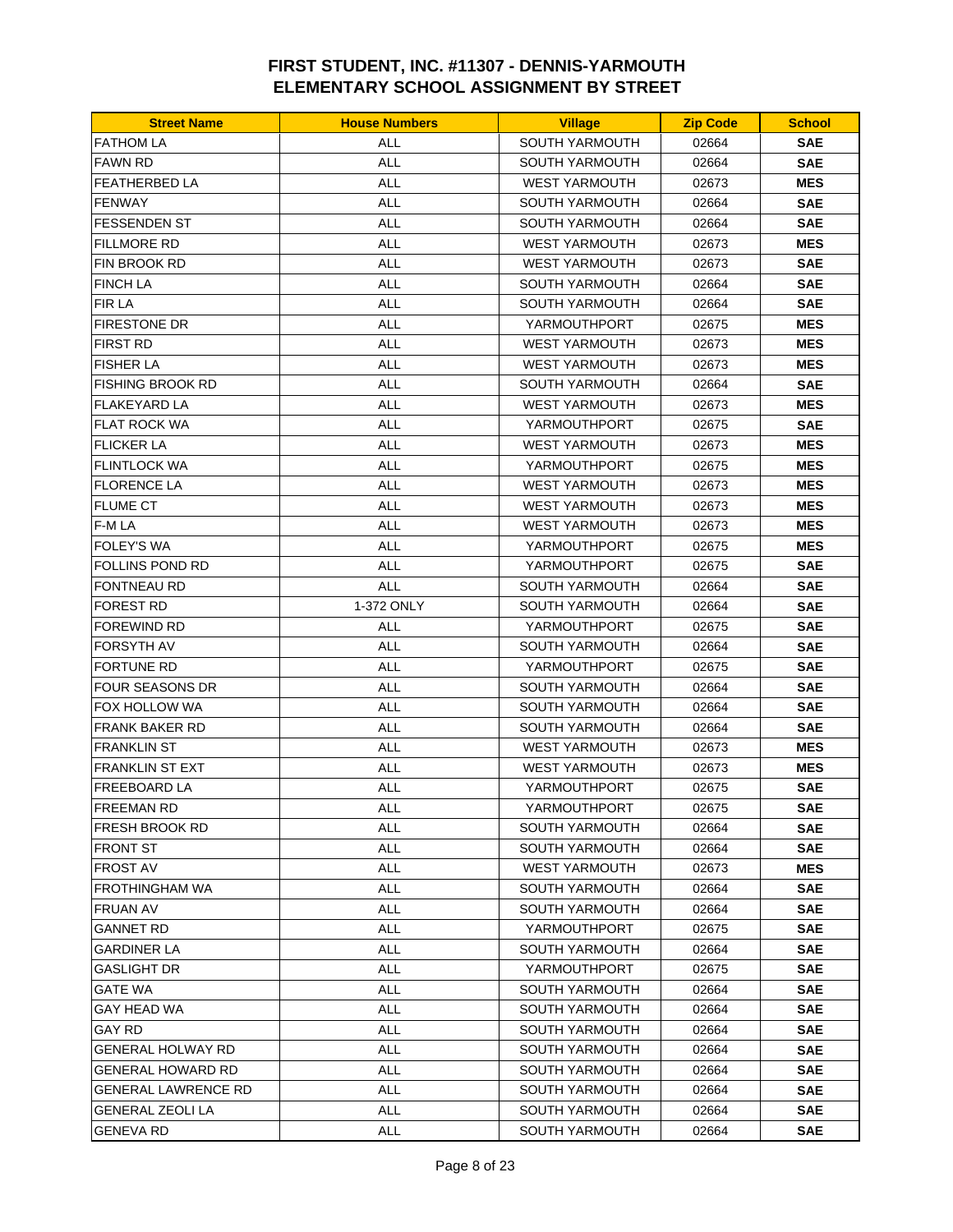| <b>Street Name</b>    | <b>House Numbers</b> | <b>Village</b>        | <b>Zip Code</b> | <b>School</b> |
|-----------------------|----------------------|-----------------------|-----------------|---------------|
| GEORGE BRAY RD        | ALL                  | YARMOUTHPORT          | 02675           | <b>SAE</b>    |
| GEORGETOWN LNDG       | <b>ALL</b>           | <b>SOUTH YARMOUTH</b> | 02664           | <b>SAE</b>    |
| <b>GERMAN HILL RD</b> | <b>ALL</b>           | YARMOUTHPORT          | 02675           | <b>SAE</b>    |
| <b>GIG LA</b>         | <b>ALL</b>           | YARMOUTHPORT          | 02675           | <b>SAE</b>    |
| GILBERT ST            | <b>ALL</b>           | <b>SOUTH YARMOUTH</b> | 02664           | <b>SAE</b>    |
| <b>GILL AV</b>        | ALL                  | <b>WEST YARMOUTH</b>  | 02673           | <b>MES</b>    |
| GINGER PLUM LA        | ALL                  | SOUTH YARMOUTH        | 02664           | <b>SAE</b>    |
| <b>GINGERBREAD LA</b> | <b>ALL</b>           | YARMOUTHPORT          | 02675           | <b>MES</b>    |
| <b>GLEASON AV</b>     | <b>ALL</b>           | <b>WEST YARMOUTH</b>  | 02673           | <b>MES</b>    |
| GLENWOOD ST           | <b>ALL</b>           | <b>WEST YARMOUTH</b>  | 02673           | <b>MES</b>    |
| GOLDENROD LA          | <b>ALL</b>           | YARMOUTHPORT          | 02675           | <b>SAE</b>    |
| GOLFER'S CI           | ALL                  | <b>SOUTH YARMOUTH</b> | 02664           | <b>SAE</b>    |
| GOOSENECK RD          | <b>ALL</b>           | YARMOUTHPORT          | 02675           | <b>SAE</b>    |
| GORDON LA             | <b>ALL</b>           | YARMOUTHPORT          | 02675           | <b>SAE</b>    |
| <b>GRACE AV</b>       | <b>ALL</b>           | <b>WEST YARMOUTH</b>  | 02673           | <b>MES</b>    |
| <b>GRANDVIEW DR</b>   | ALL                  | <b>SOUTH YARMOUTH</b> | 02664           | <b>SAE</b>    |
| GRANT RD              | <b>ALL</b>           | <b>WEST YARMOUTH</b>  | 02673           | <b>MES</b>    |
| GRATTON AV            | <b>ALL</b>           | <b>SOUTH YARMOUTH</b> | 02664           | <b>SAE</b>    |
| GREAT ISLAND RD       | ALL                  | <b>WEST YARMOUTH</b>  | 02673           | <b>MES</b>    |
| GREAT POND DR         | <b>ALL</b>           | <b>SOUTH YARMOUTH</b> | 02664           | <b>SAE</b>    |
| GREAT WESTERN RD      | <b>ALL</b>           | <b>SOUTH YARMOUTH</b> | 02664           | <b>SAE</b>    |
| GREEN TEAL WA         | <b>ALL</b>           | YARMOUTHPORT          | 02675           | <b>SAE</b>    |
| GREEN WA              | <b>ALL</b>           | <b>SOUTH YARMOUTH</b> | 02664           | <b>SAE</b>    |
| GREENLAND CI          | <b>ALL</b>           | YARMOUTHPORT          | 02675           | <b>SAE</b>    |
| <b>GREYHAMPTON RD</b> | ALL                  | YARMOUTHPORT          | 02675           | <b>MES</b>    |
| GRIST MILL LA         | <b>ALL</b>           | <b>WEST YARMOUTH</b>  | 02673           | <b>MES</b>    |
| GROUSE LA             | <b>ALL</b>           | <b>WEST YARMOUTH</b>  | 02673           | <b>SAE</b>    |
| <b>GROVE ST</b>       | <b>ALL</b>           | <b>SOUTH YARMOUTH</b> | 02664           | <b>SAE</b>    |
| GROVE ST              | <b>ALL</b>           | <b>WEST YARMOUTH</b>  | 02673           | <b>MES</b>    |
| GULLS COVE RD         | <b>ALL</b>           | <b>WEST YARMOUTH</b>  | 02673           | <b>MES</b>    |
| GUN ROCK RD           | ALL                  | YARMOUTHPORT          | 02675           | <b>SAE</b>    |
| GUNWHALE WA           | ALL                  | YARMOUTHPORT          | 02675           | <b>SAE</b>    |
| <b>HALYARD RD</b>     | <b>ALL</b>           | YARMOUTHPORT          | 02675           | <b>SAE</b>    |
| HAMBLIN HILL RD       | <b>ALL</b>           | YARMOUTHPORT          | 02675           | <b>SAE</b>    |
| HARBOR HILL RUN       | ALL                  | SOUTH YARMOUTH        | 02664           | <b>SAE</b>    |
| HARBOR RD             | <b>ALL</b>           | WEST YARMOUTH         | 02673           | <b>MES</b>    |
| HARDING LA            | <b>ALL</b>           | <b>WEST YARMOUTH</b>  | 02673           | <b>SAE</b>    |
| HARLOW AV             | <b>ALL</b>           | WEST YARMOUTH         | 02673           | <b>MES</b>    |
| HAROLD RD             | <b>ALL</b>           | <b>WEST YARMOUTH</b>  | 02673           | <b>MES</b>    |
| HARPOON LA            | ALL                  | YARMOUTHPORT          | 02675           | <b>SAE</b>    |
| HARTH LA              | <b>ALL</b>           | <b>WEST YARMOUTH</b>  | 02673           | MES           |
| HARVARD ST            | <b>ALL</b>           | SOUTH YARMOUTH        | 02664           | <b>SAE</b>    |
| HASTINGS AV           | ALL                  | <b>WEST YARMOUTH</b>  | 02673           | <b>MES</b>    |
| HATCH RD              | <b>ALL</b>           | SOUTH YARMOUTH        | 02664           | <b>SAE</b>    |
| HAWES RUN RD          | ALL                  | <b>WEST YARMOUTH</b>  | 02673           | <b>MES</b>    |
| HAWTHORNE RD          | ALL                  | YARMOUTHPORT          | 02675           | <b>SAE</b>    |
| HAYWOOD AV            | <b>ALL</b>           | SOUTH YARMOUTH        | 02664           | <b>SAE</b>    |
| HAZELMOOR RD          | ALL                  | SOUTH YARMOUTH        | 02664           | <b>SAE</b>    |
| HEADWATERS DR         | ALL                  | WEST YARMOUTH         | 02673           | <b>MES</b>    |
| HEATHER LA            | ALL                  | YARMOUTHPORT          | 02675           | <b>SAE</b>    |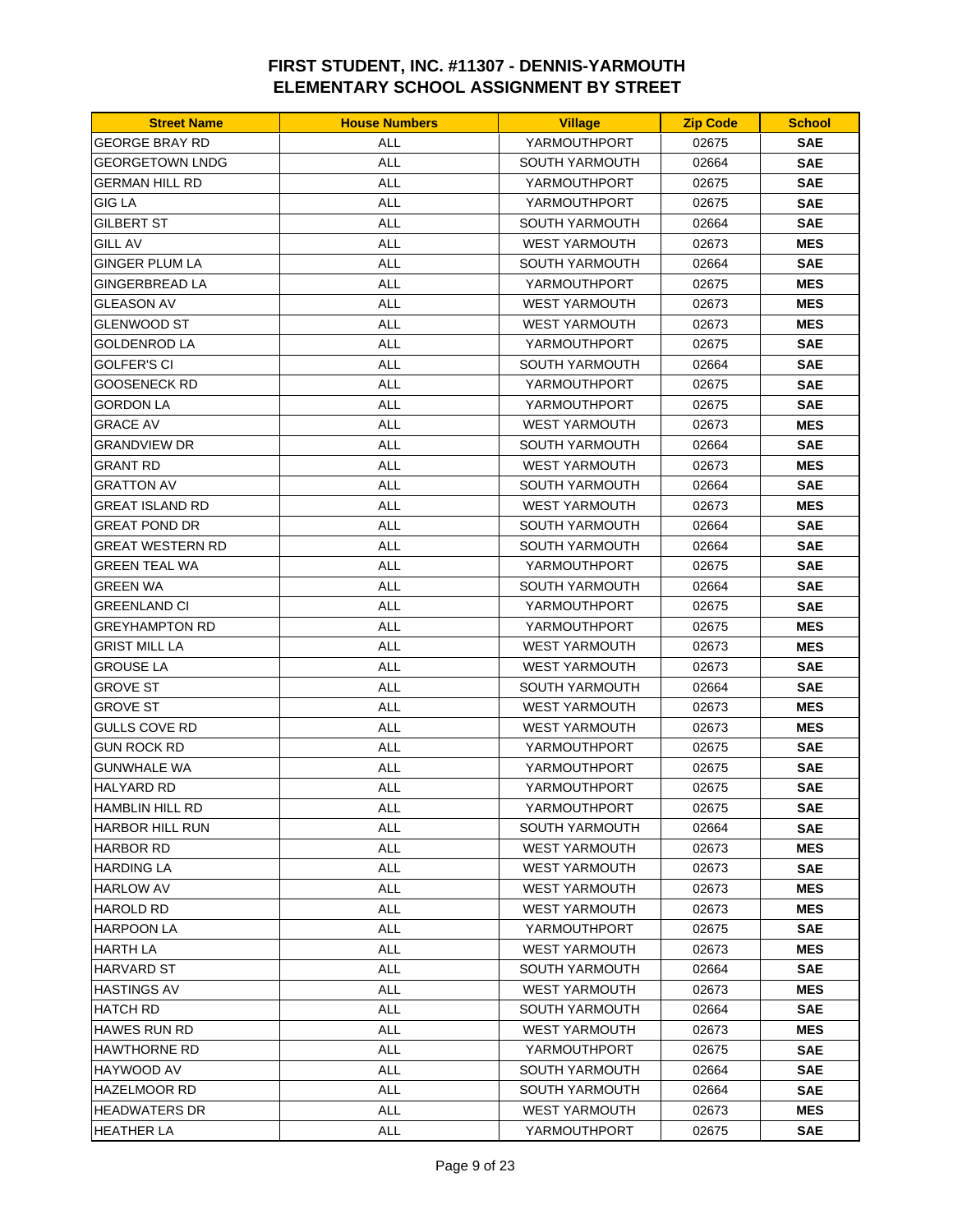| <b>Street Name</b>        | <b>House Numbers</b> | <b>Village</b>                       | <b>Zip Code</b> | <b>School</b> |
|---------------------------|----------------------|--------------------------------------|-----------------|---------------|
| <b>HEATHERWOOD</b>        | <b>ALL</b>           | YARMOUTHPORT                         | 02675           | <b>SAE</b>    |
| <b>HEDGE ROW</b>          | <b>ALL</b>           | <b>WEST YARMOUTH</b>                 | 02673           | <b>MES</b>    |
| <b>HELMSMAN DR</b>        | <b>ALL</b>           | YARMOUTHPORT                         | 02675           | <b>SAE</b>    |
| <b>HEMEON DR</b>          | <b>ALL</b>           | <b>WEST YARMOUTH</b>                 | 02673           | <b>MES</b>    |
| <b>HEMLOCK PA</b>         | <b>ALL</b>           | <b>SOUTH YARMOUTH</b>                | 02664           | <b>SAE</b>    |
| <b>HERITAGE DR</b>        | <b>ALL</b>           | <b>WEST YARMOUTH</b>                 | 02673           | <b>MES</b>    |
| HERRING RUN RD            | ALL                  | SOUTH YARMOUTH                       | 02664           | <b>SAE</b>    |
| <b>HERSEY ST</b>          | <b>ALL</b>           | <b>SOUTH YARMOUTH</b>                | 02664           | <b>SAE</b>    |
| <b>HERVEYLINES LA</b>     | <b>ALL</b>           | SOUTH YARMOUTH                       | 02664           | <b>SAE</b>    |
| <b>HIALEAH AV</b>         | ALL                  | <b>WEST YARMOUTH</b>                 | 02673           | <b>SAE</b>    |
| <b>HIDDEN ACRES AV</b>    | <b>ALL</b>           | <b>WEST YARMOUTH</b>                 | 02673           | <b>SAE</b>    |
| <b>HIGGINS CROWELL RD</b> | <b>ALL</b>           | <b>WEST YARMOUTH</b>                 | 02673           | <b>MES</b>    |
| HIGH GROVE RD             | ALL                  | SOUTH YARMOUTH                       | 02664           | <b>SAE</b>    |
| <b>HIGHBANK RD</b>        | <b>ALL</b>           | <b>SOUTH YARMOUTH</b>                | 02664           | <b>SAE</b>    |
| <b>HIGHLAND AV</b>        | <b>ALL</b>           | <b>SOUTH YARMOUTH</b>                | 02664           | <b>SAE</b>    |
| <b>HIGHLAND ST</b>        | <b>ALL</b>           | <b>WEST YARMOUTH</b>                 | 02673           | <b>MES</b>    |
| <b>HILLCREST RD</b>       | <b>ALL</b>           | YARMOUTHPORT                         | 02675           | <b>SAE</b>    |
| <b>HILLSEA RD</b>         | ALL                  | YARMOUTHPORT                         | 02675           | <b>MES</b>    |
| HISTORIC BROOK RD         | ALL                  | <b>SOUTH YARMOUTH</b>                | 02664           | <b>SAE</b>    |
| <b>HOCKANOM RD</b>        | <b>ALL</b>           | YARMOUTHPORT                         | 02675           | <b>SAE</b>    |
| <b>HOLE IN ONE DR</b>     | ALL                  | <b>SOUTH YARMOUTH</b>                | 02664           | <b>SAE</b>    |
| <b>HOLIDAY LA</b>         | <b>ALL</b>           | <b>WEST YARMOUTH</b>                 | 02673           | <b>MES</b>    |
| <b>HOLLISTER WA</b>       | <b>ALL</b>           | <b>SOUTH YARMOUTH</b>                | 02664           | <b>SAE</b>    |
| <b>HOLLY LA</b>           | <b>ALL</b>           | <b>SOUTH YARMOUTH</b>                | 02664           | <b>SAE</b>    |
| <b>HOLMES WA</b>          | <b>ALL</b>           | <b>WEST YARMOUTH</b>                 | 02673           | <b>MES</b>    |
| HOLWORTHY PA              | ALL                  | <b>WEST YARMOUTH</b>                 | 02673           | <b>MES</b>    |
| <b>HOMER AV</b>           | <b>ALL</b>           | <b>SOUTH YARMOUTH</b>                | 02664           | <b>SAE</b>    |
| <b>HOMERS DOCK RD</b>     | <b>ALL</b>           | YARMOUTHPORT                         | 02675           | <b>SAE</b>    |
| <b>HOMESTEAD LA</b>       | <b>ALL</b>           | YARMOUTHPORT                         | 02675           | <b>MES</b>    |
| <b>HONEYSUCKLE WA</b>     | <b>ALL</b>           | <b>WEST YARMOUTH</b>                 | 02673           | <b>MES</b>    |
| <b>HOOVER RD</b>          | <b>ALL</b>           | <b>WEST YARMOUTH</b>                 | 02673           | <b>MES</b>    |
| HOPE RD                   | ALL                  | <b>SOUTH YARMOUTH</b>                | 02664           | <b>SAE</b>    |
| HORSE POND RD             | <b>ALL</b>           | <b>WEST YARMOUTH</b>                 | 02673           | <b>MES</b>    |
| <b>HORSE WA</b>           | <b>ALL</b>           | SOUTH YARMOUTH                       | 02664           | <b>SAE</b>    |
| <b>HOSKING LA</b>         | ALL                  | SOUTH YARMOUTH                       | 02664           | <b>SAE</b>    |
| <b>HOWES RD</b>           | <b>ALL</b>           | SOUTH YARMOUTH                       | 02664           | <b>SAE</b>    |
| <b>HOWLAND CT</b>         | <b>ALL</b>           | <b>WEST YARMOUTH</b>                 | 02673           | <b>MES</b>    |
| HUDSON RD                 | <b>ALL</b>           | WEST YARMOUTH                        |                 | <b>MES</b>    |
| <b>HUMMOCK LA</b>         |                      |                                      | 02673           |               |
| <b>HUNTERS CI</b>         | ALL<br>ALL           | YARMOUTHPORT<br><b>WEST YARMOUTH</b> | 02675<br>02673  | <b>SAE</b>    |
| <b>HUNTINGTON AV</b>      |                      | <b>SOUTH YARMOUTH</b>                |                 | <b>MES</b>    |
|                           | <b>ALL</b>           |                                      | 02664           | <b>SAE</b>    |
| ICE HOUSE RD              | <b>ALL</b>           | SOUTH YARMOUTH                       | 02664           | <b>SAE</b>    |
| <b>IDLEWOOD SR</b>        | ALL                  | <b>SOUTH YARMOUTH</b>                | 02664           | <b>SAE</b>    |
| INDEPENDENCE RD           | <b>ALL</b>           | <b>WEST YARMOUTH</b>                 | 02673           | <b>MES</b>    |
| INDIAN MEMORIAL DR        | <b>ALL</b>           | <b>SOUTH YARMOUTH</b>                | 02664           | <b>SAE</b>    |
| INDUSTRIAL PARK RD        | ALL                  | <b>WEST YARMOUTH</b>                 | 02673           | <b>MES</b>    |
| INGA TE                   | ALL                  | <b>WEST YARMOUTH</b>                 | 02673           | <b>SAE</b>    |
| <b>IRIS RD</b>            | ALL                  | <b>WEST YARMOUTH</b>                 | 02673           | <b>MES</b>    |
| <b>IROQUOIS BLVD</b>      | ALL                  | <b>WEST YARMOUTH</b>                 | 02673           | <b>MES</b>    |
| ISLAND RD                 | <b>ALL</b>           | <b>WEST YARMOUTH</b>                 | 02673           | <b>MES</b>    |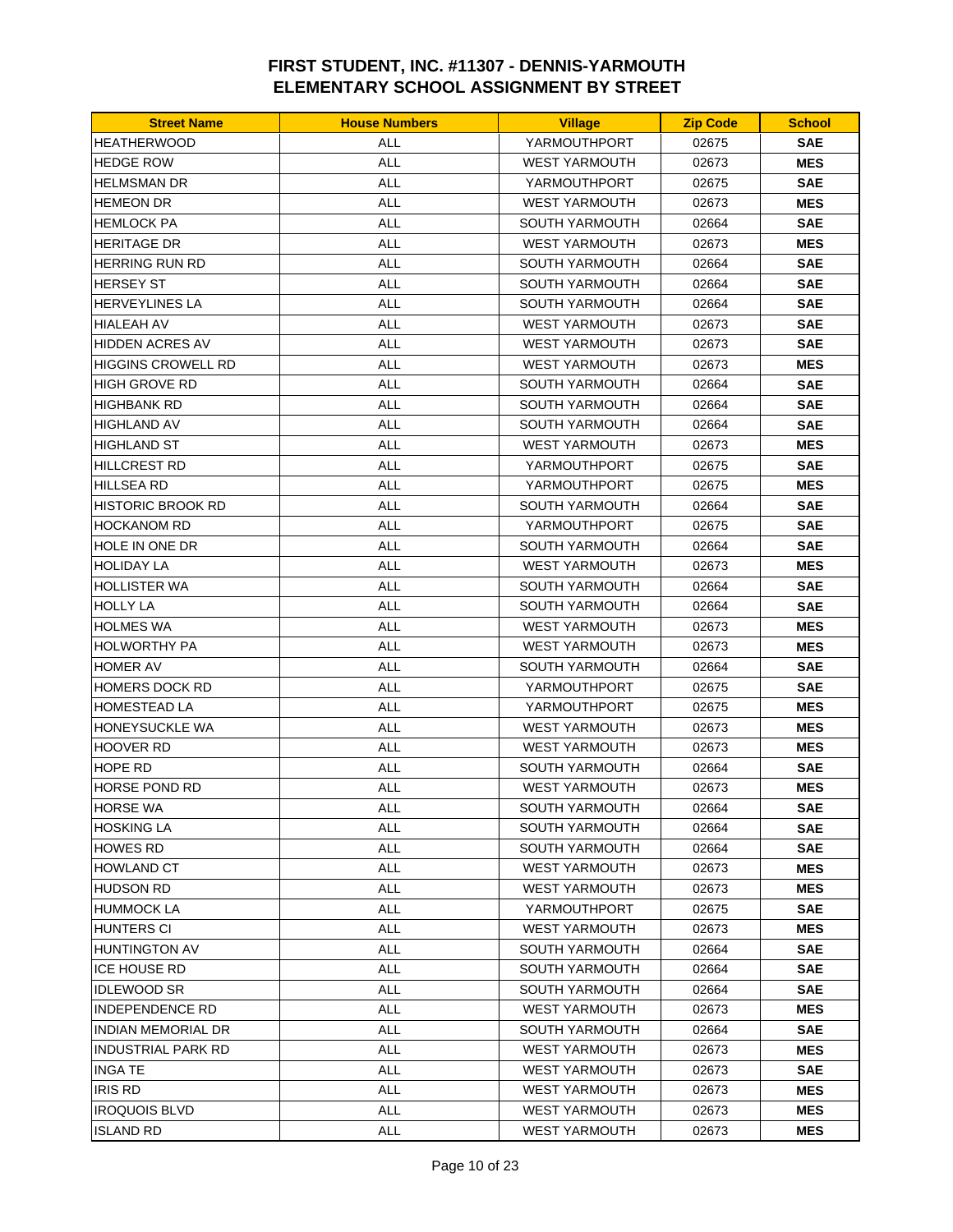| <b>IVANHOE AV</b><br><b>WEST YARMOUTH</b><br><b>ALL</b><br>02673<br><b>MES</b><br><b>IVY LA</b><br><b>ALL</b><br><b>SAE</b><br><b>SOUTH YARMOUTH</b><br>02664<br><b>ALL</b><br>IYANNOUGH RD (RT 28)<br><b>WEST YARMOUTH</b><br>02673<br><b>MES</b><br><b>JACKSON AV</b><br><b>ALL</b><br><b>WEST YARMOUTH</b><br>02673<br><b>MES</b><br><b>ALL</b><br>JACQUELINE CI<br><b>WEST YARMOUTH</b><br>02673<br><b>MES</b><br><b>ALL</b><br>SOUTH YARMOUTH<br>JAMES ST<br>02664<br><b>SAE</b><br>JANICE RD<br>ALL<br><b>SOUTH YARMOUTH</b><br>02664<br><b>SAE</b><br><b>ALL</b><br>JANNOR WA<br><b>WEST YARMOUTH</b><br>02673<br><b>MES</b><br><b>JARED LA</b><br><b>ALL</b><br>YARMOUTHPORT<br>02675<br><b>SAE</b><br><b>JASMINE ST</b><br>ALL<br>YARMOUTHPORT<br>02675<br><b>SAE</b><br><b>ALL</b><br><b>MES</b><br>JAYBIRD LA<br><b>WEST YARMOUTH</b><br>02673<br><b>JEANNE'S PA</b><br><b>ALL</b><br>02675<br><b>SAE</b><br>YARMOUTHPORT<br>JEFFERSON AV<br>ALL<br><b>WEST YARMOUTH</b><br>02673<br><b>MES</b><br>JEFFREY WA<br><b>ALL</b><br><b>MES</b><br><b>WEST YARMOUTH</b><br>02673<br><b>JERUSHA LA</b><br><b>ALL</b><br><b>WEST YARMOUTH</b><br>02673<br><b>MES</b><br><b>ALL</b><br><b>JIB RUN</b><br>YARMOUTHPORT<br>02675<br><b>SAE</b><br><b>ALL</b><br><b>JIBSTAY RD</b><br>YARMOUTHPORT<br>02675<br><b>SAE</b><br><b>ALL</b><br><b>MES</b><br><b>JILLS PA</b><br><b>WEST YARMOUTH</b><br>02673<br><b>SAE</b><br>JO ANNA DR<br>ALL<br><b>SOUTH YARMOUTH</b><br>02664<br><b>ALL</b><br><b>SAE</b><br>JOEL RD<br>YARMOUTHPORT<br>02675<br><b>ALL</b><br>JOHN HALL CARTWAY<br>YARMOUTHPORT<br>02675<br><b>SAE</b><br><b>JOHN'S PA</b><br><b>ALL</b><br><b>SOUTH YARMOUTH</b><br>02664<br><b>SAE</b><br><b>JOHNSON LA</b><br><b>ALL</b><br>02673<br><b>SAE</b><br><b>WEST YARMOUTH</b><br><b>ALL</b><br>JONES RD<br><b>SOUTH YARMOUTH</b><br>02664<br><b>SAE</b><br>JONQUIL RD<br><b>ALL</b><br><b>SAE</b><br>YARMOUTHPORT<br>02675<br>JOSHUA BAKER RD<br>ALL<br><b>WEST YARMOUTH</b><br>02673<br><b>MES</b><br><b>JOYCE ST</b><br><b>ALL</b><br><b>SAE</b><br><b>SOUTH YARMOUTH</b><br>02664<br><b>JUDAN WA</b><br><b>ALL</b><br>SOUTH YARMOUTH<br>02664<br><b>SAE</b><br><b>ALL</b><br>JUPITER LA<br><b>SOUTH YARMOUTH</b><br>02664<br><b>SAE</b><br><b>ALL</b><br><b>MES</b><br><b>KANE WA</b><br><b>WEST YARMOUTH</b><br>02673<br><b>KAREN WA</b><br>ALL<br>SOUTH YARMOUTH<br>02664<br><b>SAE</b><br>KATAMA WA<br>ALL<br><b>SOUTH YARMOUTH</b><br>02664<br><b>SAE</b><br><b>KATES PA</b><br><b>ALL</b><br>YARMOUTHPORT<br>02675<br><b>SAE</b><br>KATHARYN MICHAEL RD<br><b>ALL</b><br>YARMOUTHPORT<br>02675<br><b>SAE</b><br>KATHY ANN RD<br>ALL<br>SOUTH YARMOUTH<br>02664<br><b>SAE</b><br><b>ALL</b><br><b>MES</b><br>KAYCEE'S WA<br><b>WEST YARMOUTH</b><br>02673<br><b>KEARSAGE RD</b><br><b>ALL</b><br><b>SOUTH YARMOUTH</b><br>02664<br><b>SAE</b><br><b>KEEL CAPE DR</b><br><b>ALL</b><br><b>SAE</b><br>SOUTH YARMOUTH<br>02664<br><b>KELLEY RD</b><br><b>ALL</b><br><b>SOUTH YARMOUTH</b><br>02664<br><b>SAE</b><br><b>KELP LA</b><br>ALL<br>SOUTH YARMOUTH<br>02664<br><b>SAE</b><br><b>KENCOMSETT CI</b><br><b>ALL</b><br>YARMOUTHPORT<br>02675<br><b>SAE</b><br><b>KENNEDY LA</b><br><b>ALL</b><br><b>WEST YARMOUTH</b><br>02673<br><b>SAE</b><br><b>KENRICK WA</b><br><b>ALL</b><br><b>SOUTH YARMOUTH</b><br>02664<br><b>SAE</b><br><b>KEN'S WA</b><br><b>ALL</b><br>02673<br><b>MES</b><br>WEST YARMOUTH<br><b>KERRY CT</b><br><b>ALL</b><br><b>WEST YARMOUTH</b><br>02673<br><b>MES</b><br>KETCH LA<br>ALL<br>YARMOUTHPORT<br>02675<br><b>SAE</b><br><b>KING'S CIRCUIT</b><br><b>ALL</b><br>YARMOUTHPORT<br>02675<br><b>SAE</b><br>KINGSBURY WA<br>ALL<br><b>MES</b><br>YARMOUTHPORT<br>02675<br>ALL<br>KIT CARSON WA<br>YARMOUTHPORT<br>02675<br><b>MES</b> | <b>Street Name</b>  | <b>House Numbers</b> | <b>Village</b> | <b>Zip Code</b> | <b>School</b> |
|--------------------------------------------------------------------------------------------------------------------------------------------------------------------------------------------------------------------------------------------------------------------------------------------------------------------------------------------------------------------------------------------------------------------------------------------------------------------------------------------------------------------------------------------------------------------------------------------------------------------------------------------------------------------------------------------------------------------------------------------------------------------------------------------------------------------------------------------------------------------------------------------------------------------------------------------------------------------------------------------------------------------------------------------------------------------------------------------------------------------------------------------------------------------------------------------------------------------------------------------------------------------------------------------------------------------------------------------------------------------------------------------------------------------------------------------------------------------------------------------------------------------------------------------------------------------------------------------------------------------------------------------------------------------------------------------------------------------------------------------------------------------------------------------------------------------------------------------------------------------------------------------------------------------------------------------------------------------------------------------------------------------------------------------------------------------------------------------------------------------------------------------------------------------------------------------------------------------------------------------------------------------------------------------------------------------------------------------------------------------------------------------------------------------------------------------------------------------------------------------------------------------------------------------------------------------------------------------------------------------------------------------------------------------------------------------------------------------------------------------------------------------------------------------------------------------------------------------------------------------------------------------------------------------------------------------------------------------------------------------------------------------------------------------------------------------------------------------------------------------------------------------------------------------------------------------------------------------------------------------------------------------------------------------------------------------------------------------------------------------------------------------------------------------------------------------------------------------------------------------------------------------------------------------------------------------------------------------------------------------------------------------------------------------------------------------------------------------------------------------------------------------------------------|---------------------|----------------------|----------------|-----------------|---------------|
|                                                                                                                                                                                                                                                                                                                                                                                                                                                                                                                                                                                                                                                                                                                                                                                                                                                                                                                                                                                                                                                                                                                                                                                                                                                                                                                                                                                                                                                                                                                                                                                                                                                                                                                                                                                                                                                                                                                                                                                                                                                                                                                                                                                                                                                                                                                                                                                                                                                                                                                                                                                                                                                                                                                                                                                                                                                                                                                                                                                                                                                                                                                                                                                                                                                                                                                                                                                                                                                                                                                                                                                                                                                                                                                                                                                      |                     |                      |                |                 |               |
|                                                                                                                                                                                                                                                                                                                                                                                                                                                                                                                                                                                                                                                                                                                                                                                                                                                                                                                                                                                                                                                                                                                                                                                                                                                                                                                                                                                                                                                                                                                                                                                                                                                                                                                                                                                                                                                                                                                                                                                                                                                                                                                                                                                                                                                                                                                                                                                                                                                                                                                                                                                                                                                                                                                                                                                                                                                                                                                                                                                                                                                                                                                                                                                                                                                                                                                                                                                                                                                                                                                                                                                                                                                                                                                                                                                      |                     |                      |                |                 |               |
|                                                                                                                                                                                                                                                                                                                                                                                                                                                                                                                                                                                                                                                                                                                                                                                                                                                                                                                                                                                                                                                                                                                                                                                                                                                                                                                                                                                                                                                                                                                                                                                                                                                                                                                                                                                                                                                                                                                                                                                                                                                                                                                                                                                                                                                                                                                                                                                                                                                                                                                                                                                                                                                                                                                                                                                                                                                                                                                                                                                                                                                                                                                                                                                                                                                                                                                                                                                                                                                                                                                                                                                                                                                                                                                                                                                      |                     |                      |                |                 |               |
|                                                                                                                                                                                                                                                                                                                                                                                                                                                                                                                                                                                                                                                                                                                                                                                                                                                                                                                                                                                                                                                                                                                                                                                                                                                                                                                                                                                                                                                                                                                                                                                                                                                                                                                                                                                                                                                                                                                                                                                                                                                                                                                                                                                                                                                                                                                                                                                                                                                                                                                                                                                                                                                                                                                                                                                                                                                                                                                                                                                                                                                                                                                                                                                                                                                                                                                                                                                                                                                                                                                                                                                                                                                                                                                                                                                      |                     |                      |                |                 |               |
|                                                                                                                                                                                                                                                                                                                                                                                                                                                                                                                                                                                                                                                                                                                                                                                                                                                                                                                                                                                                                                                                                                                                                                                                                                                                                                                                                                                                                                                                                                                                                                                                                                                                                                                                                                                                                                                                                                                                                                                                                                                                                                                                                                                                                                                                                                                                                                                                                                                                                                                                                                                                                                                                                                                                                                                                                                                                                                                                                                                                                                                                                                                                                                                                                                                                                                                                                                                                                                                                                                                                                                                                                                                                                                                                                                                      |                     |                      |                |                 |               |
|                                                                                                                                                                                                                                                                                                                                                                                                                                                                                                                                                                                                                                                                                                                                                                                                                                                                                                                                                                                                                                                                                                                                                                                                                                                                                                                                                                                                                                                                                                                                                                                                                                                                                                                                                                                                                                                                                                                                                                                                                                                                                                                                                                                                                                                                                                                                                                                                                                                                                                                                                                                                                                                                                                                                                                                                                                                                                                                                                                                                                                                                                                                                                                                                                                                                                                                                                                                                                                                                                                                                                                                                                                                                                                                                                                                      |                     |                      |                |                 |               |
|                                                                                                                                                                                                                                                                                                                                                                                                                                                                                                                                                                                                                                                                                                                                                                                                                                                                                                                                                                                                                                                                                                                                                                                                                                                                                                                                                                                                                                                                                                                                                                                                                                                                                                                                                                                                                                                                                                                                                                                                                                                                                                                                                                                                                                                                                                                                                                                                                                                                                                                                                                                                                                                                                                                                                                                                                                                                                                                                                                                                                                                                                                                                                                                                                                                                                                                                                                                                                                                                                                                                                                                                                                                                                                                                                                                      |                     |                      |                |                 |               |
|                                                                                                                                                                                                                                                                                                                                                                                                                                                                                                                                                                                                                                                                                                                                                                                                                                                                                                                                                                                                                                                                                                                                                                                                                                                                                                                                                                                                                                                                                                                                                                                                                                                                                                                                                                                                                                                                                                                                                                                                                                                                                                                                                                                                                                                                                                                                                                                                                                                                                                                                                                                                                                                                                                                                                                                                                                                                                                                                                                                                                                                                                                                                                                                                                                                                                                                                                                                                                                                                                                                                                                                                                                                                                                                                                                                      |                     |                      |                |                 |               |
|                                                                                                                                                                                                                                                                                                                                                                                                                                                                                                                                                                                                                                                                                                                                                                                                                                                                                                                                                                                                                                                                                                                                                                                                                                                                                                                                                                                                                                                                                                                                                                                                                                                                                                                                                                                                                                                                                                                                                                                                                                                                                                                                                                                                                                                                                                                                                                                                                                                                                                                                                                                                                                                                                                                                                                                                                                                                                                                                                                                                                                                                                                                                                                                                                                                                                                                                                                                                                                                                                                                                                                                                                                                                                                                                                                                      |                     |                      |                |                 |               |
|                                                                                                                                                                                                                                                                                                                                                                                                                                                                                                                                                                                                                                                                                                                                                                                                                                                                                                                                                                                                                                                                                                                                                                                                                                                                                                                                                                                                                                                                                                                                                                                                                                                                                                                                                                                                                                                                                                                                                                                                                                                                                                                                                                                                                                                                                                                                                                                                                                                                                                                                                                                                                                                                                                                                                                                                                                                                                                                                                                                                                                                                                                                                                                                                                                                                                                                                                                                                                                                                                                                                                                                                                                                                                                                                                                                      |                     |                      |                |                 |               |
|                                                                                                                                                                                                                                                                                                                                                                                                                                                                                                                                                                                                                                                                                                                                                                                                                                                                                                                                                                                                                                                                                                                                                                                                                                                                                                                                                                                                                                                                                                                                                                                                                                                                                                                                                                                                                                                                                                                                                                                                                                                                                                                                                                                                                                                                                                                                                                                                                                                                                                                                                                                                                                                                                                                                                                                                                                                                                                                                                                                                                                                                                                                                                                                                                                                                                                                                                                                                                                                                                                                                                                                                                                                                                                                                                                                      |                     |                      |                |                 |               |
|                                                                                                                                                                                                                                                                                                                                                                                                                                                                                                                                                                                                                                                                                                                                                                                                                                                                                                                                                                                                                                                                                                                                                                                                                                                                                                                                                                                                                                                                                                                                                                                                                                                                                                                                                                                                                                                                                                                                                                                                                                                                                                                                                                                                                                                                                                                                                                                                                                                                                                                                                                                                                                                                                                                                                                                                                                                                                                                                                                                                                                                                                                                                                                                                                                                                                                                                                                                                                                                                                                                                                                                                                                                                                                                                                                                      |                     |                      |                |                 |               |
|                                                                                                                                                                                                                                                                                                                                                                                                                                                                                                                                                                                                                                                                                                                                                                                                                                                                                                                                                                                                                                                                                                                                                                                                                                                                                                                                                                                                                                                                                                                                                                                                                                                                                                                                                                                                                                                                                                                                                                                                                                                                                                                                                                                                                                                                                                                                                                                                                                                                                                                                                                                                                                                                                                                                                                                                                                                                                                                                                                                                                                                                                                                                                                                                                                                                                                                                                                                                                                                                                                                                                                                                                                                                                                                                                                                      |                     |                      |                |                 |               |
|                                                                                                                                                                                                                                                                                                                                                                                                                                                                                                                                                                                                                                                                                                                                                                                                                                                                                                                                                                                                                                                                                                                                                                                                                                                                                                                                                                                                                                                                                                                                                                                                                                                                                                                                                                                                                                                                                                                                                                                                                                                                                                                                                                                                                                                                                                                                                                                                                                                                                                                                                                                                                                                                                                                                                                                                                                                                                                                                                                                                                                                                                                                                                                                                                                                                                                                                                                                                                                                                                                                                                                                                                                                                                                                                                                                      |                     |                      |                |                 |               |
|                                                                                                                                                                                                                                                                                                                                                                                                                                                                                                                                                                                                                                                                                                                                                                                                                                                                                                                                                                                                                                                                                                                                                                                                                                                                                                                                                                                                                                                                                                                                                                                                                                                                                                                                                                                                                                                                                                                                                                                                                                                                                                                                                                                                                                                                                                                                                                                                                                                                                                                                                                                                                                                                                                                                                                                                                                                                                                                                                                                                                                                                                                                                                                                                                                                                                                                                                                                                                                                                                                                                                                                                                                                                                                                                                                                      |                     |                      |                |                 |               |
|                                                                                                                                                                                                                                                                                                                                                                                                                                                                                                                                                                                                                                                                                                                                                                                                                                                                                                                                                                                                                                                                                                                                                                                                                                                                                                                                                                                                                                                                                                                                                                                                                                                                                                                                                                                                                                                                                                                                                                                                                                                                                                                                                                                                                                                                                                                                                                                                                                                                                                                                                                                                                                                                                                                                                                                                                                                                                                                                                                                                                                                                                                                                                                                                                                                                                                                                                                                                                                                                                                                                                                                                                                                                                                                                                                                      |                     |                      |                |                 |               |
|                                                                                                                                                                                                                                                                                                                                                                                                                                                                                                                                                                                                                                                                                                                                                                                                                                                                                                                                                                                                                                                                                                                                                                                                                                                                                                                                                                                                                                                                                                                                                                                                                                                                                                                                                                                                                                                                                                                                                                                                                                                                                                                                                                                                                                                                                                                                                                                                                                                                                                                                                                                                                                                                                                                                                                                                                                                                                                                                                                                                                                                                                                                                                                                                                                                                                                                                                                                                                                                                                                                                                                                                                                                                                                                                                                                      |                     |                      |                |                 |               |
|                                                                                                                                                                                                                                                                                                                                                                                                                                                                                                                                                                                                                                                                                                                                                                                                                                                                                                                                                                                                                                                                                                                                                                                                                                                                                                                                                                                                                                                                                                                                                                                                                                                                                                                                                                                                                                                                                                                                                                                                                                                                                                                                                                                                                                                                                                                                                                                                                                                                                                                                                                                                                                                                                                                                                                                                                                                                                                                                                                                                                                                                                                                                                                                                                                                                                                                                                                                                                                                                                                                                                                                                                                                                                                                                                                                      |                     |                      |                |                 |               |
|                                                                                                                                                                                                                                                                                                                                                                                                                                                                                                                                                                                                                                                                                                                                                                                                                                                                                                                                                                                                                                                                                                                                                                                                                                                                                                                                                                                                                                                                                                                                                                                                                                                                                                                                                                                                                                                                                                                                                                                                                                                                                                                                                                                                                                                                                                                                                                                                                                                                                                                                                                                                                                                                                                                                                                                                                                                                                                                                                                                                                                                                                                                                                                                                                                                                                                                                                                                                                                                                                                                                                                                                                                                                                                                                                                                      |                     |                      |                |                 |               |
|                                                                                                                                                                                                                                                                                                                                                                                                                                                                                                                                                                                                                                                                                                                                                                                                                                                                                                                                                                                                                                                                                                                                                                                                                                                                                                                                                                                                                                                                                                                                                                                                                                                                                                                                                                                                                                                                                                                                                                                                                                                                                                                                                                                                                                                                                                                                                                                                                                                                                                                                                                                                                                                                                                                                                                                                                                                                                                                                                                                                                                                                                                                                                                                                                                                                                                                                                                                                                                                                                                                                                                                                                                                                                                                                                                                      |                     |                      |                |                 |               |
|                                                                                                                                                                                                                                                                                                                                                                                                                                                                                                                                                                                                                                                                                                                                                                                                                                                                                                                                                                                                                                                                                                                                                                                                                                                                                                                                                                                                                                                                                                                                                                                                                                                                                                                                                                                                                                                                                                                                                                                                                                                                                                                                                                                                                                                                                                                                                                                                                                                                                                                                                                                                                                                                                                                                                                                                                                                                                                                                                                                                                                                                                                                                                                                                                                                                                                                                                                                                                                                                                                                                                                                                                                                                                                                                                                                      |                     |                      |                |                 |               |
|                                                                                                                                                                                                                                                                                                                                                                                                                                                                                                                                                                                                                                                                                                                                                                                                                                                                                                                                                                                                                                                                                                                                                                                                                                                                                                                                                                                                                                                                                                                                                                                                                                                                                                                                                                                                                                                                                                                                                                                                                                                                                                                                                                                                                                                                                                                                                                                                                                                                                                                                                                                                                                                                                                                                                                                                                                                                                                                                                                                                                                                                                                                                                                                                                                                                                                                                                                                                                                                                                                                                                                                                                                                                                                                                                                                      |                     |                      |                |                 |               |
|                                                                                                                                                                                                                                                                                                                                                                                                                                                                                                                                                                                                                                                                                                                                                                                                                                                                                                                                                                                                                                                                                                                                                                                                                                                                                                                                                                                                                                                                                                                                                                                                                                                                                                                                                                                                                                                                                                                                                                                                                                                                                                                                                                                                                                                                                                                                                                                                                                                                                                                                                                                                                                                                                                                                                                                                                                                                                                                                                                                                                                                                                                                                                                                                                                                                                                                                                                                                                                                                                                                                                                                                                                                                                                                                                                                      |                     |                      |                |                 |               |
|                                                                                                                                                                                                                                                                                                                                                                                                                                                                                                                                                                                                                                                                                                                                                                                                                                                                                                                                                                                                                                                                                                                                                                                                                                                                                                                                                                                                                                                                                                                                                                                                                                                                                                                                                                                                                                                                                                                                                                                                                                                                                                                                                                                                                                                                                                                                                                                                                                                                                                                                                                                                                                                                                                                                                                                                                                                                                                                                                                                                                                                                                                                                                                                                                                                                                                                                                                                                                                                                                                                                                                                                                                                                                                                                                                                      |                     |                      |                |                 |               |
|                                                                                                                                                                                                                                                                                                                                                                                                                                                                                                                                                                                                                                                                                                                                                                                                                                                                                                                                                                                                                                                                                                                                                                                                                                                                                                                                                                                                                                                                                                                                                                                                                                                                                                                                                                                                                                                                                                                                                                                                                                                                                                                                                                                                                                                                                                                                                                                                                                                                                                                                                                                                                                                                                                                                                                                                                                                                                                                                                                                                                                                                                                                                                                                                                                                                                                                                                                                                                                                                                                                                                                                                                                                                                                                                                                                      |                     |                      |                |                 |               |
|                                                                                                                                                                                                                                                                                                                                                                                                                                                                                                                                                                                                                                                                                                                                                                                                                                                                                                                                                                                                                                                                                                                                                                                                                                                                                                                                                                                                                                                                                                                                                                                                                                                                                                                                                                                                                                                                                                                                                                                                                                                                                                                                                                                                                                                                                                                                                                                                                                                                                                                                                                                                                                                                                                                                                                                                                                                                                                                                                                                                                                                                                                                                                                                                                                                                                                                                                                                                                                                                                                                                                                                                                                                                                                                                                                                      |                     |                      |                |                 |               |
|                                                                                                                                                                                                                                                                                                                                                                                                                                                                                                                                                                                                                                                                                                                                                                                                                                                                                                                                                                                                                                                                                                                                                                                                                                                                                                                                                                                                                                                                                                                                                                                                                                                                                                                                                                                                                                                                                                                                                                                                                                                                                                                                                                                                                                                                                                                                                                                                                                                                                                                                                                                                                                                                                                                                                                                                                                                                                                                                                                                                                                                                                                                                                                                                                                                                                                                                                                                                                                                                                                                                                                                                                                                                                                                                                                                      |                     |                      |                |                 |               |
|                                                                                                                                                                                                                                                                                                                                                                                                                                                                                                                                                                                                                                                                                                                                                                                                                                                                                                                                                                                                                                                                                                                                                                                                                                                                                                                                                                                                                                                                                                                                                                                                                                                                                                                                                                                                                                                                                                                                                                                                                                                                                                                                                                                                                                                                                                                                                                                                                                                                                                                                                                                                                                                                                                                                                                                                                                                                                                                                                                                                                                                                                                                                                                                                                                                                                                                                                                                                                                                                                                                                                                                                                                                                                                                                                                                      |                     |                      |                |                 |               |
|                                                                                                                                                                                                                                                                                                                                                                                                                                                                                                                                                                                                                                                                                                                                                                                                                                                                                                                                                                                                                                                                                                                                                                                                                                                                                                                                                                                                                                                                                                                                                                                                                                                                                                                                                                                                                                                                                                                                                                                                                                                                                                                                                                                                                                                                                                                                                                                                                                                                                                                                                                                                                                                                                                                                                                                                                                                                                                                                                                                                                                                                                                                                                                                                                                                                                                                                                                                                                                                                                                                                                                                                                                                                                                                                                                                      |                     |                      |                |                 |               |
|                                                                                                                                                                                                                                                                                                                                                                                                                                                                                                                                                                                                                                                                                                                                                                                                                                                                                                                                                                                                                                                                                                                                                                                                                                                                                                                                                                                                                                                                                                                                                                                                                                                                                                                                                                                                                                                                                                                                                                                                                                                                                                                                                                                                                                                                                                                                                                                                                                                                                                                                                                                                                                                                                                                                                                                                                                                                                                                                                                                                                                                                                                                                                                                                                                                                                                                                                                                                                                                                                                                                                                                                                                                                                                                                                                                      |                     |                      |                |                 |               |
|                                                                                                                                                                                                                                                                                                                                                                                                                                                                                                                                                                                                                                                                                                                                                                                                                                                                                                                                                                                                                                                                                                                                                                                                                                                                                                                                                                                                                                                                                                                                                                                                                                                                                                                                                                                                                                                                                                                                                                                                                                                                                                                                                                                                                                                                                                                                                                                                                                                                                                                                                                                                                                                                                                                                                                                                                                                                                                                                                                                                                                                                                                                                                                                                                                                                                                                                                                                                                                                                                                                                                                                                                                                                                                                                                                                      |                     |                      |                |                 |               |
|                                                                                                                                                                                                                                                                                                                                                                                                                                                                                                                                                                                                                                                                                                                                                                                                                                                                                                                                                                                                                                                                                                                                                                                                                                                                                                                                                                                                                                                                                                                                                                                                                                                                                                                                                                                                                                                                                                                                                                                                                                                                                                                                                                                                                                                                                                                                                                                                                                                                                                                                                                                                                                                                                                                                                                                                                                                                                                                                                                                                                                                                                                                                                                                                                                                                                                                                                                                                                                                                                                                                                                                                                                                                                                                                                                                      |                     |                      |                |                 |               |
|                                                                                                                                                                                                                                                                                                                                                                                                                                                                                                                                                                                                                                                                                                                                                                                                                                                                                                                                                                                                                                                                                                                                                                                                                                                                                                                                                                                                                                                                                                                                                                                                                                                                                                                                                                                                                                                                                                                                                                                                                                                                                                                                                                                                                                                                                                                                                                                                                                                                                                                                                                                                                                                                                                                                                                                                                                                                                                                                                                                                                                                                                                                                                                                                                                                                                                                                                                                                                                                                                                                                                                                                                                                                                                                                                                                      |                     |                      |                |                 |               |
|                                                                                                                                                                                                                                                                                                                                                                                                                                                                                                                                                                                                                                                                                                                                                                                                                                                                                                                                                                                                                                                                                                                                                                                                                                                                                                                                                                                                                                                                                                                                                                                                                                                                                                                                                                                                                                                                                                                                                                                                                                                                                                                                                                                                                                                                                                                                                                                                                                                                                                                                                                                                                                                                                                                                                                                                                                                                                                                                                                                                                                                                                                                                                                                                                                                                                                                                                                                                                                                                                                                                                                                                                                                                                                                                                                                      |                     |                      |                |                 |               |
|                                                                                                                                                                                                                                                                                                                                                                                                                                                                                                                                                                                                                                                                                                                                                                                                                                                                                                                                                                                                                                                                                                                                                                                                                                                                                                                                                                                                                                                                                                                                                                                                                                                                                                                                                                                                                                                                                                                                                                                                                                                                                                                                                                                                                                                                                                                                                                                                                                                                                                                                                                                                                                                                                                                                                                                                                                                                                                                                                                                                                                                                                                                                                                                                                                                                                                                                                                                                                                                                                                                                                                                                                                                                                                                                                                                      |                     |                      |                |                 |               |
|                                                                                                                                                                                                                                                                                                                                                                                                                                                                                                                                                                                                                                                                                                                                                                                                                                                                                                                                                                                                                                                                                                                                                                                                                                                                                                                                                                                                                                                                                                                                                                                                                                                                                                                                                                                                                                                                                                                                                                                                                                                                                                                                                                                                                                                                                                                                                                                                                                                                                                                                                                                                                                                                                                                                                                                                                                                                                                                                                                                                                                                                                                                                                                                                                                                                                                                                                                                                                                                                                                                                                                                                                                                                                                                                                                                      |                     |                      |                |                 |               |
|                                                                                                                                                                                                                                                                                                                                                                                                                                                                                                                                                                                                                                                                                                                                                                                                                                                                                                                                                                                                                                                                                                                                                                                                                                                                                                                                                                                                                                                                                                                                                                                                                                                                                                                                                                                                                                                                                                                                                                                                                                                                                                                                                                                                                                                                                                                                                                                                                                                                                                                                                                                                                                                                                                                                                                                                                                                                                                                                                                                                                                                                                                                                                                                                                                                                                                                                                                                                                                                                                                                                                                                                                                                                                                                                                                                      |                     |                      |                |                 |               |
|                                                                                                                                                                                                                                                                                                                                                                                                                                                                                                                                                                                                                                                                                                                                                                                                                                                                                                                                                                                                                                                                                                                                                                                                                                                                                                                                                                                                                                                                                                                                                                                                                                                                                                                                                                                                                                                                                                                                                                                                                                                                                                                                                                                                                                                                                                                                                                                                                                                                                                                                                                                                                                                                                                                                                                                                                                                                                                                                                                                                                                                                                                                                                                                                                                                                                                                                                                                                                                                                                                                                                                                                                                                                                                                                                                                      |                     |                      |                |                 |               |
|                                                                                                                                                                                                                                                                                                                                                                                                                                                                                                                                                                                                                                                                                                                                                                                                                                                                                                                                                                                                                                                                                                                                                                                                                                                                                                                                                                                                                                                                                                                                                                                                                                                                                                                                                                                                                                                                                                                                                                                                                                                                                                                                                                                                                                                                                                                                                                                                                                                                                                                                                                                                                                                                                                                                                                                                                                                                                                                                                                                                                                                                                                                                                                                                                                                                                                                                                                                                                                                                                                                                                                                                                                                                                                                                                                                      |                     |                      |                |                 |               |
|                                                                                                                                                                                                                                                                                                                                                                                                                                                                                                                                                                                                                                                                                                                                                                                                                                                                                                                                                                                                                                                                                                                                                                                                                                                                                                                                                                                                                                                                                                                                                                                                                                                                                                                                                                                                                                                                                                                                                                                                                                                                                                                                                                                                                                                                                                                                                                                                                                                                                                                                                                                                                                                                                                                                                                                                                                                                                                                                                                                                                                                                                                                                                                                                                                                                                                                                                                                                                                                                                                                                                                                                                                                                                                                                                                                      |                     |                      |                |                 |               |
|                                                                                                                                                                                                                                                                                                                                                                                                                                                                                                                                                                                                                                                                                                                                                                                                                                                                                                                                                                                                                                                                                                                                                                                                                                                                                                                                                                                                                                                                                                                                                                                                                                                                                                                                                                                                                                                                                                                                                                                                                                                                                                                                                                                                                                                                                                                                                                                                                                                                                                                                                                                                                                                                                                                                                                                                                                                                                                                                                                                                                                                                                                                                                                                                                                                                                                                                                                                                                                                                                                                                                                                                                                                                                                                                                                                      |                     |                      |                |                 |               |
|                                                                                                                                                                                                                                                                                                                                                                                                                                                                                                                                                                                                                                                                                                                                                                                                                                                                                                                                                                                                                                                                                                                                                                                                                                                                                                                                                                                                                                                                                                                                                                                                                                                                                                                                                                                                                                                                                                                                                                                                                                                                                                                                                                                                                                                                                                                                                                                                                                                                                                                                                                                                                                                                                                                                                                                                                                                                                                                                                                                                                                                                                                                                                                                                                                                                                                                                                                                                                                                                                                                                                                                                                                                                                                                                                                                      |                     |                      |                |                 |               |
|                                                                                                                                                                                                                                                                                                                                                                                                                                                                                                                                                                                                                                                                                                                                                                                                                                                                                                                                                                                                                                                                                                                                                                                                                                                                                                                                                                                                                                                                                                                                                                                                                                                                                                                                                                                                                                                                                                                                                                                                                                                                                                                                                                                                                                                                                                                                                                                                                                                                                                                                                                                                                                                                                                                                                                                                                                                                                                                                                                                                                                                                                                                                                                                                                                                                                                                                                                                                                                                                                                                                                                                                                                                                                                                                                                                      |                     |                      |                |                 |               |
|                                                                                                                                                                                                                                                                                                                                                                                                                                                                                                                                                                                                                                                                                                                                                                                                                                                                                                                                                                                                                                                                                                                                                                                                                                                                                                                                                                                                                                                                                                                                                                                                                                                                                                                                                                                                                                                                                                                                                                                                                                                                                                                                                                                                                                                                                                                                                                                                                                                                                                                                                                                                                                                                                                                                                                                                                                                                                                                                                                                                                                                                                                                                                                                                                                                                                                                                                                                                                                                                                                                                                                                                                                                                                                                                                                                      |                     |                      |                |                 |               |
|                                                                                                                                                                                                                                                                                                                                                                                                                                                                                                                                                                                                                                                                                                                                                                                                                                                                                                                                                                                                                                                                                                                                                                                                                                                                                                                                                                                                                                                                                                                                                                                                                                                                                                                                                                                                                                                                                                                                                                                                                                                                                                                                                                                                                                                                                                                                                                                                                                                                                                                                                                                                                                                                                                                                                                                                                                                                                                                                                                                                                                                                                                                                                                                                                                                                                                                                                                                                                                                                                                                                                                                                                                                                                                                                                                                      |                     |                      |                |                 |               |
|                                                                                                                                                                                                                                                                                                                                                                                                                                                                                                                                                                                                                                                                                                                                                                                                                                                                                                                                                                                                                                                                                                                                                                                                                                                                                                                                                                                                                                                                                                                                                                                                                                                                                                                                                                                                                                                                                                                                                                                                                                                                                                                                                                                                                                                                                                                                                                                                                                                                                                                                                                                                                                                                                                                                                                                                                                                                                                                                                                                                                                                                                                                                                                                                                                                                                                                                                                                                                                                                                                                                                                                                                                                                                                                                                                                      |                     |                      |                |                 |               |
|                                                                                                                                                                                                                                                                                                                                                                                                                                                                                                                                                                                                                                                                                                                                                                                                                                                                                                                                                                                                                                                                                                                                                                                                                                                                                                                                                                                                                                                                                                                                                                                                                                                                                                                                                                                                                                                                                                                                                                                                                                                                                                                                                                                                                                                                                                                                                                                                                                                                                                                                                                                                                                                                                                                                                                                                                                                                                                                                                                                                                                                                                                                                                                                                                                                                                                                                                                                                                                                                                                                                                                                                                                                                                                                                                                                      |                     |                      |                |                 |               |
|                                                                                                                                                                                                                                                                                                                                                                                                                                                                                                                                                                                                                                                                                                                                                                                                                                                                                                                                                                                                                                                                                                                                                                                                                                                                                                                                                                                                                                                                                                                                                                                                                                                                                                                                                                                                                                                                                                                                                                                                                                                                                                                                                                                                                                                                                                                                                                                                                                                                                                                                                                                                                                                                                                                                                                                                                                                                                                                                                                                                                                                                                                                                                                                                                                                                                                                                                                                                                                                                                                                                                                                                                                                                                                                                                                                      |                     |                      |                |                 |               |
|                                                                                                                                                                                                                                                                                                                                                                                                                                                                                                                                                                                                                                                                                                                                                                                                                                                                                                                                                                                                                                                                                                                                                                                                                                                                                                                                                                                                                                                                                                                                                                                                                                                                                                                                                                                                                                                                                                                                                                                                                                                                                                                                                                                                                                                                                                                                                                                                                                                                                                                                                                                                                                                                                                                                                                                                                                                                                                                                                                                                                                                                                                                                                                                                                                                                                                                                                                                                                                                                                                                                                                                                                                                                                                                                                                                      |                     |                      |                |                 |               |
|                                                                                                                                                                                                                                                                                                                                                                                                                                                                                                                                                                                                                                                                                                                                                                                                                                                                                                                                                                                                                                                                                                                                                                                                                                                                                                                                                                                                                                                                                                                                                                                                                                                                                                                                                                                                                                                                                                                                                                                                                                                                                                                                                                                                                                                                                                                                                                                                                                                                                                                                                                                                                                                                                                                                                                                                                                                                                                                                                                                                                                                                                                                                                                                                                                                                                                                                                                                                                                                                                                                                                                                                                                                                                                                                                                                      | <b>KNOB HILL RD</b> | ALL                  | YARMOUTHPORT   | 02675           | <b>SAE</b>    |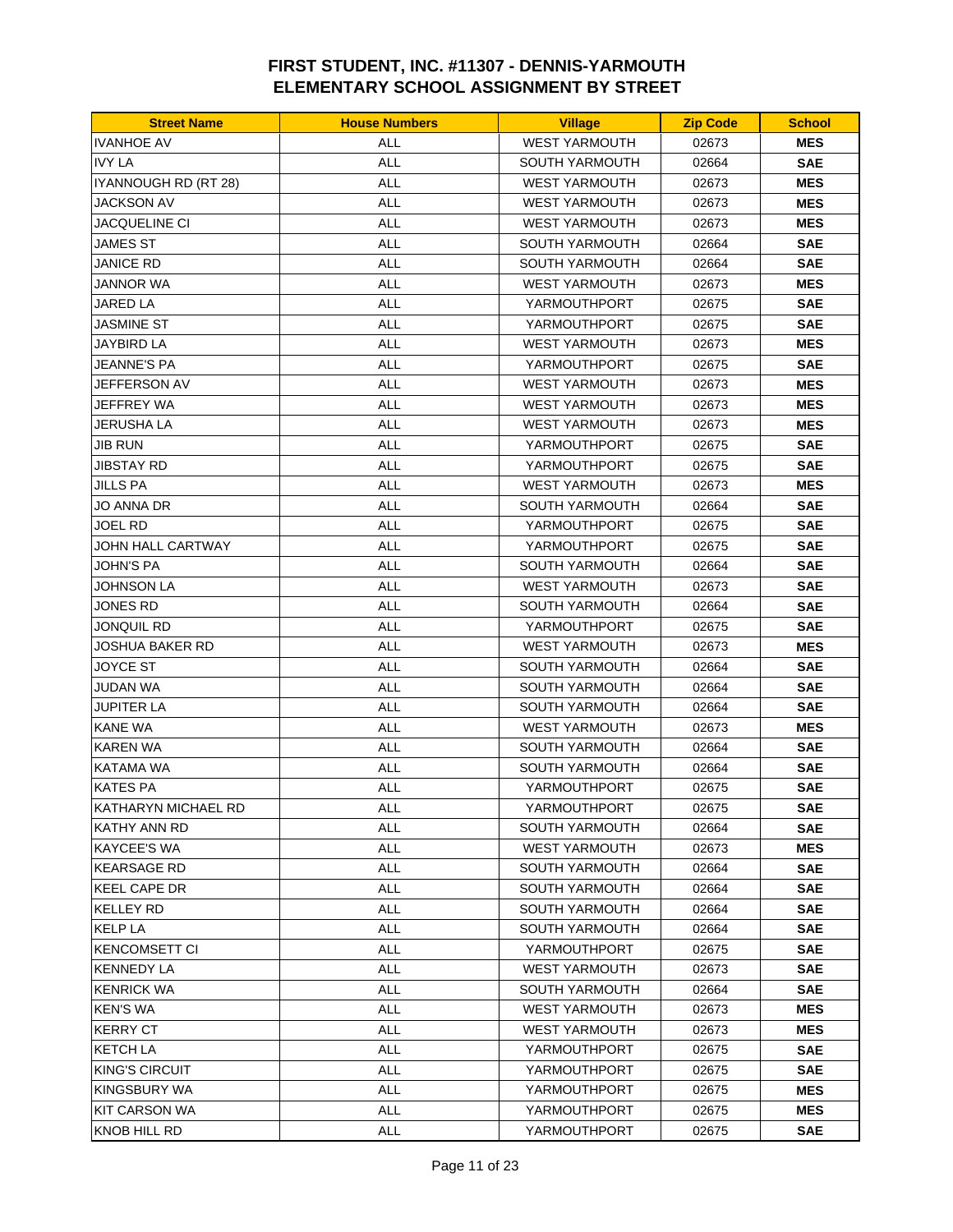| <b>Street Name</b>     | <b>House Numbers</b> | <b>Village</b>        | <b>Zip Code</b> | <b>School</b> |
|------------------------|----------------------|-----------------------|-----------------|---------------|
| <b>KNOLLWOOD LA</b>    | <b>ALL</b>           | YARMOUTHPORT          | 02675           | <b>SAE</b>    |
| <b>KRISTIN PA</b>      | <b>ALL</b>           | <b>WEST YARMOUTH</b>  | 02673           | <b>MES</b>    |
| <b>LABAN LA</b>        | <b>ALL</b>           | SOUTH YARMOUTH        | 02664           | <b>SAE</b>    |
| <b>LACKER RD</b>       | ALL                  | <b>WEST YARMOUTH</b>  | 02673           | <b>MES</b>    |
| LAKE RD                | <b>ALL</b>           | <b>WEST YARMOUTH</b>  | 02673           | <b>SAE</b>    |
| <b>LAKE RD EAST</b>    | <b>ALL</b>           | <b>WEST YARMOUTH</b>  | 02673           | <b>SAE</b>    |
| LAKE RD WEST           | ALL                  | <b>WEST YARMOUTH</b>  | 02673           | <b>SAE</b>    |
| LAKEFIELD RD           | <b>ALL</b>           | <b>SOUTH YARMOUTH</b> | 02664           | <b>SAE</b>    |
| <b>LAKELAND AV</b>     | <b>ALL</b>           | SOUTH YARMOUTH        | 02664           | <b>SAE</b>    |
| LAKEWOOD RD            | ALL                  | <b>SOUTH YARMOUTH</b> | 02664           | <b>SAE</b>    |
| <b>LAMBERT RD</b>      | <b>ALL</b>           | <b>SOUTH YARMOUTH</b> | 02664           | <b>SAE</b>    |
| <b>LANSING ST</b>      | <b>ALL</b>           | <b>WEST YARMOUTH</b>  | 02673           | <b>MES</b>    |
| LARCH ARBOR RD         | ALL                  | SOUTH YARMOUTH        | 02664           | <b>SAE</b>    |
| <b>LAURIES LA</b>      | <b>ALL</b>           | <b>SOUTH YARMOUTH</b> | 02664           | <b>SAE</b>    |
| LAVENDER LA            | <b>ALL</b>           | <b>WEST YARMOUTH</b>  | 02673           | <b>MES</b>    |
| <b>LEAFY AV</b>        | ALL                  | <b>WEST YARMOUTH</b>  | 02673           | <b>MES</b>    |
| LEEWARD RUN            | <b>ALL</b>           | <b>SOUTH YARMOUTH</b> | 02664           | <b>SAE</b>    |
| LEGEND DR              | <b>ALL</b>           | <b>SOUTH YARMOUTH</b> | 02664           | <b>SAE</b>    |
| <b>LENOX RD</b>        | ALL                  | <b>WEST YARMOUTH</b>  | 02673           | <b>MES</b>    |
| <b>LEONARD AV</b>      | ALL                  | <b>WEST YARMOUTH</b>  | 02673           | <b>MES</b>    |
| <b>I</b> LESLIE LA     | ALL                  | YARMOUTHPORT          | 02675           | <b>SAE</b>    |
| LEWIS BAY BLVD         | <b>ALL</b>           | <b>WEST YARMOUTH</b>  | 02673           | <b>MES</b>    |
| LEWIS BAY RD           | <b>ALL</b>           | <b>WEST YARMOUTH</b>  | 02673           | <b>MES</b>    |
| LEWIS RD               | <b>ALL</b>           | <b>WEST YARMOUTH</b>  | 02673           | <b>MES</b>    |
| <b>LEXINGTON AV</b>    | <b>ALL</b>           | YARMOUTHPORT          | 02675           | <b>SAE</b>    |
| <b>LIBERTY LA</b>      | ALL                  | <b>WEST YARMOUTH</b>  | 02673           | <b>MES</b>    |
| <b>LIEF'S LA</b>       | <b>ALL</b>           | <b>SOUTH YARMOUTH</b> | 02664           | <b>SAE</b>    |
| <b>LIGHTHOUSE BLVD</b> | <b>ALL</b>           | SOUTH YARMOUTH        | 02664           | <b>SAE</b>    |
| LILAC LA               | ALL                  | YARMOUTHPORT          | 02675           | <b>SAE</b>    |
| LILLY POND DR          | <b>ALL</b>           | SOUTH YARMOUTH        | 02664           | <b>SAE</b>    |
| <b>LINCOLN AV</b>      | <b>ALL</b>           | <b>WEST YARMOUTH</b>  | 02673           | <b>MES</b>    |
| <b>LINDON LA</b>       | ALL                  | <b>SOUTH YARMOUTH</b> | 02664           | <b>SAE</b>    |
| <b>LINELL LA</b>       | <b>ALL</b>           | YARMOUTHPORT          | 02675           | <b>SAE</b>    |
| LITE CI                | <b>ALL</b>           | <b>WEST YARMOUTH</b>  | 02673           | <b>MES</b>    |
| LITTLE DIPPER LA       | ALL                  | SOUTH YARMOUTH        | 02664           | <b>SAE</b>    |
| LIVERPOOL DR           | <b>ALL</b>           | YARMOUTHPORT          | 02675           | <b>SAE</b>    |
| LOCH RANNOCH WA        | <b>ALL</b>           | YARMOUTHPORT          | 02675           | <b>SAE</b>    |
| LOCUST ST              | <b>ALL</b>           | SOUTH YARMOUTH        | 02664           | <b>SAE</b>    |
| LONG POND DR           | ALL                  | SOUTH YARMOUTH        | 02664           | <b>SAE</b>    |
| LONGFELLOW DR          | ALL                  | YARMOUTHPORT          | 02675           | <b>SAE</b>    |
| LONGS RD               | <b>ALL</b>           | YARMOUTHPORT          | 02675           | <b>SAE</b>    |
| <b>LONGVIEW RD</b>     | <b>ALL</b>           | YARMOUTHPORT          | 02675           | <b>SAE</b>    |
| LOOKOUT RD             | ALL                  | YARMOUTHPORT          | 02675           | <b>SAE</b>    |
| LOON RD                | <b>ALL</b>           | WEST YARMOUTH         | 02673           | <b>SAE</b>    |
| <b>LORENA RD</b>       | <b>ALL</b>           | <b>WEST YARMOUTH</b>  | 02673           | <b>MES</b>    |
| LOUISE LA              | ALL                  | <b>WEST YARMOUTH</b>  | 02673           | <b>MES</b>    |
| LOWER BROOK RD         | <b>ALL</b>           | SOUTH YARMOUTH        | 02664           | <b>SAE</b>    |
| LUCERNE DR             | ALL                  | YARMOUTHPORT          | 02675           | <b>SAE</b>    |
| <b>LUELLEN LA</b>      | ALL                  | WEST YARMOUTH         | 02673           | <b>MES</b>    |
| LUMBERJACK TR          | ALL                  | <b>WEST YARMOUTH</b>  | 02673           | <b>MES</b>    |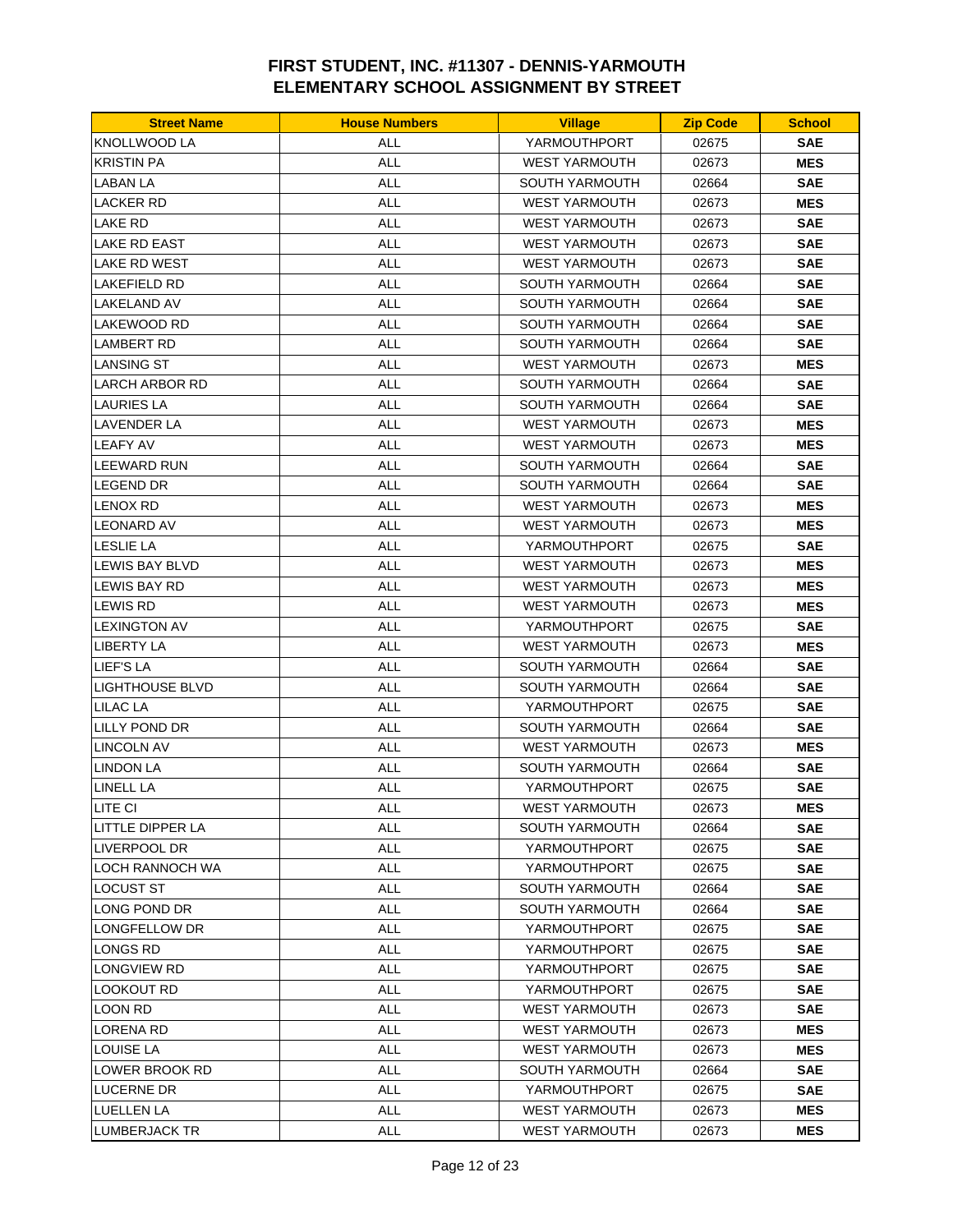| <b>Street Name</b>   | <b>House Numbers</b> | <b>Village</b>        | <b>Zip Code</b> | <b>School</b> |
|----------------------|----------------------|-----------------------|-----------------|---------------|
| LYMAN LA             | ALL                  | SOUTH YARMOUTH        | 02664           | <b>SAE</b>    |
| LYNDALE RD           | <b>ALL</b>           | <b>SOUTH YARMOUTH</b> | 02664           | <b>SAE</b>    |
| <b>MAC MAHON WA</b>  | <b>ALL</b>           | <b>WEST YARMOUTH</b>  | 02673           | <b>SAE</b>    |
| MACKENZIE RD         | <b>ALL</b>           | <b>SOUTH YARMOUTH</b> | 02664           | <b>SAE</b>    |
| MACOMBER DR          | <b>ALL</b>           | YARMOUTHPORT          | 02675           | <b>SAE</b>    |
| <b>MAGNOLIA RD</b>   | ALL                  | YARMOUTHPORT          | 02675           | <b>SAE</b>    |
| MAIN ST (BASS RIVER) | ALL                  | SOUTH YARMOUTH        | 02664           | <b>SAE</b>    |
| MAIN ST (RT 6A)      | 1-372 ONLY           | YARMOUTHPORT          | 02675           | MES           |
| MAIN ST (RT 6A)      | 1-683 ONLY           | <b>WEST YARMOUTH</b>  | 02673           | <b>MES</b>    |
| MAIN ST (RT 6A)      | 378-1020 ONLY        | YARMOUTHPORT          | 02675           | <b>SAE</b>    |
| <b>MAINE AV</b>      | <b>ALL</b>           | <b>WEST YARMOUTH</b>  | 02673           | <b>MES</b>    |
| <b>MAKEPEACE LA</b>  | <b>ALL</b>           | <b>WEST YARMOUTH</b>  | 02673           | <b>MES</b>    |
| MALFA RD             | <b>ALL</b>           | <b>WEST YARMOUTH</b>  | 02673           | <b>MES</b>    |
| MALLARD ST           | <b>ALL</b>           | YARMOUTHPORT          | 02675           | <b>SAE</b>    |
| <b>MANCHESTER RD</b> | <b>ALL</b>           | YARMOUTHPORT          | 02675           | <b>SAE</b>    |
| <b>MANOR PA</b>      | ALL                  | <b>WEST YARMOUTH</b>  | 02673           | <b>MES</b>    |
| <b>MANY OAKS CI</b>  | <b>ALL</b>           | YARMOUTHPORT          | 02675           | <b>SAE</b>    |
| <b>MAPLE ST</b>      | <b>ALL</b>           | <b>SOUTH YARMOUTH</b> | 02664           | <b>SAE</b>    |
| <b>MARCHANT WA</b>   | ALL                  | <b>WEST YARMOUTH</b>  | 02673           | <b>MES</b>    |
| MARGARET JOSEPH RD   | <b>ALL</b>           | YARMOUTHPORT          | 02675           | <b>SAE</b>    |
| <b>MARIGOLD RD</b>   | <b>ALL</b>           | YARMOUTHPORT          | 02675           | <b>MES</b>    |
| <b>MARINERS LA</b>   | <b>ALL</b>           | YARMOUTHPORT          | 02675           | <b>SAE</b>    |
| <b>MARION RD</b>     | <b>ALL</b>           | <b>WEST YARMOUTH</b>  | 02673           | <b>MES</b>    |
| <b>MARK WA</b>       | <b>ALL</b>           | <b>WEST YARMOUTH</b>  | 02673           | <b>MES</b>    |
| <b>MARLIN WA</b>     | <b>ALL</b>           | <b>SOUTH YARMOUTH</b> | 02664           | <b>SAE</b>    |
| MARS LA              | <b>ALL</b>           | <b>SOUTH YARMOUTH</b> | 02664           | <b>SAE</b>    |
| <b>MARSH SIDE DR</b> | <b>ALL</b>           | YARMOUTHPORT          | 02675           | <b>SAE</b>    |
| <b>MARY DAVID RD</b> | <b>ALL</b>           | YARMOUTHPORT          | 02675           | <b>SAE</b>    |
| <b>MARY'S WA</b>     | <b>ALL</b>           | <b>SOUTH YARMOUTH</b> | 02664           | <b>SAE</b>    |
| MASSACHUSETTS AV     | <b>ALL</b>           | <b>WEST YARMOUTH</b>  | 02673           | <b>MES</b>    |
| <b>MASSASOIT RD</b>  | <b>ALL</b>           | <b>WEST YARMOUTH</b>  | 02673           | <b>MES</b>    |
| <b>MATTACHEE RD</b>  | ALL                  | <b>SOUTH YARMOUTH</b> | 02664           | <b>SAE</b>    |
| <b>MATTAKESE RD</b>  | <b>ALL</b>           | <b>WEST YARMOUTH</b>  | 02673           | <b>MES</b>    |
| <b>MATTHEWS LA</b>   | <b>ALL</b>           | YARMOUTHPORT          | 02675           | <b>SAE</b>    |
| MATTIS DR            | ALL                  | YARMOUTHPORT          | 02675           | <b>SAE</b>    |
| <b>MAURA RD</b>      | <b>ALL</b>           | <b>WEST YARMOUTH</b>  | 02673           | MES           |
| MAUSHOPS PA          | <b>ALL</b>           | <b>WEST YARMOUTH</b>  | 02673           | <b>MES</b>    |
| MAY LA               | <b>ALL</b>           | <b>SOUTH YARMOUTH</b> | 02664           | <b>SAE</b>    |
| <b>MAYFAIR RD</b>    | 285-373 (ODD ONLY)   | YARMOUTHPORT          | 02675           | <b>SAE</b>    |
| MAYFLOWER LA         | <b>ALL</b>           | <b>SOUTH YARMOUTH</b> | 02664           | <b>SAE</b>    |
| <b>MAYFLOWER RD</b>  | <b>ALL</b>           | <b>WEST YARMOUTH</b>  | 02673           | MES           |
| MAYFLOWER TE         | <b>ALL</b>           | YARMOUTHPORT          | 02675           | <b>SAE</b>    |
| MAYO RD              | <b>ALL</b>           | <b>SOUTH YARMOUTH</b> | 02664           | <b>SAE</b>    |
| MCGEE ST             | <b>ALL</b>           | <b>WEST YARMOUTH</b>  | 02673           | MES           |
| MCNAMARA AV          | <b>ALL</b>           | <b>WEST YARMOUTH</b>  | 02673           | <b>MES</b>    |
| MEADOWBROOK RD       | ALL                  | <b>WEST YARMOUTH</b>  | 02673           | <b>SAE</b>    |
| <b>MEDINAH DR</b>    | 26, 27, 42, 43       | YARMOUTHPORT          | 02675           | MES           |
| <b>MELGO LA</b>      | <b>ALL</b>           | SOUTH YARMOUTH        | 02664           | <b>SAE</b>    |
| MELISSA DR           | <b>ALL</b>           | <b>WEST YARMOUTH</b>  | 02673           | MES           |
| MELVA ST             | ALL                  | SOUTH YARMOUTH        | 02664           | <b>SAE</b>    |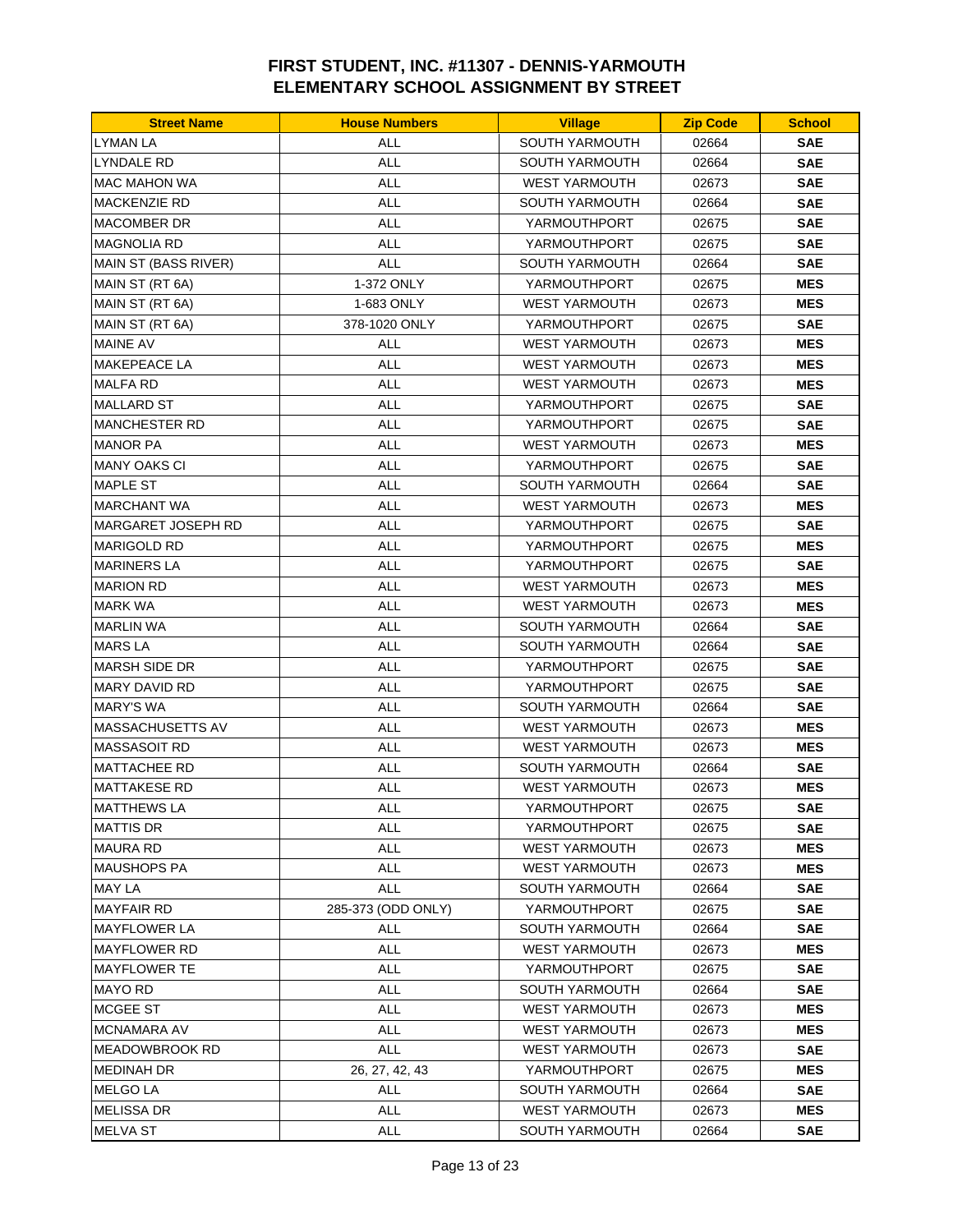| <b>Street Name</b>     | <b>House Numbers</b> | <b>Village</b>        | <b>Zip Code</b> | <b>School</b> |
|------------------------|----------------------|-----------------------|-----------------|---------------|
| <b>MELVILLE RD</b>     | ALL                  | SOUTH YARMOUTH        | 02664           | <b>SAE</b>    |
| <b>MERCHANT AV</b>     | <b>ALL</b>           | YARMOUTHPORT          | 02675           | <b>SAE</b>    |
| <b>MERCURY DR</b>      | <b>ALL</b>           | <b>SOUTH YARMOUTH</b> | 02664           | <b>SAE</b>    |
| <b>MERGANSER LA</b>    | <b>ALL</b>           | <b>WEST YARMOUTH</b>  | 02673           | <b>SAE</b>    |
| <b>MERION WA</b>       | ALL                  | <b>CUMMAQUID</b>      | 02637           | <b>MES</b>    |
| <b>MERRYMOUNT RD</b>   | ALL                  | <b>WEST YARMOUTH</b>  | 02673           | <b>MES</b>    |
| <b>MICHELLES PA</b>    | ALL                  | <b>WEST YARMOUTH</b>  | 02673           | <b>MES</b>    |
| MID TECH DR            | <b>ALL</b>           | <b>WEST YARMOUTH</b>  | 02673           | <b>MES</b>    |
| <b>MIDDLE RD</b>       | <b>ALL</b>           | <b>WEST YARMOUTH</b>  | 02673           | <b>MES</b>    |
| <b>MIDIRON DR</b>      | <b>ALL</b>           | <b>SOUTH YARMOUTH</b> | 02664           | <b>SAE</b>    |
| <b>MIDPINE RD</b>      | 118, 127, 130        | YARMOUTHPORT          | 02675           | <b>MES</b>    |
| <b>MIDSTREAM DR</b>    | ALL                  | <b>SOUTH YARMOUTH</b> | 02664           | <b>SAE</b>    |
| MILL LA                | <b>ALL</b>           | <b>SOUTH YARMOUTH</b> | 02664           | <b>SAE</b>    |
| <b>MILL LA</b>         | <b>ALL</b>           | YARMOUTHPORT          | 02675           | <b>MES</b>    |
| <b>MILL POND RD</b>    | <b>ALL</b>           | <b>WEST YARMOUTH</b>  | 02673           | <b>MES</b>    |
| <b>MILLLARD RD</b>     | <b>ALL</b>           | <b>SOUTH YARMOUTH</b> | 02664           | <b>SAE</b>    |
| <b>MINDEN LA</b>       | <b>ALL</b>           | YARMOUTHPORT          | 02675           | <b>MES</b>    |
| MINNETUXET WA          | ALL                  | YARMOUTHPORT          | 02675           | <b>SAE</b>    |
| <b>MIRIAH DR</b>       | ALL                  | YARMOUTHPORT          | 02675           | SAE           |
| <b>MIRROR BROOK RD</b> | <b>ALL</b>           | <b>WEST YARMOUTH</b>  | 02673           | <b>SAE</b>    |
|                        |                      |                       |                 |               |
| <b>MISTLETOE LA</b>    | <b>ALL</b>           | SOUTH YARMOUTH        | 02664           | <b>SAE</b>    |
| <b>MISTY LA</b>        | ALL                  | <b>SOUTH YARMOUTH</b> | 02664           | <b>SAE</b>    |
| <b>MOCKINGBIRD LA</b>  | <b>ALL</b>           | <b>WEST YARMOUTH</b>  | 02673           | <b>MES</b>    |
| <b>MOHEGAN LA</b>      | <b>ALL</b>           | YARMOUTHPORT          | 02675           | <b>SAE</b>    |
| MOLLY RD               | <b>ALL</b>           | <b>WEST YARMOUTH</b>  | 02673           | <b>MES</b>    |
| <b>MONOMOY RD</b>      | <b>ALL</b>           | <b>SOUTH YARMOUTH</b> | 02664           | <b>SAE</b>    |
| <b>MONROE LA</b>       | <b>ALL</b>           | <b>WEST YARMOUTH</b>  | 02673           | <b>SAE</b>    |
| <b>MONTAGUE DR</b>     | <b>ALL</b>           | <b>WEST YARMOUTH</b>  | 02673           | <b>MES</b>    |
| <b>MONTEREY LA</b>     | <b>ALL</b>           | <b>SOUTH YARMOUTH</b> | 02664           | <b>SAE</b>    |
| <b>MOORING LA</b>      | ALL                  | <b>SOUTH YARMOUTH</b> | 02664           | <b>SAE</b>    |
| <b>MORGAN RD</b>       | <b>ALL</b>           | <b>WEST YARMOUTH</b>  | 02673           | <b>MES</b>    |
| <b>MORNING DR</b>      | <b>ALL</b>           | <b>SOUTH YARMOUTH</b> | 02664           | <b>SAE</b>    |
| <b>MOSS RD</b>         | <b>ALL</b>           | <b>WEST YARMOUTH</b>  | 02673           | <b>MES</b>    |
| <b>MULFORD ST</b>      | ALL                  | SOUTH YARMOUTH        | 02664           | <b>SAE</b>    |
| <b>MURIEL AV</b>       | ALL                  | <b>WEST YARMOUTH</b>  | 02673           | <b>MES</b>    |
| <b>MURRAY RD</b>       | ALL                  | <b>WEST YARMOUTH</b>  | 02673           | <b>MES</b>    |
| MUSCOVY LA             | <b>ALL</b>           | <b>WEST YARMOUTH</b>  | 02673           | <b>SAE</b>    |
| <b>MUSKET LA</b>       | ALL                  | YARMOUTHPORT          | 02675           | SAE           |
| <b>MYNELLE RD</b>      | ALL                  | <b>SOUTH YARMOUTH</b> | 02664           | <b>SAE</b>    |
| <b>MYRTLE LA</b>       | ALL                  | YARMOUTHPORT          | 02675           | SAE           |
| NANA'S WA              | <b>ALL</b>           | <b>WEST YARMOUTH</b>  | 02673           | <b>MES</b>    |
| <b>NANCY WA</b>        | ALL                  | <b>WEST YARMOUTH</b>  | 02673           | <b>MES</b>    |
| NANTUCKET AV           | <b>ALL</b>           | <b>SOUTH YARMOUTH</b> | 02664           | <b>SAE</b>    |
| NARROWS LA             | ALL                  | <b>SOUTH YARMOUTH</b> | 02664           | SAE           |
| NASHOBA LA             | <b>ALL</b>           | YARMOUTHPORT          | 02675           | <b>SAE</b>    |
| NAUHAUGHT RD           | ALL                  | <b>SOUTH YARMOUTH</b> | 02664           | <b>SAE</b>    |
| NAUSET LA              | <b>ALL</b>           | <b>WEST YARMOUTH</b>  | 02673           | <b>MES</b>    |
| <b>NAUSET RD</b>       | <b>ALL</b>           | <b>WEST YARMOUTH</b>  | 02673           | <b>SAE</b>    |
| NAUTICAL LA            | <b>ALL</b>           | <b>SOUTH YARMOUTH</b> | 02664           | SAE           |
| NAVAJO RD              | <b>ALL</b>           | <b>WEST YARMOUTH</b>  | 02673           | <b>MES</b>    |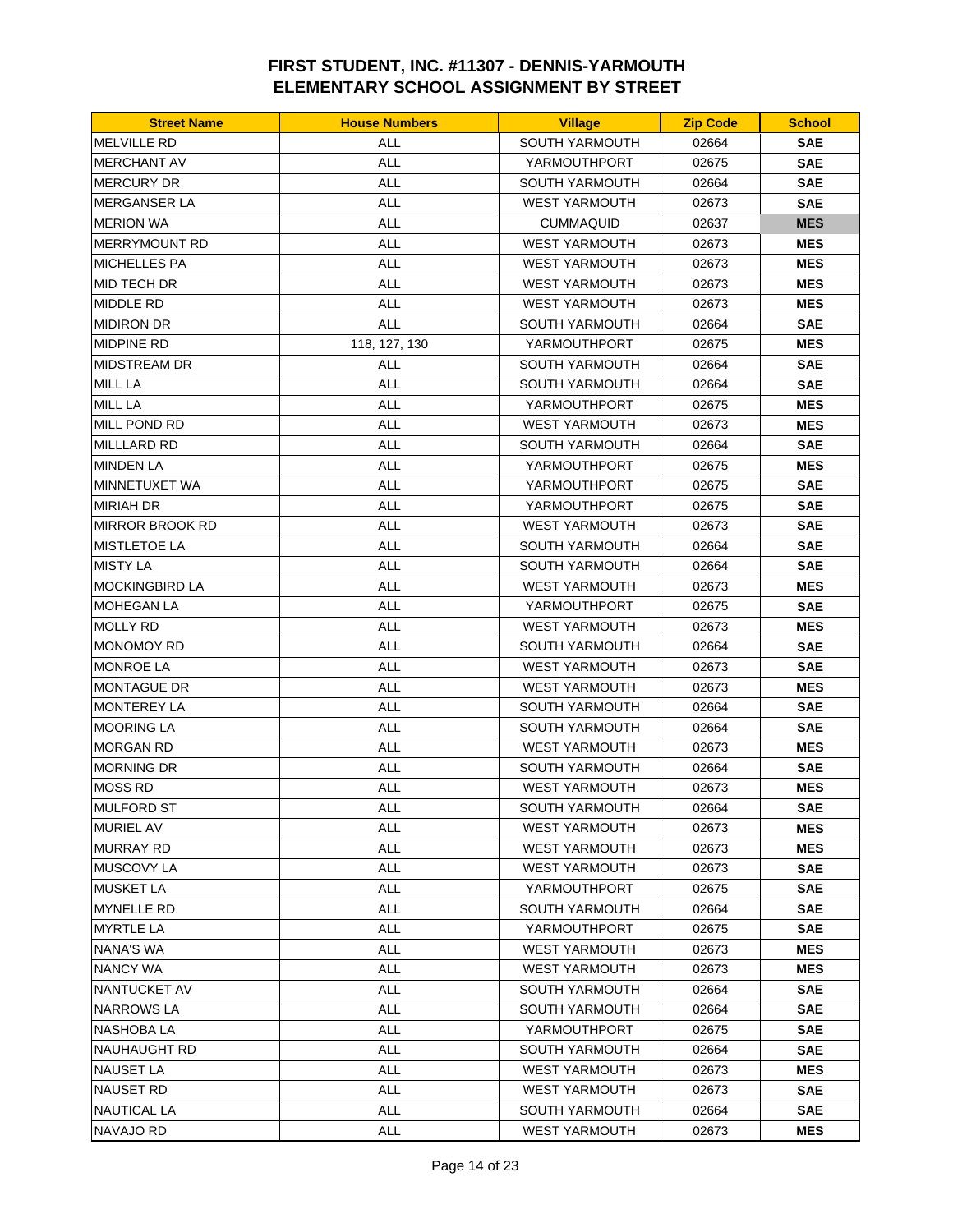| <b>Street Name</b>       | <b>House Numbers</b>         | <b>Village</b>        | <b>Zip Code</b> | <b>School</b> |
|--------------------------|------------------------------|-----------------------|-----------------|---------------|
| <b>NEAR MEADOWS RD</b>   | ALL                          | <b>WEST YARMOUTH</b>  | 02673           | <b>MES</b>    |
| <b>NEPTUNE LA</b>        | <b>ALL</b>                   | <b>SOUTH YARMOUTH</b> | 02664           | <b>SAE</b>    |
| <b>NEW HAMPSHIRE AV</b>  | <b>ALL</b>                   | <b>WEST YARMOUTH</b>  | 02673           | <b>MES</b>    |
| <b>NEW HOLLAND RD</b>    | <b>ALL</b>                   | <b>WEST YARMOUTH</b>  | 02673           | <b>MES</b>    |
| <b>NEWBURY ST</b>        | <b>ALL</b>                   | <b>WEST YARMOUTH</b>  | 02673           | <b>MES</b>    |
| <b>NEWFIELD LA</b>       | ALL                          | YARMOUTHPORT          | 02675           | <b>SAE</b>    |
| NIAGARA LA               | <b>ALL</b>                   | <b>WEST YARMOUTH</b>  | 02673           | <b>MES</b>    |
| NICHOLAS DR              | <b>ALL</b>                   | YARMOUTHPORT          | 02675           | <b>SAE</b>    |
| <b>NICKERSON FARM WA</b> | <b>ALL</b>                   | YARMOUTHPORT          | 02675           | <b>SAE</b>    |
| NICOLE AV                | <b>ALL</b>                   | <b>WEST YARMOUTH</b>  | 02673           | <b>MES</b>    |
| NIGHTINGALE DR           | <b>ALL</b>                   | <b>SOUTH YARMOUTH</b> | 02664           | <b>SAE</b>    |
| NIMBLE HILL DR           | ALL                          | YARMOUTHPORT          | 02675           | <b>SAE</b>    |
| NOBBY LA                 | <b>ALL</b>                   | <b>WEST YARMOUTH</b>  | 02673           | <b>MES</b>    |
| NORMA AV                 | <b>ALL</b>                   | <b>SOUTH YARMOUTH</b> | 02664           | <b>SAE</b>    |
| NORTH COVE LANDING       | <b>ALL</b>                   | <b>SOUTH YARMOUTH</b> | 02664           | <b>SAE</b>    |
| NORTH DENNIS RD          | 1-515 INCLUSIVE              | YARMOUTHPORT          | 02675           | <b>SAE</b>    |
| NORTH EAST DR            | <b>ALL</b>                   | <b>SOUTH YARMOUTH</b> | 02664           | <b>SAE</b>    |
| NORTH MAIN ST            | <b>ALL</b>                   | <b>SOUTH YARMOUTH</b> | 02664           | <b>SAE</b>    |
| NORTH RD                 | ALL                          | <b>WEST YARMOUTH</b>  | 02673           | <b>MES</b>    |
| NORTH SANDYSIDE LA       | <b>ALL</b>                   | YARMOUTHPORT          | 02675           | <b>MES</b>    |
| <b>NORTON RD</b>         | <b>ALL</b>                   | <b>WEST YARMOUTH</b>  | 02673           | <b>MES</b>    |
| NOTTINGHAM DR            | <b>ALL</b>                   | YARMOUTHPORT          | 02675           | <b>SAE</b>    |
| OAK AV                   | <b>ALL</b>                   | <b>WEST YARMOUTH</b>  | 02673           | <b>MES</b>    |
| OAK BLUFFS RD            | <b>ALL</b>                   | <b>SOUTH YARMOUTH</b> | 02664           | <b>SAE</b>    |
| OAK GROVE RD             | <b>ALL</b>                   | <b>SOUTH YARMOUTH</b> | 02664           | <b>SAE</b>    |
| OAK HILL LA              | <b>ALL</b>                   | YARMOUTHPORT          | 02675           | <b>SAE</b>    |
| OAKWOOD AV               | <b>ALL</b>                   | <b>WEST YARMOUTH</b>  | 02673           | <b>MES</b>    |
| OCEAN AV                 | <b>ALL</b>                   | <b>SOUTH YARMOUTH</b> | 02664           | <b>SAE</b>    |
| OCEAN SPRAY LA           | <b>ALL</b>                   | <b>WEST YARMOUTH</b>  | 02673           | <b>MES</b>    |
| OLD CASTLE RD            | <b>ALL</b>                   | YARMOUTHPORT          | 02675           | <b>SAE</b>    |
| OLD CEDAR LA             | ALL                          | YARMOUTHPORT          | 02675           | <b>SAE</b>    |
| OLD CHURCH ST            | ALL                          | YARMOUTHPORT          | 02675           | <b>SAE</b>    |
| OLD COLONY WA            | <b>ALL</b>                   | YARMOUTHPORT          | 02675           | <b>SAE</b>    |
| OLD HYANNIS RD           | <b>ALL</b>                   | YARMOUTHPORT          | 02675           | <b>MES</b>    |
| OLD MAIN ST (BASS RIVER) | SEE MAIN ST (SOUTH YARMOUTH) |                       |                 |               |
| OLD MILL WA              | ALL                          | <b>WEST YARMOUTH</b>  | 02673           | <b>MES</b>    |
| OLD POST CT              | <b>ALL</b>                   | YARMOUTHPORT          | 02675           | <b>SAE</b>    |
| OLD SAGA RD              | ALL                          | SOUTH YARMOUTH        | 02664           | <b>SAE</b>    |
| OLD SALT LA              | ALL                          | YARMOUTHPORT          | 02675           | <b>SAE</b>    |
| OLD TOWN HOUSE RD        | 1-121 ONLY                   | SOUTH YARMOUTH        | 02664           | <b>SAE</b>    |
| OLD TOWN HOUSE RD        | 196-293 ONLY                 | <b>WEST YARMOUTH</b>  | 02673           | <b>MES</b>    |
| OLIVER ST                | <b>ALL</b>                   | SOUTH YARMOUTH        | 02664           | <b>SAE</b>    |
| OLYMPIA DR               | ALL                          | SOUTH YARMOUTH        | 02664           | <b>SAE</b>    |
| ORCHID LA                | <b>ALL</b>                   | <b>WEST YARMOUTH</b>  | 02673           | <b>MES</b>    |
| ORIOLE WA                | ALL                          | SOUTH YARMOUTH        | 02664           | <b>SAE</b>    |
| OUT OF BOUNDS DR         | ALL                          | SOUTH YARMOUTH        | 02664           | <b>SAE</b>    |
| OUTWARD REACH            | <b>ALL</b>                   | YARMOUTHPORT          | 02675           | <b>SAE</b>    |
| OVAL DR                  | <b>ALL</b>                   | <b>WEST YARMOUTH</b>  | 02673           | <b>MES</b>    |
| OXFORD RD                | ALL                          | YARMOUTHPORT          | 02675           | <b>SAE</b>    |
| OYSTER COVE RD           | ALL                          | SOUTH YARMOUTH        | 02664           | <b>SAE</b>    |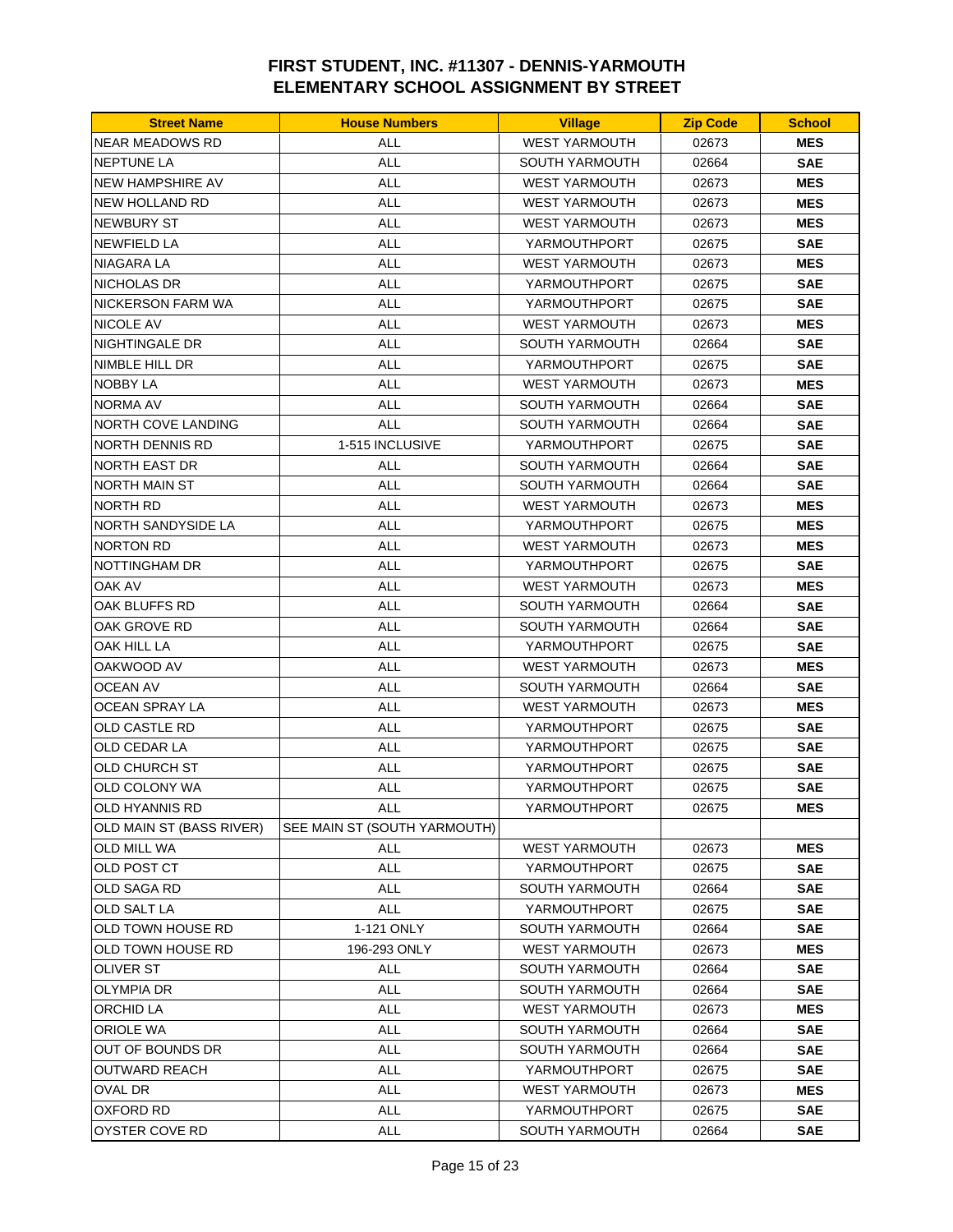| <b>PAINE RD</b><br><b>SOUTH YARMOUTH</b><br>ALL<br>02664<br><b>SAE</b><br><b>ALL</b><br>PAMELA CT<br><b>WEST YARMOUTH</b><br>02673<br><b>MES</b><br><b>ALL</b><br>PAMET RD<br><b>WEST YARMOUTH</b><br>02673<br><b>MES</b><br><b>ALL</b><br>PAR 3 DR<br><b>SOUTH YARMOUTH</b><br>02664<br><b>SAE</b><br><b>ALL</b><br><b>MES</b><br>PARK AV<br><b>WEST YARMOUTH</b><br>02673<br><b>PARK CI</b><br>ALL<br><b>WEST YARMOUTH</b><br>02673<br><b>MES</b><br><b>PARK ST</b><br><b>ALL</b><br><b>WEST YARMOUTH</b><br>02673<br><b>MES</b><br><b>ALL</b><br><b>PARKERS NECK RD</b><br><b>SOUTH YARMOUTH</b><br>02664<br><b>SAE</b><br><b>ALL</b><br>PARKWAY PLACE<br><b>HYANNIS</b><br><b>MES</b><br>02601<br><b>ALL</b><br>PARKWOOD CT<br><b>SOUTH YARMOUTH</b><br>02664<br><b>SAE</b><br><b>ALL</b><br><b>SAE</b><br>PARKWOOD RD<br><b>SOUTH YARMOUTH</b><br>02664<br>ALL<br>YARMOUTHPORT<br><b>SAE</b><br>PARSONAGE POINT<br>02675<br><b>ALL</b><br>PARTRIDGE VALLEY RD<br><b>WEST YARMOUTH</b><br>02673<br><b>MES</b><br><b>ALL</b><br><b>MES</b><br>PATRICIA AV<br><b>WEST YARMOUTH</b><br>02673 |
|-----------------------------------------------------------------------------------------------------------------------------------------------------------------------------------------------------------------------------------------------------------------------------------------------------------------------------------------------------------------------------------------------------------------------------------------------------------------------------------------------------------------------------------------------------------------------------------------------------------------------------------------------------------------------------------------------------------------------------------------------------------------------------------------------------------------------------------------------------------------------------------------------------------------------------------------------------------------------------------------------------------------------------------------------------------------------------------------------|
|                                                                                                                                                                                                                                                                                                                                                                                                                                                                                                                                                                                                                                                                                                                                                                                                                                                                                                                                                                                                                                                                                               |
|                                                                                                                                                                                                                                                                                                                                                                                                                                                                                                                                                                                                                                                                                                                                                                                                                                                                                                                                                                                                                                                                                               |
|                                                                                                                                                                                                                                                                                                                                                                                                                                                                                                                                                                                                                                                                                                                                                                                                                                                                                                                                                                                                                                                                                               |
|                                                                                                                                                                                                                                                                                                                                                                                                                                                                                                                                                                                                                                                                                                                                                                                                                                                                                                                                                                                                                                                                                               |
|                                                                                                                                                                                                                                                                                                                                                                                                                                                                                                                                                                                                                                                                                                                                                                                                                                                                                                                                                                                                                                                                                               |
|                                                                                                                                                                                                                                                                                                                                                                                                                                                                                                                                                                                                                                                                                                                                                                                                                                                                                                                                                                                                                                                                                               |
|                                                                                                                                                                                                                                                                                                                                                                                                                                                                                                                                                                                                                                                                                                                                                                                                                                                                                                                                                                                                                                                                                               |
|                                                                                                                                                                                                                                                                                                                                                                                                                                                                                                                                                                                                                                                                                                                                                                                                                                                                                                                                                                                                                                                                                               |
|                                                                                                                                                                                                                                                                                                                                                                                                                                                                                                                                                                                                                                                                                                                                                                                                                                                                                                                                                                                                                                                                                               |
|                                                                                                                                                                                                                                                                                                                                                                                                                                                                                                                                                                                                                                                                                                                                                                                                                                                                                                                                                                                                                                                                                               |
|                                                                                                                                                                                                                                                                                                                                                                                                                                                                                                                                                                                                                                                                                                                                                                                                                                                                                                                                                                                                                                                                                               |
|                                                                                                                                                                                                                                                                                                                                                                                                                                                                                                                                                                                                                                                                                                                                                                                                                                                                                                                                                                                                                                                                                               |
|                                                                                                                                                                                                                                                                                                                                                                                                                                                                                                                                                                                                                                                                                                                                                                                                                                                                                                                                                                                                                                                                                               |
|                                                                                                                                                                                                                                                                                                                                                                                                                                                                                                                                                                                                                                                                                                                                                                                                                                                                                                                                                                                                                                                                                               |
| <b>PAULA LA</b><br><b>ALL</b><br><b>WEST YARMOUTH</b><br>02673<br><b>MES</b>                                                                                                                                                                                                                                                                                                                                                                                                                                                                                                                                                                                                                                                                                                                                                                                                                                                                                                                                                                                                                  |
| PAWKANNAWKUT DR<br><b>ALL</b><br>SOUTH YARMOUTH<br>02664<br><b>SAE</b>                                                                                                                                                                                                                                                                                                                                                                                                                                                                                                                                                                                                                                                                                                                                                                                                                                                                                                                                                                                                                        |
| <b>ALL</b><br>PAWNEE RD<br><b>WEST YARMOUTH</b><br>02673<br><b>MES</b>                                                                                                                                                                                                                                                                                                                                                                                                                                                                                                                                                                                                                                                                                                                                                                                                                                                                                                                                                                                                                        |
| <b>ALL</b><br><b>MES</b><br>PAYSON PA<br><b>WEST YARMOUTH</b><br>02673                                                                                                                                                                                                                                                                                                                                                                                                                                                                                                                                                                                                                                                                                                                                                                                                                                                                                                                                                                                                                        |
| PEACE LA<br>ALL<br>SOUTH YARMOUTH<br>02664<br><b>SAE</b>                                                                                                                                                                                                                                                                                                                                                                                                                                                                                                                                                                                                                                                                                                                                                                                                                                                                                                                                                                                                                                      |
| <b>ALL</b><br><b>MES</b><br>PEARL ST<br><b>WEST YARMOUTH</b><br>02673                                                                                                                                                                                                                                                                                                                                                                                                                                                                                                                                                                                                                                                                                                                                                                                                                                                                                                                                                                                                                         |
| PEBBLE BEACH WA<br><b>ALL</b><br>SOUTH YARMOUTH<br><b>SAE</b><br>02664                                                                                                                                                                                                                                                                                                                                                                                                                                                                                                                                                                                                                                                                                                                                                                                                                                                                                                                                                                                                                        |
| <b>ALL</b><br>PEMBERTON RD<br><b>SOUTH YARMOUTH</b><br>02664<br><b>SAE</b>                                                                                                                                                                                                                                                                                                                                                                                                                                                                                                                                                                                                                                                                                                                                                                                                                                                                                                                                                                                                                    |
| <b>ALL</b><br>PENNSTAR LA<br><b>SOUTH YARMOUTH</b><br>02664<br><b>SAE</b>                                                                                                                                                                                                                                                                                                                                                                                                                                                                                                                                                                                                                                                                                                                                                                                                                                                                                                                                                                                                                     |
| <b>ALL</b><br>PEQUOD CI<br>YARMOUTHPORT<br>02675<br><b>SAE</b>                                                                                                                                                                                                                                                                                                                                                                                                                                                                                                                                                                                                                                                                                                                                                                                                                                                                                                                                                                                                                                |
| <b>ALL</b><br><b>SAE</b><br>PERCH POND WA<br>YARMOUTHPORT<br>02675                                                                                                                                                                                                                                                                                                                                                                                                                                                                                                                                                                                                                                                                                                                                                                                                                                                                                                                                                                                                                            |
| PEREGRINE LA<br><b>ALL</b><br><b>SOUTH YARMOUTH</b><br>02664<br><b>SAE</b>                                                                                                                                                                                                                                                                                                                                                                                                                                                                                                                                                                                                                                                                                                                                                                                                                                                                                                                                                                                                                    |
| PHEASANT COVE CI<br><b>ALL</b><br>YARMOUTHPORT<br><b>SAE</b><br>02675                                                                                                                                                                                                                                                                                                                                                                                                                                                                                                                                                                                                                                                                                                                                                                                                                                                                                                                                                                                                                         |
| <b>ALL</b><br><b>SAE</b><br>PHOEBE'S LA<br>YARMOUTHPORT<br>02675                                                                                                                                                                                                                                                                                                                                                                                                                                                                                                                                                                                                                                                                                                                                                                                                                                                                                                                                                                                                                              |
| <b>ALL</b><br>PHYLLIS DR<br>SOUTH YARMOUTH<br>02664<br><b>SAE</b>                                                                                                                                                                                                                                                                                                                                                                                                                                                                                                                                                                                                                                                                                                                                                                                                                                                                                                                                                                                                                             |
| <b>ALL</b><br><b>MES</b><br>PIERCE ST<br><b>WEST YARMOUTH</b><br>02673                                                                                                                                                                                                                                                                                                                                                                                                                                                                                                                                                                                                                                                                                                                                                                                                                                                                                                                                                                                                                        |
| PIERCE ST<br><b>ALL</b><br><b>WEST YARMOUTH</b><br>02673<br><b>MES</b>                                                                                                                                                                                                                                                                                                                                                                                                                                                                                                                                                                                                                                                                                                                                                                                                                                                                                                                                                                                                                        |
| <b>ALL</b><br>PILGRIM RD<br><b>WEST YARMOUTH</b><br>02673<br><b>MES</b>                                                                                                                                                                                                                                                                                                                                                                                                                                                                                                                                                                                                                                                                                                                                                                                                                                                                                                                                                                                                                       |
| <b>ALL</b><br>PINE CONE DR<br><b>WEST YARMOUTH</b><br>02673<br><b>MES</b>                                                                                                                                                                                                                                                                                                                                                                                                                                                                                                                                                                                                                                                                                                                                                                                                                                                                                                                                                                                                                     |
| <b>SAE</b><br>PINE GROVE RD<br>ALL<br>SOUTH YARMOUTH<br>02664                                                                                                                                                                                                                                                                                                                                                                                                                                                                                                                                                                                                                                                                                                                                                                                                                                                                                                                                                                                                                                 |
| PINE HILL LA<br><b>ALL</b><br>YARMOUTHPORT<br>02675<br><b>SAE</b>                                                                                                                                                                                                                                                                                                                                                                                                                                                                                                                                                                                                                                                                                                                                                                                                                                                                                                                                                                                                                             |
| <b>PINE LA</b><br>ALL<br>MES<br><b>WEST YARMOUTH</b><br>02673                                                                                                                                                                                                                                                                                                                                                                                                                                                                                                                                                                                                                                                                                                                                                                                                                                                                                                                                                                                                                                 |
| <b>PINE ST</b><br><b>ALL</b><br><b>SAE</b><br>SOUTH YARMOUTH<br>02664                                                                                                                                                                                                                                                                                                                                                                                                                                                                                                                                                                                                                                                                                                                                                                                                                                                                                                                                                                                                                         |
| PINE ST<br>ALL<br><b>WEST YARMOUTH</b><br>02673<br>MES                                                                                                                                                                                                                                                                                                                                                                                                                                                                                                                                                                                                                                                                                                                                                                                                                                                                                                                                                                                                                                        |
| PINE ST<br><b>ALL</b><br>YARMOUTHPORT<br>02675<br><b>SAE</b>                                                                                                                                                                                                                                                                                                                                                                                                                                                                                                                                                                                                                                                                                                                                                                                                                                                                                                                                                                                                                                  |
| <b>ALL</b><br>PINEWOOD RD<br><b>WEST YARMOUTH</b><br>02673<br>MES                                                                                                                                                                                                                                                                                                                                                                                                                                                                                                                                                                                                                                                                                                                                                                                                                                                                                                                                                                                                                             |
| <b>ALL</b><br>PINNACLE LA<br>YARMOUTHPORT<br>02675<br><b>SAE</b>                                                                                                                                                                                                                                                                                                                                                                                                                                                                                                                                                                                                                                                                                                                                                                                                                                                                                                                                                                                                                              |
| ALL<br><b>PLACID ST</b><br><b>SOUTH YARMOUTH</b><br>02664<br><b>SAE</b>                                                                                                                                                                                                                                                                                                                                                                                                                                                                                                                                                                                                                                                                                                                                                                                                                                                                                                                                                                                                                       |
| ALL<br><b>SAE</b><br>PLAYGROUND LA<br>YARMOUTHPORT<br>02675                                                                                                                                                                                                                                                                                                                                                                                                                                                                                                                                                                                                                                                                                                                                                                                                                                                                                                                                                                                                                                   |
| PLEASANT AV<br><b>ALL</b><br><b>WEST YARMOUTH</b><br>02673<br>MES                                                                                                                                                                                                                                                                                                                                                                                                                                                                                                                                                                                                                                                                                                                                                                                                                                                                                                                                                                                                                             |
| PLEASANT ST<br><b>ALL</b><br>SOUTH YARMOUTH<br>02664<br><b>SAE</b>                                                                                                                                                                                                                                                                                                                                                                                                                                                                                                                                                                                                                                                                                                                                                                                                                                                                                                                                                                                                                            |
| PLUTO LA<br>ALL<br><b>SAE</b><br>SOUTH YARMOUTH<br>02664                                                                                                                                                                                                                                                                                                                                                                                                                                                                                                                                                                                                                                                                                                                                                                                                                                                                                                                                                                                                                                      |
| PLYMOUTH RD<br><b>ALL</b><br>YARMOUTHPORT<br>02675<br><b>SAE</b>                                                                                                                                                                                                                                                                                                                                                                                                                                                                                                                                                                                                                                                                                                                                                                                                                                                                                                                                                                                                                              |
| <b>ALL</b><br><b>SAE</b><br>POINSETTIA DR<br>SOUTH YARMOUTH<br>02664                                                                                                                                                                                                                                                                                                                                                                                                                                                                                                                                                                                                                                                                                                                                                                                                                                                                                                                                                                                                                          |
| ALL<br>POINT OF ROCKS RD<br>YARMOUTHPORT<br>02675<br><b>SAE</b>                                                                                                                                                                                                                                                                                                                                                                                                                                                                                                                                                                                                                                                                                                                                                                                                                                                                                                                                                                                                                               |
| POLARIS LA<br><b>SAE</b><br>ALL<br>SOUTH YARMOUTH<br>02664                                                                                                                                                                                                                                                                                                                                                                                                                                                                                                                                                                                                                                                                                                                                                                                                                                                                                                                                                                                                                                    |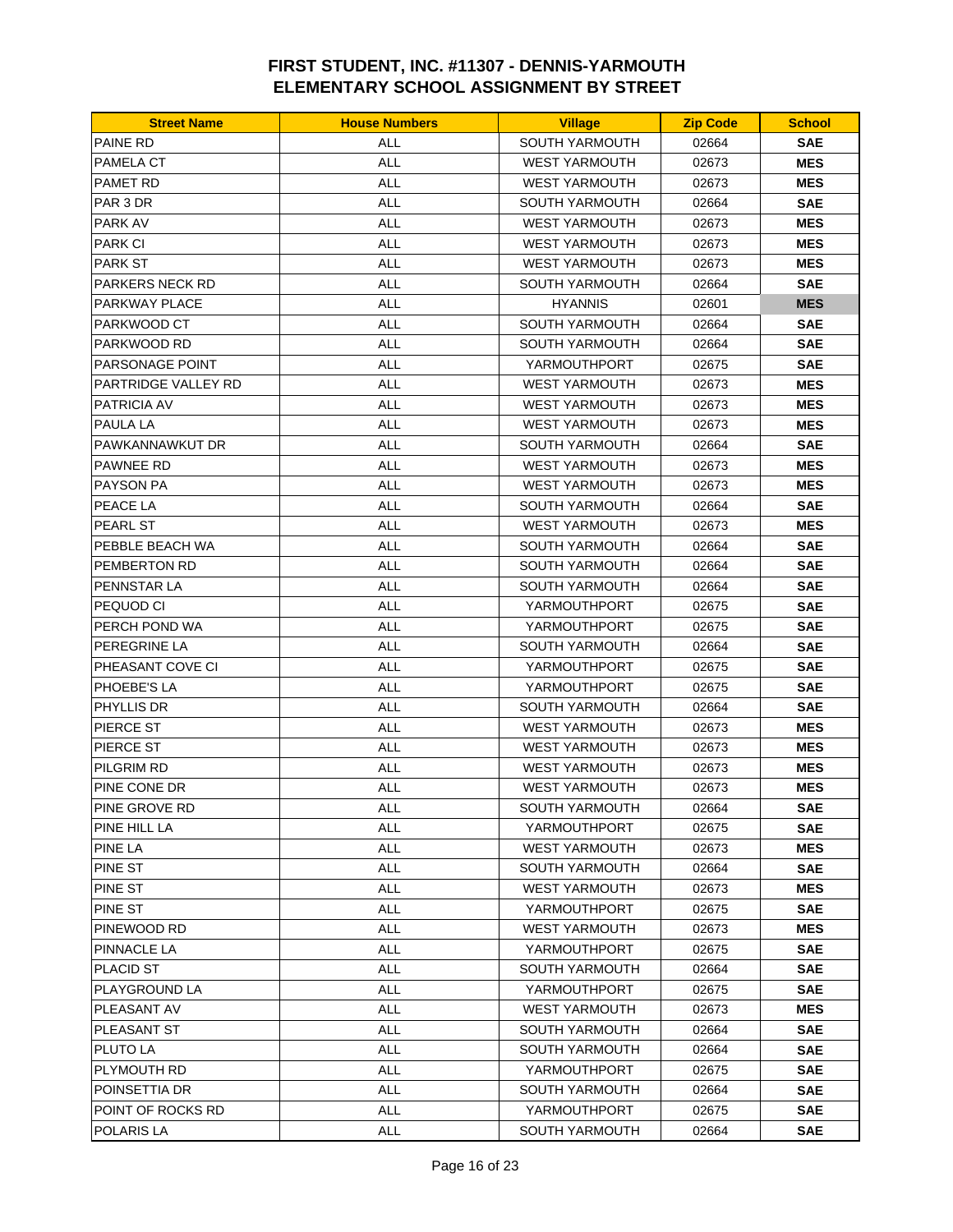| <b>Street Name</b> | <b>House Numbers</b>  | <b>Village</b>        | <b>Zip Code</b> | <b>School</b> |
|--------------------|-----------------------|-----------------------|-----------------|---------------|
| POLLACK RIP RD     | ALL                   | SOUTH YARMOUTH        | 02664           | <b>SAE</b>    |
| POMPANO RD         | <b>ALL</b>            | YARMOUTHPORT          | 02675           | <b>SAE</b>    |
| POND ST            | <b>ALL</b>            | <b>SOUTH YARMOUTH</b> | 02664           | <b>SAE</b>    |
| POND VIEW LA       | <b>ALL</b>            | <b>SOUTH YARMOUTH</b> | 02664           | <b>SAE</b>    |
| PONDVIEW AV        | <b>ALL</b>            | <b>WEST YARMOUTH</b>  | 02673           | <b>MES</b>    |
| PORT RUN           | <b>ALL</b>            | <b>SOUTH YARMOUTH</b> | 02664           | <b>SAE</b>    |
| PORTSMOUTH TE      | ALL                   | YARMOUTHPORT          | 02675           | <b>SAE</b>    |
| <b>POWERS LA</b>   | <b>ALL</b>            | <b>WEST YARMOUTH</b>  | 02673           | <b>MES</b>    |
| POWHATAN RD        | <b>ALL</b>            | <b>SOUTH YARMOUTH</b> | 02664           | <b>SAE</b>    |
| PRAM AV            | <b>ALL</b>            | <b>WEST YARMOUTH</b>  | 02673           | <b>MES</b>    |
| PRESTON WA         | <b>ALL</b>            | <b>WEST YARMOUTH</b>  | 02673           | <b>MES</b>    |
| PRINCE RD          | <b>ALL</b>            | <b>WEST YARMOUTH</b>  | 02673           | <b>MES</b>    |
| PROSPECT AV        | ALL                   | <b>WEST YARMOUTH</b>  | 02673           | <b>MES</b>    |
| PUMP HOUSE LA      | <b>ALL</b>            | <b>WEST YARMOUTH</b>  | 02673           | <b>MES</b>    |
| <b>PURCHASE ST</b> | SEE CROWS PURCHASE RD |                       |                 |               |
| PURITAN PA         | <b>ALL</b>            | <b>WEST YARMOUTH</b>  | 02673           | <b>MES</b>    |
| PUTTING GREEN CI   | <b>ALL</b>            | <b>SOUTH YARMOUTH</b> | 02664           | <b>SAE</b>    |
| QUAIL RD           | <b>ALL</b>            | <b>WEST YARMOUTH</b>  | 02673           | <b>MES</b>    |
| QUARTERMASTER ROW  | ALL                   | <b>SOUTH YARMOUTH</b> | 02664           | <b>SAE</b>    |
| RABBIT RUN RD      | <b>ALL</b>            | YARMOUTHPORT          | 02675           | <b>SAE</b>    |
| RACE RD            | <b>ALL</b>            | <b>WEST YARMOUTH</b>  | 02673           | <b>MES</b>    |
| RACHEL RD          | <b>ALL</b>            | <b>WEST YARMOUTH</b>  | 02673           | <b>MES</b>    |
| RADIO LA           | <b>ALL</b>            | <b>WEST YARMOUTH</b>  | 02673           | <b>MES</b>    |
| RAILROAD AV        | <b>ALL</b>            | <b>WEST YARMOUTH</b>  | 02673           | <b>MES</b>    |
| RAILROAD AV        | <b>ALL</b>            | YARMOUTHPORT          | 02675           | <b>MES</b>    |
| RAILWAY BLUFFS     | ALL                   | <b>WEST YARMOUTH</b>  | 02673           | <b>MES</b>    |
| RAINBOW RD         | <b>ALL</b>            | <b>WEST YARMOUTH</b>  | 02673           | <b>MES</b>    |
| RAMPART RD         | <b>ALL</b>            | YARMOUTHPORT          | 02675           | <b>MES</b>    |
| RANDOLPH RD        | <b>ALL</b>            | YARMOUTHPORT          | 02675           | <b>SAE</b>    |
| RAYMOND AV         | ALL                   | <b>SOUTH YARMOUTH</b> | 02664           | <b>SAE</b>    |
| REARDON CI         | <b>ALL</b>            | <b>SOUTH YARMOUTH</b> | 02664           | <b>SAE</b>    |
| <b>REBECCALA</b>   | <b>ALL</b>            | SOUTH YARMOUTH        | 02664           | <b>SAE</b>    |
| RED JACKET RD      | <b>ALL</b>            | YARMOUTHPORT          | 02675           | <b>MES</b>    |
| REFLECTION WA      | <b>ALL</b>            | SOUTH YARMOUTH        | 02664           | <b>SAE</b>    |
| <b>REGIONAL AV</b> | <b>ALL</b>            | SOUTH YARMOUTH        | 02664           | <b>SAE</b>    |
| <b>REID AV</b>     | ALL                   | WEST YARMOUTH         | 02673           | <b>MES</b>    |
| REINDEER LA        | <b>ALL</b>            | <b>WEST YARMOUTH</b>  | 02673           | <b>MES</b>    |
| RHODE ISLAND AV    | ALL                   | <b>WEST YARMOUTH</b>  | 02673           | <b>MES</b>    |
| <b>RICHARD RD</b>  | <b>ALL</b>            | YARMOUTHPORT          | 02675           | <b>SAE</b>    |
| RIDGEWOOD DR       | ALL                   | YARMOUTHPORT          | 02675           | <b>SAE</b>    |
| <b>RIG LA</b>      | <b>ALL</b>            | <b>WEST YARMOUTH</b>  | 02673           | <b>MES</b>    |
| RISEKNOLL PA       | ALL                   | YARMOUTHPORT          | 02675           | <b>SAE</b>    |
| RITA AV            | <b>ALL</b>            | <b>SOUTH YARMOUTH</b> | 02664           | <b>SAE</b>    |
| RIVER DR           | <b>ALL</b>            | <b>SOUTH YARMOUTH</b> | 02664           | <b>SAE</b>    |
| <b>RIVER ST</b>    | <b>ALL</b>            | <b>SOUTH YARMOUTH</b> | 02664           | <b>SAE</b>    |
| <b>ROAD'S END</b>  | ALL                   | <b>SOUTH YARMOUTH</b> | 02664           | <b>SAE</b>    |
| ROBERT ST          | <b>ALL</b>            | SOUTH YARMOUTH        | 02664           | <b>SAE</b>    |
| ROBERTA DR         | <b>ALL</b>            | <b>WEST YARMOUTH</b>  | 02673           | <b>MES</b>    |
| <b>ROBIN RD</b>    | ALL                   | <b>WEST YARMOUTH</b>  | 02673           | <b>SAE</b>    |
| ROCKY LA           | ALL                   | YARMOUTHPORT          | 02675           | <b>SAE</b>    |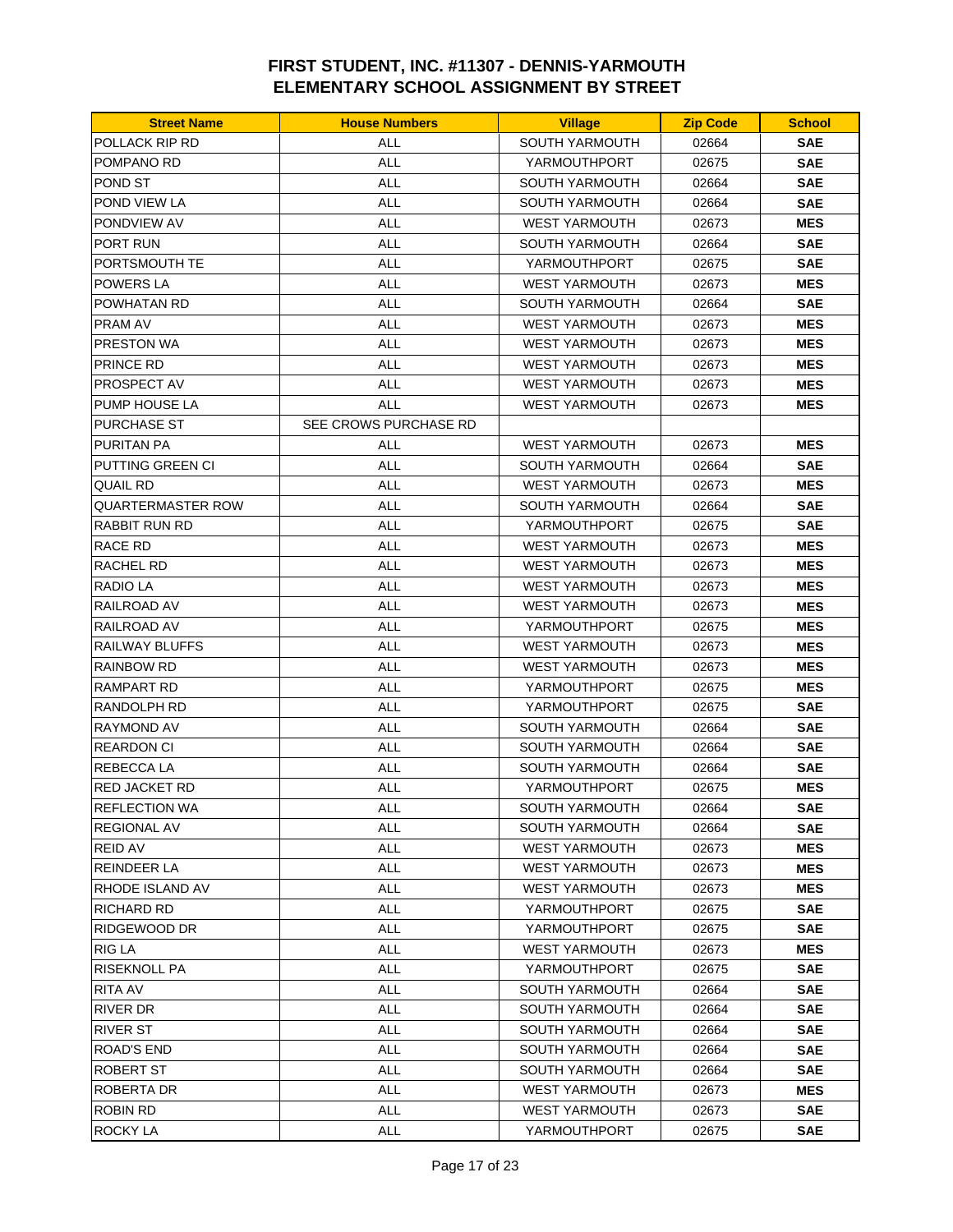| <b>Street Name</b>       | <b>House Numbers</b>       | <b>Village</b>        | <b>Zip Code</b> | <b>School</b> |
|--------------------------|----------------------------|-----------------------|-----------------|---------------|
| <b>ROGERS AV</b>         | <b>ALL</b>                 | <b>SOUTH YARMOUTH</b> | 02664           | <b>SAE</b>    |
| ROGIA RD                 | <b>ALL</b>                 | <b>WEST YARMOUTH</b>  | 02673           | <b>MES</b>    |
| <b>ROSE ARBOR RD</b>     | <b>ALL</b>                 | YARMOUTHPORT          | 02675           | <b>SAE</b>    |
| ROSE RD                  | <b>ALL</b>                 | <b>SOUTH YARMOUTH</b> | 02664           | <b>SAE</b>    |
| ROSEMARY LA              | <b>ALL</b>                 | <b>WEST YARMOUTH</b>  | 02673           | <b>MES</b>    |
| <b>ROSETTA ST</b>        | <b>ALL</b>                 | <b>WEST YARMOUTH</b>  | 02673           | <b>MES</b>    |
| ROUGH RIDERS PA          | <b>ALL</b>                 | <b>SOUTH YARMOUTH</b> | 02664           | SAE           |
| ROUND DR                 | <b>ALL</b>                 | <b>WEST YARMOUTH</b>  | 02673           | <b>MES</b>    |
| ROUTE 28                 | 1-683 ONLY                 | <b>WEST YARMOUTH</b>  | 02673           | <b>MES</b>    |
| ROUTE 28                 | 701-1378 ONLY              | SOUTH YARMOUTH        | 02664           | <b>SAE</b>    |
| ROUTE 28 (BRIDGE STREET) | 1353-1378 ONLY             | <b>SOUTH YARMOUTH</b> | 02664           | SAE           |
| ROUTE 6A                 | SEE MAIN ST (YARMOUTHPORT) |                       |                 |               |
| ROWLEY LA                | <b>ALL</b>                 | YARMOUTHPORT          | 02675           | <b>SAE</b>    |
| <b>RUBY ST</b>           | <b>ALL</b>                 | <b>WEST YARMOUTH</b>  | 02673           | <b>MES</b>    |
| <b>RUN POND RD</b>       | <b>ALL</b>                 | <b>SOUTH YARMOUTH</b> | 02664           | <b>SAE</b>    |
| <b>RUNE STONE RD</b>     | <b>ALL</b>                 | <b>SOUTH YARMOUTH</b> | 02664           | SAE           |
| <b>RUSSELL'S LA</b>      | <b>ALL</b>                 | <b>WEST YARMOUTH</b>  | 02673           | <b>MES</b>    |
| <b>RUSSO RD</b>          | ALL                        | <b>WEST YARMOUTH</b>  | 02673           | <b>MES</b>    |
| RUSTIC DR                | ALL                        | <b>WEST YARMOUTH</b>  | 02673           | <b>MES</b>    |
| SACHEM PA                | <b>ALL</b>                 | <b>WEST YARMOUTH</b>  | 02673           | <b>MES</b>    |
| SADDLEBACK LA            | <b>ALL</b>                 | <b>WEST YARMOUTH</b>  | 02673           | <b>MES</b>    |
| SAGAMORE RD              | ALL                        | <b>WEST YARMOUTH</b>  | 02673           | <b>MES</b>    |
| SAILING VILLLAGE WA      | <b>ALL</b>                 | <b>SOUTH YARMOUTH</b> | 02664           | SAE           |
| SAINT ANDREWS WA         | <b>ALL</b>                 | <b>SOUTH YARMOUTH</b> | 02664           | <b>SAE</b>    |
| SALT BOX LA              | ALL                        | <b>SOUTH YARMOUTH</b> | 02664           | SAE           |
| SALT BOX RD              | <b>ALL</b>                 | <b>SOUTH YARMOUTH</b> | 02664           | <b>SAE</b>    |
| SALT MARSH LA            | <b>ALL</b>                 | <b>WEST YARMOUTH</b>  | 02673           | <b>MES</b>    |
| SALT MEADOW RD           | <b>ALL</b>                 | <b>WEST YARMOUTH</b>  | 02673           | <b>MES</b>    |
| SALT WORKS LA            | <b>ALL</b>                 | <b>SOUTH YARMOUTH</b> | 02664           | SAE           |
| SAMOSET RD               | <b>ALL</b>                 | <b>SOUTH YARMOUTH</b> | 02664           | <b>SAE</b>    |
| <b>SAND DOLLAR LA</b>    | <b>ALL</b>                 | <b>WEST YARMOUTH</b>  | 02673           | <b>MES</b>    |
| SAND PIPER LA            | <b>ALL</b>                 | <b>WEST YARMOUTH</b>  | 02673           | <b>MES</b>    |
| <b>SANDY LA</b>          | <b>ALL</b>                 | <b>WEST YARMOUTH</b>  | 02673           | <b>MES</b>    |
| SATURN LA                | ALL                        | SOUTH YARMOUTH        | 02664           | <b>SAE</b>    |
| SCALLOP RD               | ALL                        | <b>WEST YARMOUTH</b>  | 02673           | <b>MES</b>    |
| <b>SCENIC DR</b>         | ALL                        | SOUTH YARMOUTH        | 02664           | <b>SAE</b>    |
| <b>SCHOLL AV</b>         | <b>ALL</b>                 | <b>WEST YARMOUTH</b>  | 02673           | <b>MES</b>    |
| SCHOONER ST              | ALL                        | <b>WEST YARMOUTH</b>  | 02673           | MES           |
| SCHOONER ST              | <b>ALL</b>                 | <b>WEST YARMOUTH</b>  | 02673           | MES           |
| SCOOP CI                 | ALL                        | YARMOUTHPORT          | 02675           | SAE           |
| SCOTT WA                 | ALL                        | YARMOUTHPORT          | 02675           | SAE           |
| <b>SCRIMSHAW LA</b>      | ALL                        | <b>WEST YARMOUTH</b>  | 02673           | MES           |
| SEA ROBIN RD             | <b>ALL</b>                 | <b>WEST YARMOUTH</b>  | 02673           | <b>MES</b>    |
| SEAGRASS WAY             | ALL                        | <b>WEST YARMOUTH</b>  | 02673           | MES           |
| SEAGULL RD               | ALL                        | <b>WEST YARMOUTH</b>  | 02673           | MES           |
| <b>SEARS ST</b>          | ALL                        | <b>SOUTH YARMOUTH</b> | 02664           | SAE           |
| SEASIDE VILLAGE RD       | <b>ALL</b>                 | SOUTH YARMOUTH        | 02664           | SAE           |
| <b>SEAVIEW AV</b>        | <b>ALL</b>                 | SOUTH YARMOUTH        | 02664           | SAE           |
| <b>SECOND AV</b>         | ALL                        | <b>WEST YARMOUTH</b>  | 02673           | <b>MES</b>    |
| SEDGEWICK PA             | ALL                        | <b>WEST YARMOUTH</b>  | 02673           | <b>MES</b>    |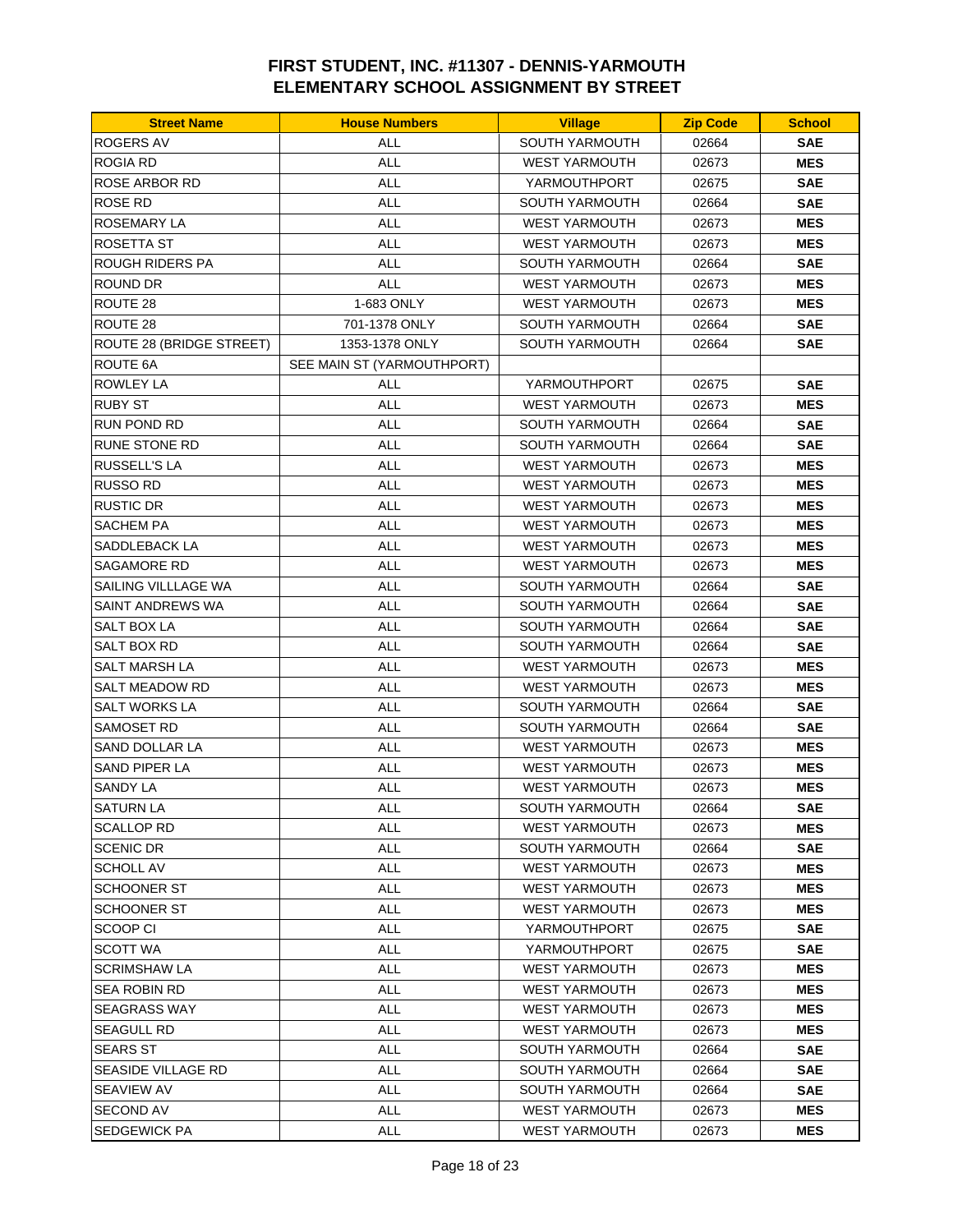| <b>SEMINOLE DR</b><br>YARMOUTHPORT<br>ALL<br>02675<br><b>SAE</b><br><b>ALL</b><br><b>SETH LA</b><br><b>SOUTH YARMOUTH</b><br><b>SAE</b><br>02664<br><b>SETUCKET RD</b><br>1-281 (ODD ONLY)<br><b>SAE</b><br>YARMOUTHPORT<br>02675<br>2-262 (EVEN ONLY)<br><b>SETUCKET RD</b><br>YARMOUTHPORT<br>02675<br><b>SAE</b><br><b>ALL</b><br><b>SAE</b><br>SHADY REST DR<br><b>SOUTH YARMOUTH</b><br>02664<br>SHAKER HOUSE RD<br><b>ALL</b><br>YARMOUTHPORT<br>02675<br><b>SAE</b><br>SHALLOW BROOK RD<br>ALL<br><b>SOUTH YARMOUTH</b><br>02664<br><b>SAE</b><br><b>ALL</b><br><b>SHANNON CT</b><br><b>SOUTH YARMOUTH</b><br>02664<br><b>SAE</b><br><b>SHARON RD</b><br><b>ALL</b><br>SOUTH YARMOUTH<br><b>SAE</b><br>02664<br><b>ALL</b><br>SHED ROW<br><b>WEST YARMOUTH</b><br>02673<br><b>MES</b><br><b>ALL</b><br><b>MES</b><br>SHEFFIELD RD<br><b>WEST YARMOUTH</b><br>02673<br>SHELBURNE RD<br><b>ALL</b><br><b>MES</b><br><b>WEST YARMOUTH</b><br>02673<br><b>ALL</b><br>SHELL DR<br>YARMOUTHPORT<br>02675<br><b>SAE</b><br><b>ALL</b><br><b>SAE</b><br>SHELTERED HOLLOW LA<br>YARMOUTHPORT<br>02675<br>SHERIDAN RD<br><b>ALL</b><br>SOUTH YARMOUTH<br>02664<br><b>SAE</b><br><b>ALL</b><br>SHERMAN RD<br><b>WEST YARMOUTH</b><br>02673<br><b>MES</b><br><b>ALL</b><br>SHIP SHOPS WA<br><b>SOUTH YARMOUTH</b><br>02664<br><b>SAE</b><br><b>ALL</b><br><b>MES</b><br>SHORE RD<br><b>WEST YARMOUTH</b><br>02673<br>SHORE SIDE DR<br><b>SAE</b><br>ALL<br>SOUTH YARMOUTH<br>02664<br><b>SHORT WA</b><br><b>ALL</b><br><b>MES</b><br><b>WEST YARMOUTH</b><br>02673<br>SIBLEY DR<br><b>ALL</b><br><b>WEST YARMOUTH</b><br><b>MES</b><br>02673<br>SIERRA WA<br><b>ALL</b><br><b>WEST YARMOUTH</b><br>02673<br><b>SAE</b><br><b>ALL</b><br><b>MES</b><br>SILVER LEAF LA<br><b>WEST YARMOUTH</b><br>02673<br><b>ALL</b><br>SIMPSON AV<br><b>WEST YARMOUTH</b><br>02673<br><b>MES</b><br><b>ALL</b><br><b>MES</b><br>Sioux Rd<br><b>WEST YARMOUTH</b><br>02673<br><b>SITKA LA</b><br>ALL<br><b>WEST YARMOUTH</b><br>02673<br><b>MES</b><br><b>SKIPPER LA</b><br><b>ALL</b><br>YARMOUTHPORT<br>02675<br><b>SAE</b><br><b>ALL</b><br><b>SAE</b><br>SKYLINE DR<br><b>WEST YARMOUTH</b><br>02673<br><b>ALL</b><br>SLEEPING DOG PA<br><b>WEST YARMOUTH</b><br>02673<br><b>MES</b><br>SLEIGHBELL LA<br>ALL<br><b>SOUTH YARMOUTH</b><br>02664<br><b>SAE</b><br>SMITH RD<br><b>ALL</b><br><b>SOUTH YARMOUTH</b><br>02664<br><b>SAE</b><br>SMITHS POINT RD<br><b>ALL</b><br><b>WEST YARMOUTH</b><br>02673<br><b>MES</b><br><b>SNAP PICKER CI</b><br><b>ALL</b><br>YARMOUTHPORT<br>02675<br><b>SAE</b><br><b>SAE</b><br>SNOW BROOK RD<br>ALL<br>WEST YARMOUTH<br>02673<br><b>ALL</b><br>SNUG HARBOR DR<br>SOUTH YARMOUTH<br>02664<br><b>SAE</b><br>ALL<br><b>MES</b><br><b>SOMERSET ST</b><br>WEST YARMOUTH<br>02673<br>SOPHIE ANNE DR<br><b>ALL</b><br>YARMOUTHPORT<br><b>SAE</b><br>02675<br>SOUTH DENNIS RD<br>ALL<br><b>SOUTH YARMOUTH</b><br>02664<br><b>SAE</b><br>SOUTH HAWES RUN<br><b>ALL</b><br><b>WEST YARMOUTH</b><br>02673<br><b>MES</b><br>ALL<br>SOUTH RD<br><b>WEST YARMOUTH</b><br>02673<br><b>MES</b><br>SOUTH SANDYSIDE LA<br><b>ALL</b><br><b>WEST YARMOUTH</b><br>02673<br><b>MES</b><br>ALL<br>SOUTH SEA AV<br><b>WEST YARMOUTH</b><br>02673<br><b>MES</b><br>SOUTH SHORE DR<br><b>ALL</b><br><b>SOUTH YARMOUTH</b><br>02664<br><b>SAE</b><br>SOUTHWEST DR<br><b>ALL</b><br>SOUTH YARMOUTH<br>02664<br><b>SAE</b> | <b>Street Name</b> | <b>House Numbers</b> | <b>Village</b> | <b>Zip Code</b> | <b>School</b> |
|---------------------------------------------------------------------------------------------------------------------------------------------------------------------------------------------------------------------------------------------------------------------------------------------------------------------------------------------------------------------------------------------------------------------------------------------------------------------------------------------------------------------------------------------------------------------------------------------------------------------------------------------------------------------------------------------------------------------------------------------------------------------------------------------------------------------------------------------------------------------------------------------------------------------------------------------------------------------------------------------------------------------------------------------------------------------------------------------------------------------------------------------------------------------------------------------------------------------------------------------------------------------------------------------------------------------------------------------------------------------------------------------------------------------------------------------------------------------------------------------------------------------------------------------------------------------------------------------------------------------------------------------------------------------------------------------------------------------------------------------------------------------------------------------------------------------------------------------------------------------------------------------------------------------------------------------------------------------------------------------------------------------------------------------------------------------------------------------------------------------------------------------------------------------------------------------------------------------------------------------------------------------------------------------------------------------------------------------------------------------------------------------------------------------------------------------------------------------------------------------------------------------------------------------------------------------------------------------------------------------------------------------------------------------------------------------------------------------------------------------------------------------------------------------------------------------------------------------------------------------------------------------------------------------------------------------------------------------------------------------------------------------------------------------------------------------------------------------------------------------------------------------------------------------------------------------------------------------------------------------------------------------------------------------------------------------------------------------------------------------------------------------------------------------|--------------------|----------------------|----------------|-----------------|---------------|
|                                                                                                                                                                                                                                                                                                                                                                                                                                                                                                                                                                                                                                                                                                                                                                                                                                                                                                                                                                                                                                                                                                                                                                                                                                                                                                                                                                                                                                                                                                                                                                                                                                                                                                                                                                                                                                                                                                                                                                                                                                                                                                                                                                                                                                                                                                                                                                                                                                                                                                                                                                                                                                                                                                                                                                                                                                                                                                                                                                                                                                                                                                                                                                                                                                                                                                                                                                                                                     |                    |                      |                |                 |               |
|                                                                                                                                                                                                                                                                                                                                                                                                                                                                                                                                                                                                                                                                                                                                                                                                                                                                                                                                                                                                                                                                                                                                                                                                                                                                                                                                                                                                                                                                                                                                                                                                                                                                                                                                                                                                                                                                                                                                                                                                                                                                                                                                                                                                                                                                                                                                                                                                                                                                                                                                                                                                                                                                                                                                                                                                                                                                                                                                                                                                                                                                                                                                                                                                                                                                                                                                                                                                                     |                    |                      |                |                 |               |
|                                                                                                                                                                                                                                                                                                                                                                                                                                                                                                                                                                                                                                                                                                                                                                                                                                                                                                                                                                                                                                                                                                                                                                                                                                                                                                                                                                                                                                                                                                                                                                                                                                                                                                                                                                                                                                                                                                                                                                                                                                                                                                                                                                                                                                                                                                                                                                                                                                                                                                                                                                                                                                                                                                                                                                                                                                                                                                                                                                                                                                                                                                                                                                                                                                                                                                                                                                                                                     |                    |                      |                |                 |               |
|                                                                                                                                                                                                                                                                                                                                                                                                                                                                                                                                                                                                                                                                                                                                                                                                                                                                                                                                                                                                                                                                                                                                                                                                                                                                                                                                                                                                                                                                                                                                                                                                                                                                                                                                                                                                                                                                                                                                                                                                                                                                                                                                                                                                                                                                                                                                                                                                                                                                                                                                                                                                                                                                                                                                                                                                                                                                                                                                                                                                                                                                                                                                                                                                                                                                                                                                                                                                                     |                    |                      |                |                 |               |
|                                                                                                                                                                                                                                                                                                                                                                                                                                                                                                                                                                                                                                                                                                                                                                                                                                                                                                                                                                                                                                                                                                                                                                                                                                                                                                                                                                                                                                                                                                                                                                                                                                                                                                                                                                                                                                                                                                                                                                                                                                                                                                                                                                                                                                                                                                                                                                                                                                                                                                                                                                                                                                                                                                                                                                                                                                                                                                                                                                                                                                                                                                                                                                                                                                                                                                                                                                                                                     |                    |                      |                |                 |               |
|                                                                                                                                                                                                                                                                                                                                                                                                                                                                                                                                                                                                                                                                                                                                                                                                                                                                                                                                                                                                                                                                                                                                                                                                                                                                                                                                                                                                                                                                                                                                                                                                                                                                                                                                                                                                                                                                                                                                                                                                                                                                                                                                                                                                                                                                                                                                                                                                                                                                                                                                                                                                                                                                                                                                                                                                                                                                                                                                                                                                                                                                                                                                                                                                                                                                                                                                                                                                                     |                    |                      |                |                 |               |
|                                                                                                                                                                                                                                                                                                                                                                                                                                                                                                                                                                                                                                                                                                                                                                                                                                                                                                                                                                                                                                                                                                                                                                                                                                                                                                                                                                                                                                                                                                                                                                                                                                                                                                                                                                                                                                                                                                                                                                                                                                                                                                                                                                                                                                                                                                                                                                                                                                                                                                                                                                                                                                                                                                                                                                                                                                                                                                                                                                                                                                                                                                                                                                                                                                                                                                                                                                                                                     |                    |                      |                |                 |               |
|                                                                                                                                                                                                                                                                                                                                                                                                                                                                                                                                                                                                                                                                                                                                                                                                                                                                                                                                                                                                                                                                                                                                                                                                                                                                                                                                                                                                                                                                                                                                                                                                                                                                                                                                                                                                                                                                                                                                                                                                                                                                                                                                                                                                                                                                                                                                                                                                                                                                                                                                                                                                                                                                                                                                                                                                                                                                                                                                                                                                                                                                                                                                                                                                                                                                                                                                                                                                                     |                    |                      |                |                 |               |
|                                                                                                                                                                                                                                                                                                                                                                                                                                                                                                                                                                                                                                                                                                                                                                                                                                                                                                                                                                                                                                                                                                                                                                                                                                                                                                                                                                                                                                                                                                                                                                                                                                                                                                                                                                                                                                                                                                                                                                                                                                                                                                                                                                                                                                                                                                                                                                                                                                                                                                                                                                                                                                                                                                                                                                                                                                                                                                                                                                                                                                                                                                                                                                                                                                                                                                                                                                                                                     |                    |                      |                |                 |               |
|                                                                                                                                                                                                                                                                                                                                                                                                                                                                                                                                                                                                                                                                                                                                                                                                                                                                                                                                                                                                                                                                                                                                                                                                                                                                                                                                                                                                                                                                                                                                                                                                                                                                                                                                                                                                                                                                                                                                                                                                                                                                                                                                                                                                                                                                                                                                                                                                                                                                                                                                                                                                                                                                                                                                                                                                                                                                                                                                                                                                                                                                                                                                                                                                                                                                                                                                                                                                                     |                    |                      |                |                 |               |
|                                                                                                                                                                                                                                                                                                                                                                                                                                                                                                                                                                                                                                                                                                                                                                                                                                                                                                                                                                                                                                                                                                                                                                                                                                                                                                                                                                                                                                                                                                                                                                                                                                                                                                                                                                                                                                                                                                                                                                                                                                                                                                                                                                                                                                                                                                                                                                                                                                                                                                                                                                                                                                                                                                                                                                                                                                                                                                                                                                                                                                                                                                                                                                                                                                                                                                                                                                                                                     |                    |                      |                |                 |               |
|                                                                                                                                                                                                                                                                                                                                                                                                                                                                                                                                                                                                                                                                                                                                                                                                                                                                                                                                                                                                                                                                                                                                                                                                                                                                                                                                                                                                                                                                                                                                                                                                                                                                                                                                                                                                                                                                                                                                                                                                                                                                                                                                                                                                                                                                                                                                                                                                                                                                                                                                                                                                                                                                                                                                                                                                                                                                                                                                                                                                                                                                                                                                                                                                                                                                                                                                                                                                                     |                    |                      |                |                 |               |
|                                                                                                                                                                                                                                                                                                                                                                                                                                                                                                                                                                                                                                                                                                                                                                                                                                                                                                                                                                                                                                                                                                                                                                                                                                                                                                                                                                                                                                                                                                                                                                                                                                                                                                                                                                                                                                                                                                                                                                                                                                                                                                                                                                                                                                                                                                                                                                                                                                                                                                                                                                                                                                                                                                                                                                                                                                                                                                                                                                                                                                                                                                                                                                                                                                                                                                                                                                                                                     |                    |                      |                |                 |               |
|                                                                                                                                                                                                                                                                                                                                                                                                                                                                                                                                                                                                                                                                                                                                                                                                                                                                                                                                                                                                                                                                                                                                                                                                                                                                                                                                                                                                                                                                                                                                                                                                                                                                                                                                                                                                                                                                                                                                                                                                                                                                                                                                                                                                                                                                                                                                                                                                                                                                                                                                                                                                                                                                                                                                                                                                                                                                                                                                                                                                                                                                                                                                                                                                                                                                                                                                                                                                                     |                    |                      |                |                 |               |
|                                                                                                                                                                                                                                                                                                                                                                                                                                                                                                                                                                                                                                                                                                                                                                                                                                                                                                                                                                                                                                                                                                                                                                                                                                                                                                                                                                                                                                                                                                                                                                                                                                                                                                                                                                                                                                                                                                                                                                                                                                                                                                                                                                                                                                                                                                                                                                                                                                                                                                                                                                                                                                                                                                                                                                                                                                                                                                                                                                                                                                                                                                                                                                                                                                                                                                                                                                                                                     |                    |                      |                |                 |               |
|                                                                                                                                                                                                                                                                                                                                                                                                                                                                                                                                                                                                                                                                                                                                                                                                                                                                                                                                                                                                                                                                                                                                                                                                                                                                                                                                                                                                                                                                                                                                                                                                                                                                                                                                                                                                                                                                                                                                                                                                                                                                                                                                                                                                                                                                                                                                                                                                                                                                                                                                                                                                                                                                                                                                                                                                                                                                                                                                                                                                                                                                                                                                                                                                                                                                                                                                                                                                                     |                    |                      |                |                 |               |
|                                                                                                                                                                                                                                                                                                                                                                                                                                                                                                                                                                                                                                                                                                                                                                                                                                                                                                                                                                                                                                                                                                                                                                                                                                                                                                                                                                                                                                                                                                                                                                                                                                                                                                                                                                                                                                                                                                                                                                                                                                                                                                                                                                                                                                                                                                                                                                                                                                                                                                                                                                                                                                                                                                                                                                                                                                                                                                                                                                                                                                                                                                                                                                                                                                                                                                                                                                                                                     |                    |                      |                |                 |               |
|                                                                                                                                                                                                                                                                                                                                                                                                                                                                                                                                                                                                                                                                                                                                                                                                                                                                                                                                                                                                                                                                                                                                                                                                                                                                                                                                                                                                                                                                                                                                                                                                                                                                                                                                                                                                                                                                                                                                                                                                                                                                                                                                                                                                                                                                                                                                                                                                                                                                                                                                                                                                                                                                                                                                                                                                                                                                                                                                                                                                                                                                                                                                                                                                                                                                                                                                                                                                                     |                    |                      |                |                 |               |
|                                                                                                                                                                                                                                                                                                                                                                                                                                                                                                                                                                                                                                                                                                                                                                                                                                                                                                                                                                                                                                                                                                                                                                                                                                                                                                                                                                                                                                                                                                                                                                                                                                                                                                                                                                                                                                                                                                                                                                                                                                                                                                                                                                                                                                                                                                                                                                                                                                                                                                                                                                                                                                                                                                                                                                                                                                                                                                                                                                                                                                                                                                                                                                                                                                                                                                                                                                                                                     |                    |                      |                |                 |               |
|                                                                                                                                                                                                                                                                                                                                                                                                                                                                                                                                                                                                                                                                                                                                                                                                                                                                                                                                                                                                                                                                                                                                                                                                                                                                                                                                                                                                                                                                                                                                                                                                                                                                                                                                                                                                                                                                                                                                                                                                                                                                                                                                                                                                                                                                                                                                                                                                                                                                                                                                                                                                                                                                                                                                                                                                                                                                                                                                                                                                                                                                                                                                                                                                                                                                                                                                                                                                                     |                    |                      |                |                 |               |
|                                                                                                                                                                                                                                                                                                                                                                                                                                                                                                                                                                                                                                                                                                                                                                                                                                                                                                                                                                                                                                                                                                                                                                                                                                                                                                                                                                                                                                                                                                                                                                                                                                                                                                                                                                                                                                                                                                                                                                                                                                                                                                                                                                                                                                                                                                                                                                                                                                                                                                                                                                                                                                                                                                                                                                                                                                                                                                                                                                                                                                                                                                                                                                                                                                                                                                                                                                                                                     |                    |                      |                |                 |               |
|                                                                                                                                                                                                                                                                                                                                                                                                                                                                                                                                                                                                                                                                                                                                                                                                                                                                                                                                                                                                                                                                                                                                                                                                                                                                                                                                                                                                                                                                                                                                                                                                                                                                                                                                                                                                                                                                                                                                                                                                                                                                                                                                                                                                                                                                                                                                                                                                                                                                                                                                                                                                                                                                                                                                                                                                                                                                                                                                                                                                                                                                                                                                                                                                                                                                                                                                                                                                                     |                    |                      |                |                 |               |
|                                                                                                                                                                                                                                                                                                                                                                                                                                                                                                                                                                                                                                                                                                                                                                                                                                                                                                                                                                                                                                                                                                                                                                                                                                                                                                                                                                                                                                                                                                                                                                                                                                                                                                                                                                                                                                                                                                                                                                                                                                                                                                                                                                                                                                                                                                                                                                                                                                                                                                                                                                                                                                                                                                                                                                                                                                                                                                                                                                                                                                                                                                                                                                                                                                                                                                                                                                                                                     |                    |                      |                |                 |               |
|                                                                                                                                                                                                                                                                                                                                                                                                                                                                                                                                                                                                                                                                                                                                                                                                                                                                                                                                                                                                                                                                                                                                                                                                                                                                                                                                                                                                                                                                                                                                                                                                                                                                                                                                                                                                                                                                                                                                                                                                                                                                                                                                                                                                                                                                                                                                                                                                                                                                                                                                                                                                                                                                                                                                                                                                                                                                                                                                                                                                                                                                                                                                                                                                                                                                                                                                                                                                                     |                    |                      |                |                 |               |
|                                                                                                                                                                                                                                                                                                                                                                                                                                                                                                                                                                                                                                                                                                                                                                                                                                                                                                                                                                                                                                                                                                                                                                                                                                                                                                                                                                                                                                                                                                                                                                                                                                                                                                                                                                                                                                                                                                                                                                                                                                                                                                                                                                                                                                                                                                                                                                                                                                                                                                                                                                                                                                                                                                                                                                                                                                                                                                                                                                                                                                                                                                                                                                                                                                                                                                                                                                                                                     |                    |                      |                |                 |               |
|                                                                                                                                                                                                                                                                                                                                                                                                                                                                                                                                                                                                                                                                                                                                                                                                                                                                                                                                                                                                                                                                                                                                                                                                                                                                                                                                                                                                                                                                                                                                                                                                                                                                                                                                                                                                                                                                                                                                                                                                                                                                                                                                                                                                                                                                                                                                                                                                                                                                                                                                                                                                                                                                                                                                                                                                                                                                                                                                                                                                                                                                                                                                                                                                                                                                                                                                                                                                                     |                    |                      |                |                 |               |
|                                                                                                                                                                                                                                                                                                                                                                                                                                                                                                                                                                                                                                                                                                                                                                                                                                                                                                                                                                                                                                                                                                                                                                                                                                                                                                                                                                                                                                                                                                                                                                                                                                                                                                                                                                                                                                                                                                                                                                                                                                                                                                                                                                                                                                                                                                                                                                                                                                                                                                                                                                                                                                                                                                                                                                                                                                                                                                                                                                                                                                                                                                                                                                                                                                                                                                                                                                                                                     |                    |                      |                |                 |               |
|                                                                                                                                                                                                                                                                                                                                                                                                                                                                                                                                                                                                                                                                                                                                                                                                                                                                                                                                                                                                                                                                                                                                                                                                                                                                                                                                                                                                                                                                                                                                                                                                                                                                                                                                                                                                                                                                                                                                                                                                                                                                                                                                                                                                                                                                                                                                                                                                                                                                                                                                                                                                                                                                                                                                                                                                                                                                                                                                                                                                                                                                                                                                                                                                                                                                                                                                                                                                                     |                    |                      |                |                 |               |
|                                                                                                                                                                                                                                                                                                                                                                                                                                                                                                                                                                                                                                                                                                                                                                                                                                                                                                                                                                                                                                                                                                                                                                                                                                                                                                                                                                                                                                                                                                                                                                                                                                                                                                                                                                                                                                                                                                                                                                                                                                                                                                                                                                                                                                                                                                                                                                                                                                                                                                                                                                                                                                                                                                                                                                                                                                                                                                                                                                                                                                                                                                                                                                                                                                                                                                                                                                                                                     |                    |                      |                |                 |               |
|                                                                                                                                                                                                                                                                                                                                                                                                                                                                                                                                                                                                                                                                                                                                                                                                                                                                                                                                                                                                                                                                                                                                                                                                                                                                                                                                                                                                                                                                                                                                                                                                                                                                                                                                                                                                                                                                                                                                                                                                                                                                                                                                                                                                                                                                                                                                                                                                                                                                                                                                                                                                                                                                                                                                                                                                                                                                                                                                                                                                                                                                                                                                                                                                                                                                                                                                                                                                                     |                    |                      |                |                 |               |
|                                                                                                                                                                                                                                                                                                                                                                                                                                                                                                                                                                                                                                                                                                                                                                                                                                                                                                                                                                                                                                                                                                                                                                                                                                                                                                                                                                                                                                                                                                                                                                                                                                                                                                                                                                                                                                                                                                                                                                                                                                                                                                                                                                                                                                                                                                                                                                                                                                                                                                                                                                                                                                                                                                                                                                                                                                                                                                                                                                                                                                                                                                                                                                                                                                                                                                                                                                                                                     |                    |                      |                |                 |               |
|                                                                                                                                                                                                                                                                                                                                                                                                                                                                                                                                                                                                                                                                                                                                                                                                                                                                                                                                                                                                                                                                                                                                                                                                                                                                                                                                                                                                                                                                                                                                                                                                                                                                                                                                                                                                                                                                                                                                                                                                                                                                                                                                                                                                                                                                                                                                                                                                                                                                                                                                                                                                                                                                                                                                                                                                                                                                                                                                                                                                                                                                                                                                                                                                                                                                                                                                                                                                                     |                    |                      |                |                 |               |
|                                                                                                                                                                                                                                                                                                                                                                                                                                                                                                                                                                                                                                                                                                                                                                                                                                                                                                                                                                                                                                                                                                                                                                                                                                                                                                                                                                                                                                                                                                                                                                                                                                                                                                                                                                                                                                                                                                                                                                                                                                                                                                                                                                                                                                                                                                                                                                                                                                                                                                                                                                                                                                                                                                                                                                                                                                                                                                                                                                                                                                                                                                                                                                                                                                                                                                                                                                                                                     |                    |                      |                |                 |               |
|                                                                                                                                                                                                                                                                                                                                                                                                                                                                                                                                                                                                                                                                                                                                                                                                                                                                                                                                                                                                                                                                                                                                                                                                                                                                                                                                                                                                                                                                                                                                                                                                                                                                                                                                                                                                                                                                                                                                                                                                                                                                                                                                                                                                                                                                                                                                                                                                                                                                                                                                                                                                                                                                                                                                                                                                                                                                                                                                                                                                                                                                                                                                                                                                                                                                                                                                                                                                                     |                    |                      |                |                 |               |
|                                                                                                                                                                                                                                                                                                                                                                                                                                                                                                                                                                                                                                                                                                                                                                                                                                                                                                                                                                                                                                                                                                                                                                                                                                                                                                                                                                                                                                                                                                                                                                                                                                                                                                                                                                                                                                                                                                                                                                                                                                                                                                                                                                                                                                                                                                                                                                                                                                                                                                                                                                                                                                                                                                                                                                                                                                                                                                                                                                                                                                                                                                                                                                                                                                                                                                                                                                                                                     |                    |                      |                |                 |               |
|                                                                                                                                                                                                                                                                                                                                                                                                                                                                                                                                                                                                                                                                                                                                                                                                                                                                                                                                                                                                                                                                                                                                                                                                                                                                                                                                                                                                                                                                                                                                                                                                                                                                                                                                                                                                                                                                                                                                                                                                                                                                                                                                                                                                                                                                                                                                                                                                                                                                                                                                                                                                                                                                                                                                                                                                                                                                                                                                                                                                                                                                                                                                                                                                                                                                                                                                                                                                                     |                    |                      |                |                 |               |
|                                                                                                                                                                                                                                                                                                                                                                                                                                                                                                                                                                                                                                                                                                                                                                                                                                                                                                                                                                                                                                                                                                                                                                                                                                                                                                                                                                                                                                                                                                                                                                                                                                                                                                                                                                                                                                                                                                                                                                                                                                                                                                                                                                                                                                                                                                                                                                                                                                                                                                                                                                                                                                                                                                                                                                                                                                                                                                                                                                                                                                                                                                                                                                                                                                                                                                                                                                                                                     |                    |                      |                |                 |               |
|                                                                                                                                                                                                                                                                                                                                                                                                                                                                                                                                                                                                                                                                                                                                                                                                                                                                                                                                                                                                                                                                                                                                                                                                                                                                                                                                                                                                                                                                                                                                                                                                                                                                                                                                                                                                                                                                                                                                                                                                                                                                                                                                                                                                                                                                                                                                                                                                                                                                                                                                                                                                                                                                                                                                                                                                                                                                                                                                                                                                                                                                                                                                                                                                                                                                                                                                                                                                                     |                    |                      |                |                 |               |
|                                                                                                                                                                                                                                                                                                                                                                                                                                                                                                                                                                                                                                                                                                                                                                                                                                                                                                                                                                                                                                                                                                                                                                                                                                                                                                                                                                                                                                                                                                                                                                                                                                                                                                                                                                                                                                                                                                                                                                                                                                                                                                                                                                                                                                                                                                                                                                                                                                                                                                                                                                                                                                                                                                                                                                                                                                                                                                                                                                                                                                                                                                                                                                                                                                                                                                                                                                                                                     |                    |                      |                |                 |               |
|                                                                                                                                                                                                                                                                                                                                                                                                                                                                                                                                                                                                                                                                                                                                                                                                                                                                                                                                                                                                                                                                                                                                                                                                                                                                                                                                                                                                                                                                                                                                                                                                                                                                                                                                                                                                                                                                                                                                                                                                                                                                                                                                                                                                                                                                                                                                                                                                                                                                                                                                                                                                                                                                                                                                                                                                                                                                                                                                                                                                                                                                                                                                                                                                                                                                                                                                                                                                                     |                    |                      |                |                 |               |
|                                                                                                                                                                                                                                                                                                                                                                                                                                                                                                                                                                                                                                                                                                                                                                                                                                                                                                                                                                                                                                                                                                                                                                                                                                                                                                                                                                                                                                                                                                                                                                                                                                                                                                                                                                                                                                                                                                                                                                                                                                                                                                                                                                                                                                                                                                                                                                                                                                                                                                                                                                                                                                                                                                                                                                                                                                                                                                                                                                                                                                                                                                                                                                                                                                                                                                                                                                                                                     |                    |                      |                |                 |               |
|                                                                                                                                                                                                                                                                                                                                                                                                                                                                                                                                                                                                                                                                                                                                                                                                                                                                                                                                                                                                                                                                                                                                                                                                                                                                                                                                                                                                                                                                                                                                                                                                                                                                                                                                                                                                                                                                                                                                                                                                                                                                                                                                                                                                                                                                                                                                                                                                                                                                                                                                                                                                                                                                                                                                                                                                                                                                                                                                                                                                                                                                                                                                                                                                                                                                                                                                                                                                                     |                    |                      |                |                 |               |
|                                                                                                                                                                                                                                                                                                                                                                                                                                                                                                                                                                                                                                                                                                                                                                                                                                                                                                                                                                                                                                                                                                                                                                                                                                                                                                                                                                                                                                                                                                                                                                                                                                                                                                                                                                                                                                                                                                                                                                                                                                                                                                                                                                                                                                                                                                                                                                                                                                                                                                                                                                                                                                                                                                                                                                                                                                                                                                                                                                                                                                                                                                                                                                                                                                                                                                                                                                                                                     |                    |                      |                |                 |               |
|                                                                                                                                                                                                                                                                                                                                                                                                                                                                                                                                                                                                                                                                                                                                                                                                                                                                                                                                                                                                                                                                                                                                                                                                                                                                                                                                                                                                                                                                                                                                                                                                                                                                                                                                                                                                                                                                                                                                                                                                                                                                                                                                                                                                                                                                                                                                                                                                                                                                                                                                                                                                                                                                                                                                                                                                                                                                                                                                                                                                                                                                                                                                                                                                                                                                                                                                                                                                                     |                    |                      |                |                 |               |
| SPARROW WA<br><b>ALL</b><br><b>SOUTH YARMOUTH</b><br><b>SAE</b><br>02664                                                                                                                                                                                                                                                                                                                                                                                                                                                                                                                                                                                                                                                                                                                                                                                                                                                                                                                                                                                                                                                                                                                                                                                                                                                                                                                                                                                                                                                                                                                                                                                                                                                                                                                                                                                                                                                                                                                                                                                                                                                                                                                                                                                                                                                                                                                                                                                                                                                                                                                                                                                                                                                                                                                                                                                                                                                                                                                                                                                                                                                                                                                                                                                                                                                                                                                                            |                    |                      |                |                 |               |
| ALL<br><b>SAE</b><br>SPINNAKER LA<br>YARMOUTHPORT<br>02675                                                                                                                                                                                                                                                                                                                                                                                                                                                                                                                                                                                                                                                                                                                                                                                                                                                                                                                                                                                                                                                                                                                                                                                                                                                                                                                                                                                                                                                                                                                                                                                                                                                                                                                                                                                                                                                                                                                                                                                                                                                                                                                                                                                                                                                                                                                                                                                                                                                                                                                                                                                                                                                                                                                                                                                                                                                                                                                                                                                                                                                                                                                                                                                                                                                                                                                                                          |                    |                      |                |                 |               |
| <b>ALL</b><br>SPINNING BROOK RD<br>SOUTH YARMOUTH<br>02664<br><b>SAE</b>                                                                                                                                                                                                                                                                                                                                                                                                                                                                                                                                                                                                                                                                                                                                                                                                                                                                                                                                                                                                                                                                                                                                                                                                                                                                                                                                                                                                                                                                                                                                                                                                                                                                                                                                                                                                                                                                                                                                                                                                                                                                                                                                                                                                                                                                                                                                                                                                                                                                                                                                                                                                                                                                                                                                                                                                                                                                                                                                                                                                                                                                                                                                                                                                                                                                                                                                            |                    |                      |                |                 |               |
| <b>SPRING LA</b><br><b>ALL</b><br><b>SAE</b><br>YARMOUTHPORT<br>02675                                                                                                                                                                                                                                                                                                                                                                                                                                                                                                                                                                                                                                                                                                                                                                                                                                                                                                                                                                                                                                                                                                                                                                                                                                                                                                                                                                                                                                                                                                                                                                                                                                                                                                                                                                                                                                                                                                                                                                                                                                                                                                                                                                                                                                                                                                                                                                                                                                                                                                                                                                                                                                                                                                                                                                                                                                                                                                                                                                                                                                                                                                                                                                                                                                                                                                                                               |                    |                      |                |                 |               |
| ALL<br>SPRINGER LA<br><b>WEST YARMOUTH</b><br>02673<br><b>MES</b>                                                                                                                                                                                                                                                                                                                                                                                                                                                                                                                                                                                                                                                                                                                                                                                                                                                                                                                                                                                                                                                                                                                                                                                                                                                                                                                                                                                                                                                                                                                                                                                                                                                                                                                                                                                                                                                                                                                                                                                                                                                                                                                                                                                                                                                                                                                                                                                                                                                                                                                                                                                                                                                                                                                                                                                                                                                                                                                                                                                                                                                                                                                                                                                                                                                                                                                                                   |                    |                      |                |                 |               |
| SPRUCE ST<br><b>SAE</b><br>ALL<br>SOUTH YARMOUTH<br>02664                                                                                                                                                                                                                                                                                                                                                                                                                                                                                                                                                                                                                                                                                                                                                                                                                                                                                                                                                                                                                                                                                                                                                                                                                                                                                                                                                                                                                                                                                                                                                                                                                                                                                                                                                                                                                                                                                                                                                                                                                                                                                                                                                                                                                                                                                                                                                                                                                                                                                                                                                                                                                                                                                                                                                                                                                                                                                                                                                                                                                                                                                                                                                                                                                                                                                                                                                           |                    |                      |                |                 |               |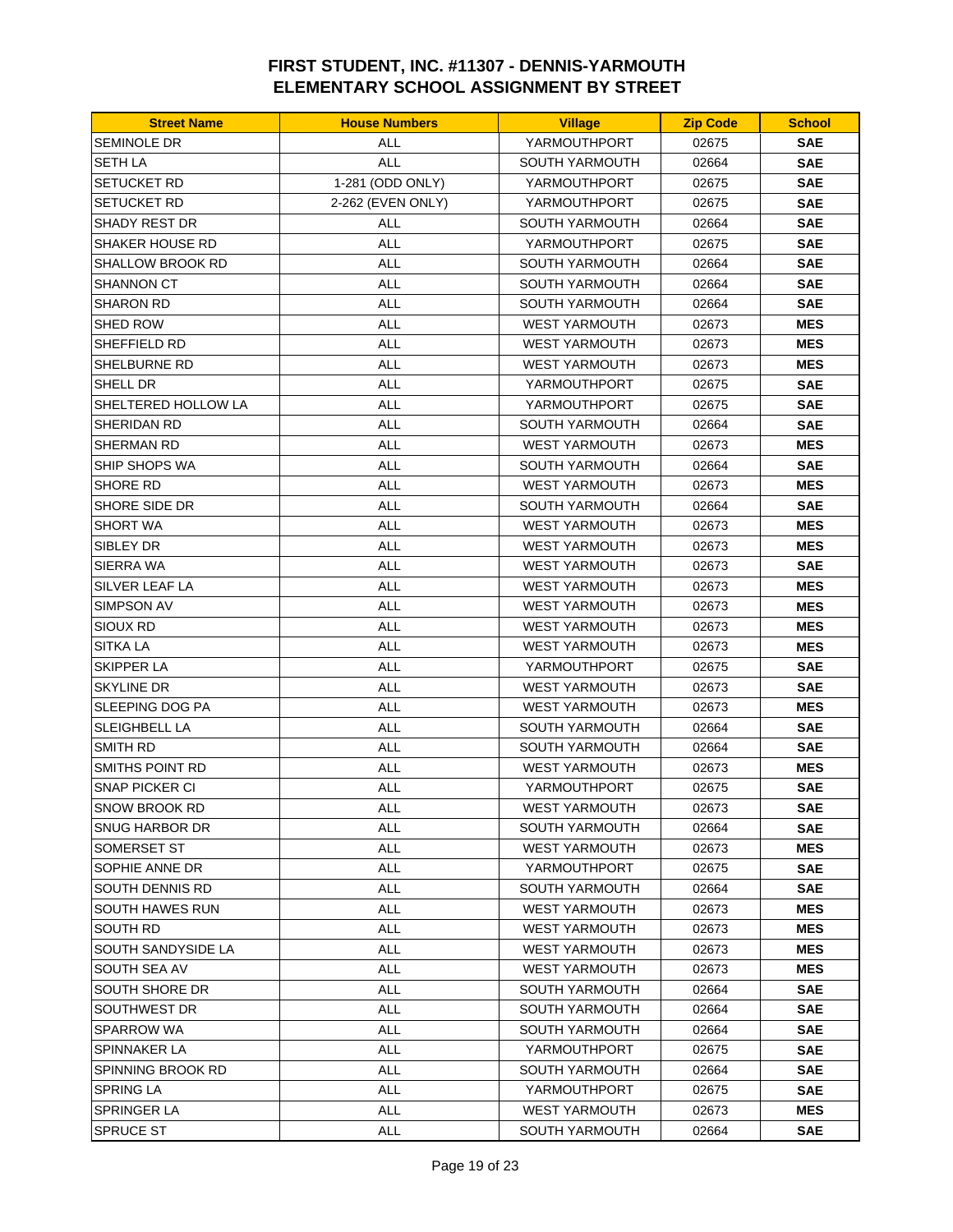| <b>Street Name</b>      | <b>House Numbers</b> | <b>Village</b>        | <b>Zip Code</b> | <b>School</b> |
|-------------------------|----------------------|-----------------------|-----------------|---------------|
| <b>SPYGLASS HILL RD</b> | <b>ALL</b>           | <b>CUMMAQUID</b>      | 02637           | <b>MES</b>    |
| SQUANTO RD              | <b>ALL</b>           | <b>SOUTH YARMOUTH</b> | 02664           | <b>SAE</b>    |
| <b>SQUIRREL RUN</b>     | <b>ALL</b>           | YARMOUTHPORT          | 02675           | <b>SAE</b>    |
| <b>STABLE LA</b>        | <b>ALL</b>           | YARMOUTHPORT          | 02675           | <b>MES</b>    |
| STANDISH WA             | <b>ALL</b>           | <b>WEST YARMOUTH</b>  | 02673           | <b>MES</b>    |
| <b>STARBOARD RUN</b>    | ALL                  | SOUTH YARMOUTH        | 02664           | <b>SAE</b>    |
| STARBUCK LA             | ALL                  | YARMOUTHPORT          | 02675           | <b>SAE</b>    |
| STATION AV              | <b>ALL</b>           | <b>SOUTH YARMOUTH</b> | 02664           | <b>SAE</b>    |
| <b>STAVE PA</b>         | <b>ALL</b>           | <b>WEST YARMOUTH</b>  | 02673           | <b>MES</b>    |
| STEVEN DR               | ALL                  | <b>WEST YARMOUTH</b>  | 02673           | <b>SAE</b>    |
| <b>STILES RD</b>        | <b>ALL</b>           | <b>SOUTH YARMOUTH</b> | 02664           | <b>SAE</b>    |
| STILL BROOK RD          | ALL                  | <b>SOUTH YARMOUTH</b> | 02664           | <b>SAE</b>    |
| STIRRUP LA              | ALL                  | <b>WEST YARMOUTH</b>  | 02673           | <b>MES</b>    |
| <b>STONE AV</b>         | <b>ALL</b>           | <b>WEST YARMOUTH</b>  | 02673           | <b>MES</b>    |
| STONEY HILL DR          | <b>ALL</b>           | YARMOUTHPORT          | 02675           | <b>SAE</b>    |
| STRATFORD LA            | ALL                  | YARMOUTHPORT          | 02675           | <b>SAE</b>    |
| STRAWBERRY LA           | <b>ALL</b>           | YARMOUTHPORT          | 02675           | <b>SAE</b>    |
| <b>STUDLEY RD</b>       | ALL                  | <b>SOUTH YARMOUTH</b> | 02664           | <b>SAE</b>    |
| SUFFOLK AV              | ALL                  | <b>WEST YARMOUTH</b>  | 02673           | <b>MES</b>    |
| SULLIVAN RD             | ALL                  | <b>WEST YARMOUTH</b>  | 02673           | <b>MES</b>    |
| SUMMER ST               | ALL                  | <b>WEST YARMOUTH</b>  | 02673           | <b>MES</b>    |
| SUMMER ST               | <b>ALL</b>           | YARMOUTHPORT          | 02675           | <b>MES</b>    |
| SUNSET DR               | <b>ALL</b>           | <b>SOUTH YARMOUTH</b> | 02664           | <b>SAE</b>    |
| <b>SUNSET DR</b>        | <b>ALL</b>           | <b>SOUTH YARMOUTH</b> | 02664           | <b>SAE</b>    |
| <b>SUNSET PINES RD</b>  | <b>ALL</b>           | <b>SOUTH YARMOUTH</b> | 02664           | <b>SAE</b>    |
| SURFSIDE TE             | ALL                  | <b>SOUTH YARMOUTH</b> | 02664           | <b>SAE</b>    |
| <b>SURRY LA</b>         | <b>ALL</b>           | <b>WEST YARMOUTH</b>  | 02673           | <b>MES</b>    |
| <b>SUSAN RD</b>         | <b>ALL</b>           | YARMOUTHPORT          | 02675           | <b>SAE</b>    |
| SWAN LAKE RD            | ALL                  | <b>WEST YARMOUTH</b>  | 02673           | <b>SAE</b>    |
| SWIFT BROOK RD          | <b>ALL</b>           | <b>WEST YARMOUTH</b>  | 02673           | <b>SAE</b>    |
| SWORDFISH DR            | ALL                  | <b>SOUTH YARMOUTH</b> | 02664           | <b>SAE</b>    |
| SYCAMORE WA             | ALL                  | <b>SOUTH YARMOUTH</b> | 02664           | <b>SAE</b>    |
| <b>SYLVAN WA</b>        | <b>ALL</b>           | SOUTH YARMOUTH        | 02664           | <b>SAE</b>    |
| <b>SYRITHA'S WA</b>     | <b>ALL</b>           | SOUTH YARMOUTH        | 02664           | <b>SAE</b>    |
| TABOR LA                | ALL                  | <b>WEST YARMOUTH</b>  | 02673           | <b>MES</b>    |
| TAFFY LA                | <b>ALL</b>           | WEST YARMOUTH         | 02673           | <b>SAE</b>    |
| <b>TAFT RD</b>          | <b>ALL</b>           | <b>WEST YARMOUTH</b>  | 02673           | <b>SAE</b>    |
| TALL PINES DR           | <b>ALL</b>           | YARMOUTHPORT          | 02675           | <b>SAE</b>    |
| TAM O SHANTER WA        | ALL                  | <b>SOUTH YARMOUTH</b> | 02664           | <b>SAE</b>    |
| TANGLEWOOD DR           | ALL                  | <b>WEST YARMOUTH</b>  | 02673           | <b>MES</b>    |
| TASMANIA DR             | <b>ALL</b>           | YARMOUTHPORT          | 02675           | <b>SAE</b>    |
| TAYLOR LA               | ALL                  | <b>WEST YARMOUTH</b>  | 02673           | <b>MES</b>    |
| TAYLOR RD               | ALL                  | <b>SOUTH YARMOUTH</b> | 02664           | <b>SAE</b>    |
| <b>TEE WA</b>           | <b>ALL</b>           | SOUTH YARMOUTH        | 02664           | <b>SAE</b>    |
| TELEVISION LA           | <b>ALL</b>           | <b>WEST YARMOUTH</b>  | 02673           | <b>MES</b>    |
| TEMPLETON PL            | ALL                  | <b>WEST YARMOUTH</b>  | 02673           | <b>MES</b>    |
| TERN RD                 | <b>ALL</b>           | SOUTH YARMOUTH        | 02664           | <b>SAE</b>    |
| THACHER SHORE           | ALL                  | YARMOUTHPORT          | 02675           | <b>MES</b>    |
| THACHER ST              | ALL                  | YARMOUTHPORT          | 02675           | <b>MES</b>    |
| THATCHER RD             | <b>ALL</b>           | SOUTH YARMOUTH        | 02664           | <b>SAE</b>    |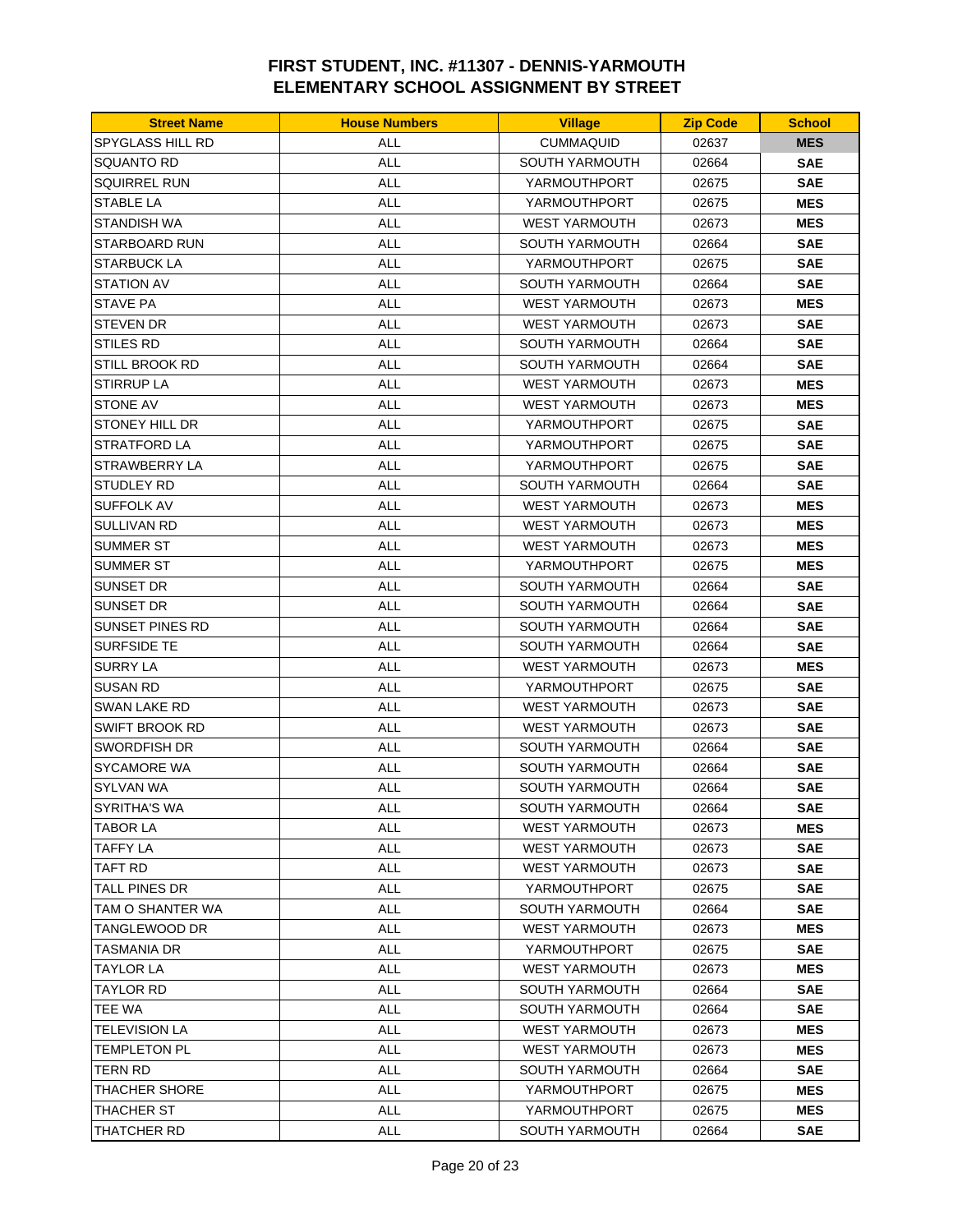| <b>Street Name</b>      | <b>House Numbers</b> | <b>Village</b>        | <b>Zip Code</b> | <b>School</b> |
|-------------------------|----------------------|-----------------------|-----------------|---------------|
| THEATER COLONY LA       | <b>ALL</b>           | SOUTH YARMOUTH        | 02664           | <b>SAE</b>    |
| THEODORE ROOSEVELT RD   | <b>ALL</b>           | <b>WEST YARMOUTH</b>  | 02673           | <b>MES</b>    |
| THIMBLEBERRY LA         | <b>ALL</b>           | <b>SOUTH YARMOUTH</b> | 02664           | <b>SAE</b>    |
| THIRD RD                | <b>ALL</b>           | <b>WEST YARMOUTH</b>  | 02673           | <b>MES</b>    |
| THISTLE CI              | <b>ALL</b>           | YARMOUTHPORT          | 02675           | <b>SAE</b>    |
| THOMAS PA               | ALL                  | <b>WEST YARMOUTH</b>  | 02673           | <b>MES</b>    |
| THORA LA                | <b>ALL</b>           | YARMOUTHPORT          | 02675           | <b>SAE</b>    |
| THORNTON BROOK RD       | <b>ALL</b>           | <b>WEST YARMOUTH</b>  | 02673           | <b>MES</b>    |
| <b>THORWALD PL</b>      | <b>ALL</b>           | YARMOUTHPORT          | 02675           | <b>SAE</b>    |
| <b>THRUSH TR</b>        | <b>ALL</b>           | YARMOUTHPORT          | 02675           | <b>SAE</b>    |
| TIDE LA                 | <b>ALL</b>           | <b>SOUTH YARMOUTH</b> | 02664           | <b>SAE</b>    |
| TILTON CI               | ALL                  | <b>WEST YARMOUTH</b>  | 02673           | <b>MES</b>    |
| TIMBER LA               | ALL                  | <b>WEST YARMOUTH</b>  | 02673           | <b>MES</b>    |
| TIMOTHY LA              | <b>ALL</b>           | <b>SOUTH YARMOUTH</b> | 02664           | <b>SAE</b>    |
| <b>TODD RD</b>          | <b>ALL</b>           | SOUTH YARMOUTH        | 02664           | <b>SAE</b>    |
| TOURAINE WA             | <b>ALL</b>           | <b>SOUTH YARMOUTH</b> | 02664           | <b>SAE</b>    |
| TOWN BROOK RD           | <b>ALL</b>           | <b>WEST YARMOUTH</b>  | 02673           | <b>MES</b>    |
| <b>TOWN HALL AV</b>     | <b>ALL</b>           | SOUTH YARMOUTH        | 02664           | <b>SAE</b>    |
| TRADERS LA              | ALL                  | <b>WEST YARMOUTH</b>  | 02673           | <b>MES</b>    |
| TRANQUIL TR             | <b>ALL</b>           | YARMOUTHPORT          | 02675           | <b>MES</b>    |
| <b>TREASURE LA</b>      | <b>ALL</b>           | SOUTH YARMOUTH        | 02664           | <b>SAE</b>    |
| TRENTON ST              | <b>ALL</b>           | <b>WEST YARMOUTH</b>  | 02673           | <b>MES</b>    |
| <b>TROPHY LA</b>        | <b>ALL</b>           | YARMOUTHPORT          | 02675           | <b>SAE</b>    |
| TROWBRIDGE PA           | <b>ALL</b>           | <b>WEST YARMOUTH</b>  | 02673           | <b>MES</b>    |
| TRUMAN LA               | ALL                  | <b>WEST YARMOUTH</b>  | 02673           | <b>SAE</b>    |
| TUPELO RD               | <b>ALL</b>           | <b>SOUTH YARMOUTH</b> | 02664           | <b>SAE</b>    |
| <b>TURNER LA</b>        | <b>ALL</b>           | <b>SOUTH YARMOUTH</b> | 02664           | <b>SAE</b>    |
| <b>TURTLE COVE RD</b>   | <b>ALL</b>           | <b>SOUTH YARMOUTH</b> | 02664           | <b>SAE</b>    |
| TWIN OAKS CT            | <b>ALL</b>           | <b>WEST YARMOUTH</b>  | 02673           | <b>MES</b>    |
| UNCLE EPHRIAMS RD       | <b>ALL</b>           | <b>SOUTH YARMOUTH</b> | 02664           | <b>SAE</b>    |
| <b>UNCLE JIMMY'S RD</b> | ALL                  | YARMOUTHPORT          | 02675           | <b>SAE</b>    |
| UNCLE ROBERT'S RD       | <b>ALL</b>           | <b>WEST YARMOUTH</b>  | 02673           | <b>MES</b>    |
| UNION ST                | <b>ALL</b>           | YARMOUTHPORT          | 02675           | <b>SAE</b>    |
| UNION ST                | ALL                  | SOUTH YARMOUTH        | 02664           | <b>SAE</b>    |
| <b>UPTON RD</b>         | ALL                  | SOUTH YARMOUTH        | 02664           | <b>SAE</b>    |
| VACATION LA             | ALL                  | <b>WEST YARMOUTH</b>  | 02673           | <b>MES</b>    |
| VALHALLA DR             | ALL                  | YARMOUTHPORT          | 02675           | <b>SAE</b>    |
| VALLEY RD               | ALL                  | <b>WEST YARMOUTH</b>  | 02673           | <b>MES</b>    |
| VENETIAN DR             | ALL                  | <b>SOUTH YARMOUTH</b> | 02664           | <b>SAE</b>    |
| <b>VENTURA WA</b>       | ALL                  | <b>SOUTH YARMOUTH</b> | 02664           | <b>SAE</b>    |
| VENUS RD                | <b>ALL</b>           | <b>SOUTH YARMOUTH</b> | 02664           | <b>SAE</b>    |
| VERMONT AV              | ALL                  | <b>WEST YARMOUTH</b>  | 02673           | <b>MES</b>    |
| <b>VERNON ST</b>        | ALL                  | <b>WEST YARMOUTH</b>  | 02673           | <b>MES</b>    |
| VESPER LA               | ALL                  | YARMOUTHPORT          | 02675           | <b>MES</b>    |
| VICTORY LA              | ALL                  | <b>SOUTH YARMOUTH</b> | 02664           | <b>SAE</b>    |
| <b>VIKING ROCK DR</b>   | <b>ALL</b>           | <b>SOUTH YARMOUTH</b> | 02664           | <b>SAE</b>    |
| VILLAGE BROOK RD        | ALL                  | SOUTH YARMOUTH        | 02664           | <b>SAE</b>    |
| <b>VILLAGE LA</b>       | ALL                  | YARMOUTHPORT          | 02675           | <b>SAE</b>    |
| VINEBROOK RD            | <b>ALL</b>           | <b>SOUTH YARMOUTH</b> | 02664           | <b>SAE</b>    |
| VINEYARD ST             | ALL                  | <b>SOUTH YARMOUTH</b> | 02664           | <b>SAE</b>    |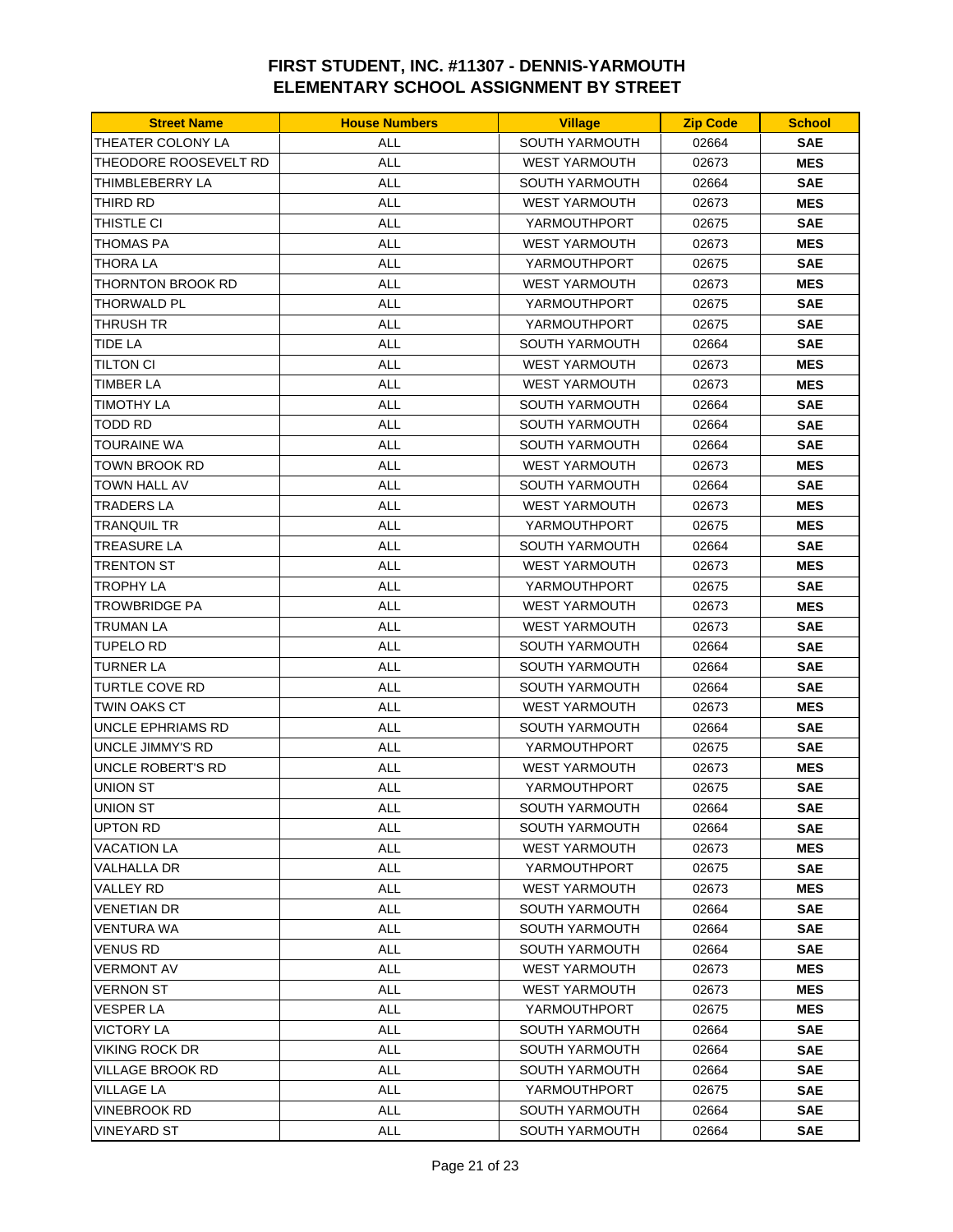| <b>Street Name</b>    | <b>House Numbers</b> | <b>Village</b>        | <b>Zip Code</b> | <b>School</b> |
|-----------------------|----------------------|-----------------------|-----------------|---------------|
| VIOLET GLEN RD        | ALL                  | SOUTH YARMOUTH        | 02664           | <b>SAE</b>    |
| VIRGINIA ST           | <b>ALL</b>           | <b>WEST YARMOUTH</b>  | 02673           | <b>MES</b>    |
| W. GREAT WESTERN RD   | <b>ALL</b>           | YARMOUTHPORT          | 02675           | <b>SAE</b>    |
| WADSWORTH LA          | <b>ALL</b>           | YARMOUTHPORT          | 02675           | <b>SAE</b>    |
| WAGGON RD             | <b>ALL</b>           | YARMOUTHPORT          | 02675           | <b>SAE</b>    |
| <b>WAGTAIL LA</b>     | ALL                  | <b>WEST YARMOUTH</b>  | 02673           | <b>MES</b>    |
| WALLIS DR             | ALL                  | <b>WEST YARMOUTH</b>  | 02673           | <b>MES</b>    |
| <b>WALNUT ST</b>      | <b>ALL</b>           | YARMOUTHPORT          | 02675           | <b>SAE</b>    |
| <b>WALTHAM CI</b>     | <b>ALL</b>           | <b>WEST YARMOUTH</b>  | 02673           | <b>MES</b>    |
| WAMPANOAG RD          | <b>ALL</b>           | <b>SOUTH YARMOUTH</b> | 02664           | <b>SAE</b>    |
| WARBLER LA            | <b>ALL</b>           | <b>WEST YARMOUTH</b>  | 02673           | <b>MES</b>    |
| WARREN RD             | ALL                  | YARMOUTHPORT          | 02675           | <b>SAE</b>    |
| WASHINGTON AV         | <b>ALL</b>           | <b>WEST YARMOUTH</b>  | 02673           | <b>MES</b>    |
| <b>WASQUE RD</b>      | <b>ALL</b>           | <b>SOUTH YARMOUTH</b> | 02664           | <b>SAE</b>    |
| <b>WATER ST</b>       | <b>ALL</b>           | <b>SOUTH YARMOUTH</b> | 02664           | <b>SAE</b>    |
| WATER ST              | <b>ALL</b>           | <b>WEST YARMOUTH</b>  | 02673           | <b>MES</b>    |
| WATER ST              | <b>ALL</b>           | YARMOUTHPORT          | 02675           | <b>MES</b>    |
| WAVERLY ST            | <b>ALL</b>           | <b>WEST YARMOUTH</b>  | 02673           | <b>MES</b>    |
| WEBBERS PA            | ALL                  | <b>WEST YARMOUTH</b>  | 02673           | <b>SAE</b>    |
| WEBFOOT WA            | <b>ALL</b>           | YARMOUTHPORT          | 02675           | <b>MES</b>    |
| <b>WEBSTER RD</b>     | <b>ALL</b>           | <b>WEST YARMOUTH</b>  | 02673           | <b>MES</b>    |
| WEDGEMERE RD          | <b>ALL</b>           | <b>WEST YARMOUTH</b>  | 02673           | <b>SAE</b>    |
| WEIR RD               | <b>ALL</b>           | YARMOUTHPORT          | 02675           | <b>SAE</b>    |
| WELD PA               | <b>ALL</b>           | <b>WEST YARMOUTH</b>  | 02673           | <b>MES</b>    |
| <b>WELLFLEET AV</b>   | <b>ALL</b>           | <b>WEST YARMOUTH</b>  | 02673           | <b>MES</b>    |
| WENDWARD WA           | <b>ALL</b>           | <b>WEST YARMOUTH</b>  | 02673           | <b>MES</b>    |
| WEST RD               | <b>ALL</b>           | <b>WEST YARMOUTH</b>  | 02673           | <b>MES</b>    |
| <b>WEST WOODS</b>     | <b>ALL</b>           | YARMOUTHPORT          | 02675           | <b>SAE</b>    |
| WEST YARMOUTH RD      | 1-635                | <b>WEST YARMOUTH</b>  | 02673           | <b>MES</b>    |
| WEST YARMOUTH RD      | 650 AND HIGHER       | YARMOUTHPORT          | 02675           | <b>SAE</b>    |
| <b>WHALE RD</b>       | <b>ALL</b>           | <b>WEST YARMOUTH</b>  | 02673           | <b>MES</b>    |
| WHARF LA              | ALL                  | YARMOUTHPORT          | 02675           | <b>MES</b>    |
| <b>WHIFFLETREE RD</b> | <b>ALL</b>           | <b>WEST YARMOUTH</b>  | 02673           | <b>MES</b>    |
| <b>WHIPPORWILL LA</b> | <b>ALL</b>           | YARMOUTHPORT          | 02675           | <b>SAE</b>    |
| WHISTLER LA           | ALL                  | YARMOUTHPORT          | 02675           | <b>SAE</b>    |
| WHITE CEDAR RD        | <b>ALL</b>           | WEST YARMOUTH         | 02673           | <b>MES</b>    |
| WHITE ROCK RD         | 1-206 ONLY           | YARMOUTHPORT          | 02675           | <b>SAE</b>    |
| WHITE ROCK RD         | 274 & 278 ONLY       | YARMOUTHPORT          | 02675           | <b>MES</b>    |
| WHITE'S PA            | <b>ALL</b>           | <b>SOUTH YARMOUTH</b> | 02664           | <b>SAE</b>    |
| WHITTIER PL           | <b>ALL</b>           | <b>WEST YARMOUTH</b>  | 02673           | <b>MES</b>    |
| WIANNO RD             | <b>ALL</b>           | YARMOUTHPORT          | 02675           | <b>SAE</b>    |
| WIDGEON LA            | <b>ALL</b>           | <b>WEST YARMOUTH</b>  | 02673           | <b>SAE</b>    |
| WILD HUNTER RD        | ALL                  | YARMOUTHPORT          | 02675           | <b>MES</b>    |
| WILD ROSE TE          | <b>ALL</b>           | YARMOUTHPORT          | 02675           | <b>SAE</b>    |
| WILDWOOD PA           | <b>ALL</b>           | <b>WEST YARMOUTH</b>  | 02673           | <b>MES</b>    |
| WILFIN RD             | ALL                  | <b>SOUTH YARMOUTH</b> | 02664           | <b>SAE</b>    |
| WILLIAM RD            | ALL                  | <b>WEST YARMOUTH</b>  | 02673           | <b>MES</b>    |
| WILLIAMS RD           | ALL                  | <b>WEST YARMOUTH</b>  | 02673           | <b>MES</b>    |
| WILLIE BRAY RD        | ALL                  | YARMOUTHPORT          | 02675           | <b>SAE</b>    |
| <b>WILLOW AV</b>      | ALL                  | <b>WEST YARMOUTH</b>  | 02673           | <b>MES</b>    |